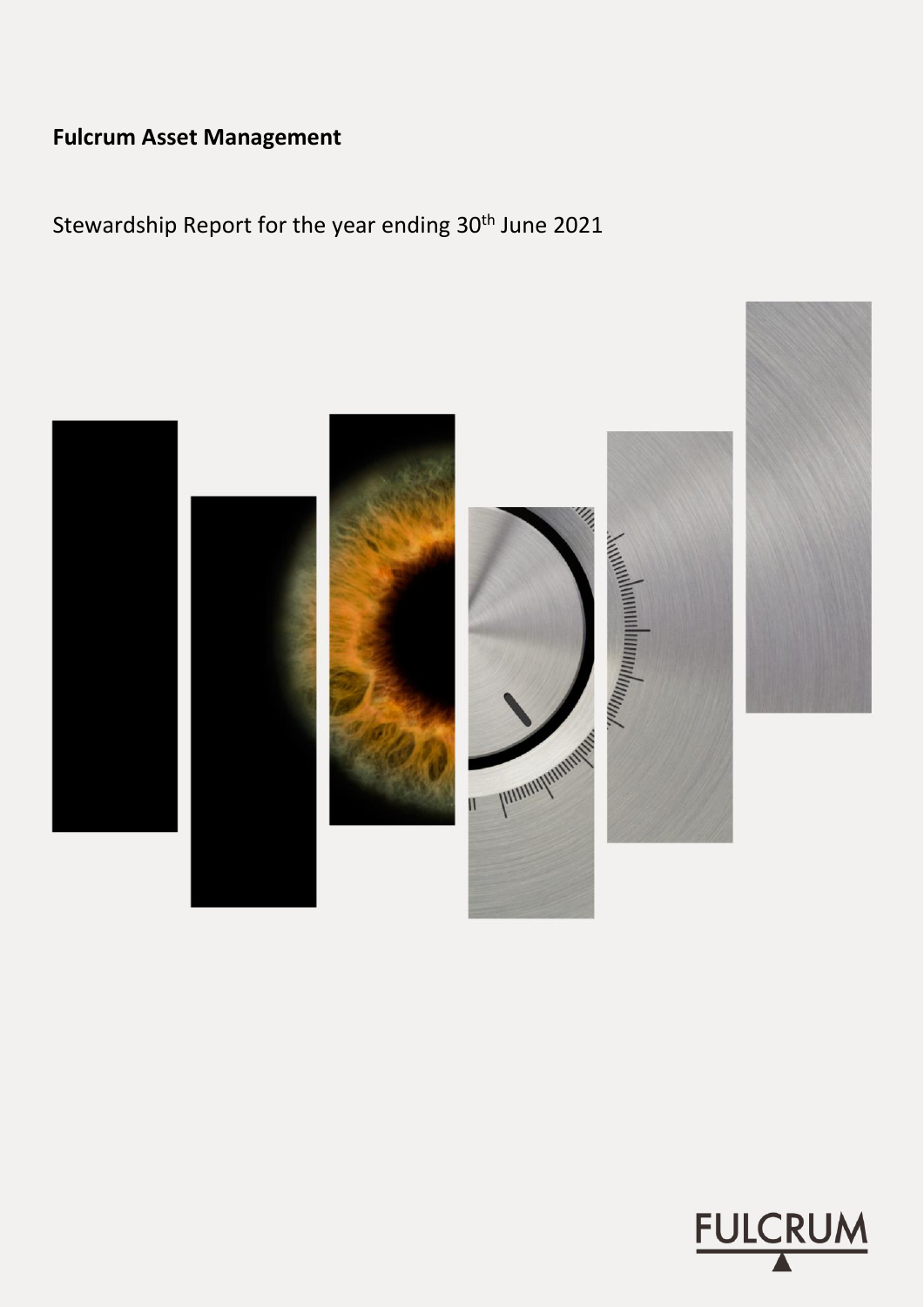# **CONTENTS**

| Statement from the Management Board                         | $\mathbf{1}$   |
|-------------------------------------------------------------|----------------|
| Principle 1: Purpose, strategy and culture                  | $\overline{2}$ |
| <b>Principle 2:</b> Governance, resources and incentives    | 7              |
| Principle 3: Conflicts of interest                          | 11             |
| <b>Principle 4: Promoting well-functioning markets</b>      | 14             |
| Principle 5: Review and assurance                           | 17             |
| <b>Principle 6:</b> Client and beneficiary needs            | 20             |
| Principle 7: Stewardship, investment and ESG integration    | 22             |
| Principle 8: Monitoring managers and service providers      | 25             |
| Principle 9: Engagement                                     | 27             |
| Principle 10: Collaboration                                 | 31             |
| Principle 11: Escalation                                    | 33             |
| <b>Principle 12:</b> Exercising rights and responsibilities | 34             |
| <b>Appendix</b>                                             | 37             |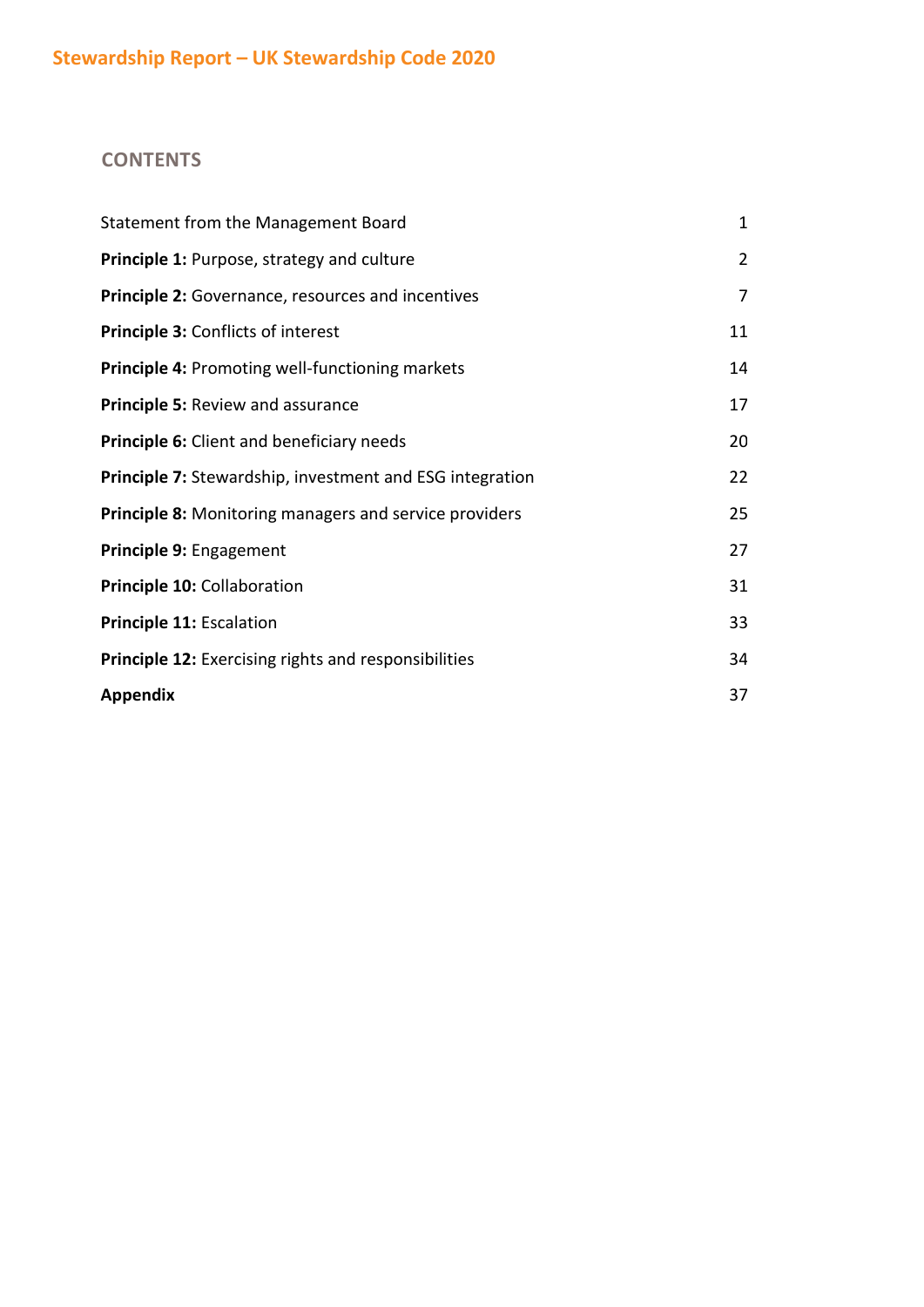### **Statement from the Management Board**

We are delighted to introduce our inaugural Stewardship Report. Since Fulcrum was established in 2004, our clients have faced a wide variety of challenging market conditions, not least the Covid-19 pandemic we are still experiencing. During those 17 years, the importance of good stewardship to our clients has become increasingly clear. The focus on the topic will, we trust, continue to strengthen and evolve further. It seems only right that we take the next step on our Responsible Investment journey by fully committing to the UK Stewardship Code. In this report, we illustrate the progress we have made on that journey in order to embrace stewardship as a business.

Being good stewards of capital is complex and as such, whilst we have taken several important steps as a business, we must recognise that we are not yet anywhere near the "end destination". In the spirit of one of the key aspects of our culture outlined in Principle 1, namely being multifaceted in our engagement with all stakeholders, we welcome feedback on our approach so we can improve in the years ahead.

We hope that you find this report useful and engaging.

#### **The Management Board**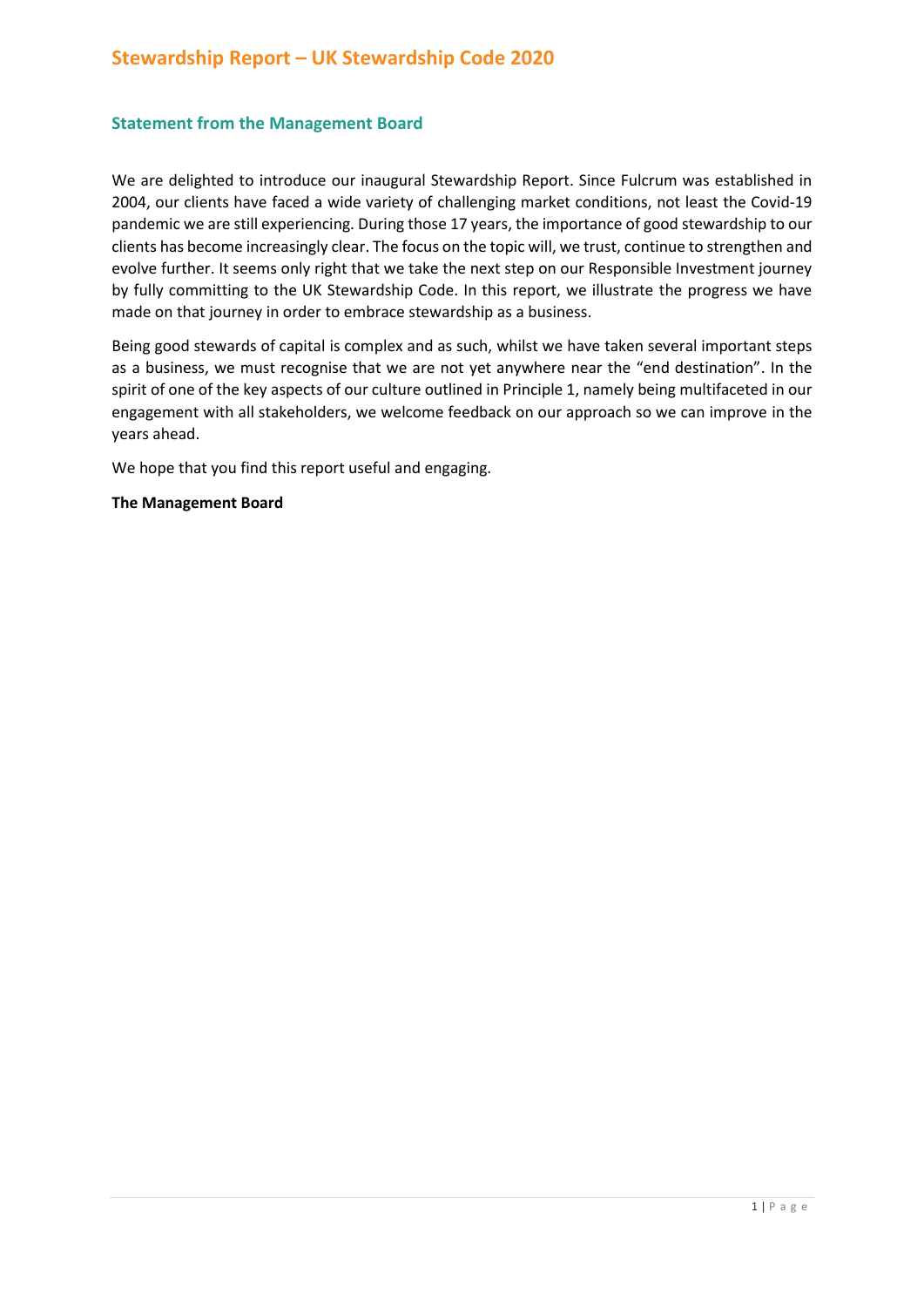**Principle 1: Signatories' purpose, investment beliefs, strategy and culture enable stewardship that creates long-term value for clients and beneficiaries leading to sustainable benefits for the economy, the environment and society**

### **Fulcrum Overview**

Established in 2004, Fulcrum Asset Management LLP ("Fulcrum") is an independent asset manager with a single, cohesive investment team founded on an inquisitive, thoughtful, and research-oriented culture. We have 79 employees and £3.6bn in Assets Under Management ("AUM"), as of 30<sup>th</sup> June 2021. We offer pooled and bespoke asset management solutions for our clients and our investment process is grounded in macro investing.

### **Our Purpose**

*We work with clients to maximise the probability of meeting their objectives. We focus on providing innovative investment solutions that are aligned with our clients' objectives and risk appetite to deliver positive returns in the broadest range of market environments. We aim to manage our clients' money as carefully as we manage our own with as few conflicts of interest as possible. To that end and since our inception, we have invested alongside them, managing the money in the same way.*

As rigorous financial and economic modellers, it has become increasingly clear to us that it is crucial to consider Environmental, Social and Governance (ESG) risks alongside more traditional risk metrics. This helps us to gain a more complete picture of a given investment opportunity and, we believe, make better investment decisions.

Our leadership, informed by our staff and clients, have a particular concern about the devastating consequences of accelerating climate change, and an awareness of how this both poses a risk to investments as well as the important role the financial sector must play to mitigate it. Consequently, investing in a climate-aligned manner is important for us and we aim to embed this across our firm wherever possible. Thoughtful stewardship of our clients' (and our own) capital will be an essential part of achieving this purpose.

### **Our Business Strategy**

Our long-term goal is to work with clients that share our purpose and need our expertise to help them meet their own objectives. For all current and prospective clients, our focus on stewardship will be paramount in achieving our business objectives. Our strategy for future growth is as follows:

- Provide excellent service to our clients, including managing their assets responsibly and in a manner consistent with their stated objectives.
- Retain our focus on consultants and other intermediaries (such as wholesale distributors and IFA networks) as key relationships and efficient distribution channels.
- Innovate with existing and prospective clients to help them meet their goals. It will be incumbent on us to engage with our clients, the investment consultant community, and our industry more broadly to fully understand their needs. We see potential for growth in UK DC pension schemes and Master Trusts, Australian institutional, UK wealth management/wholesale clients and Japanese pension schemes.
- Being good stewards on behalf of our clients is a necessary condition if we are to achieve the above business objectives and hence we have developed a comprehensive Action Plan to further prioritise stewardship across our business.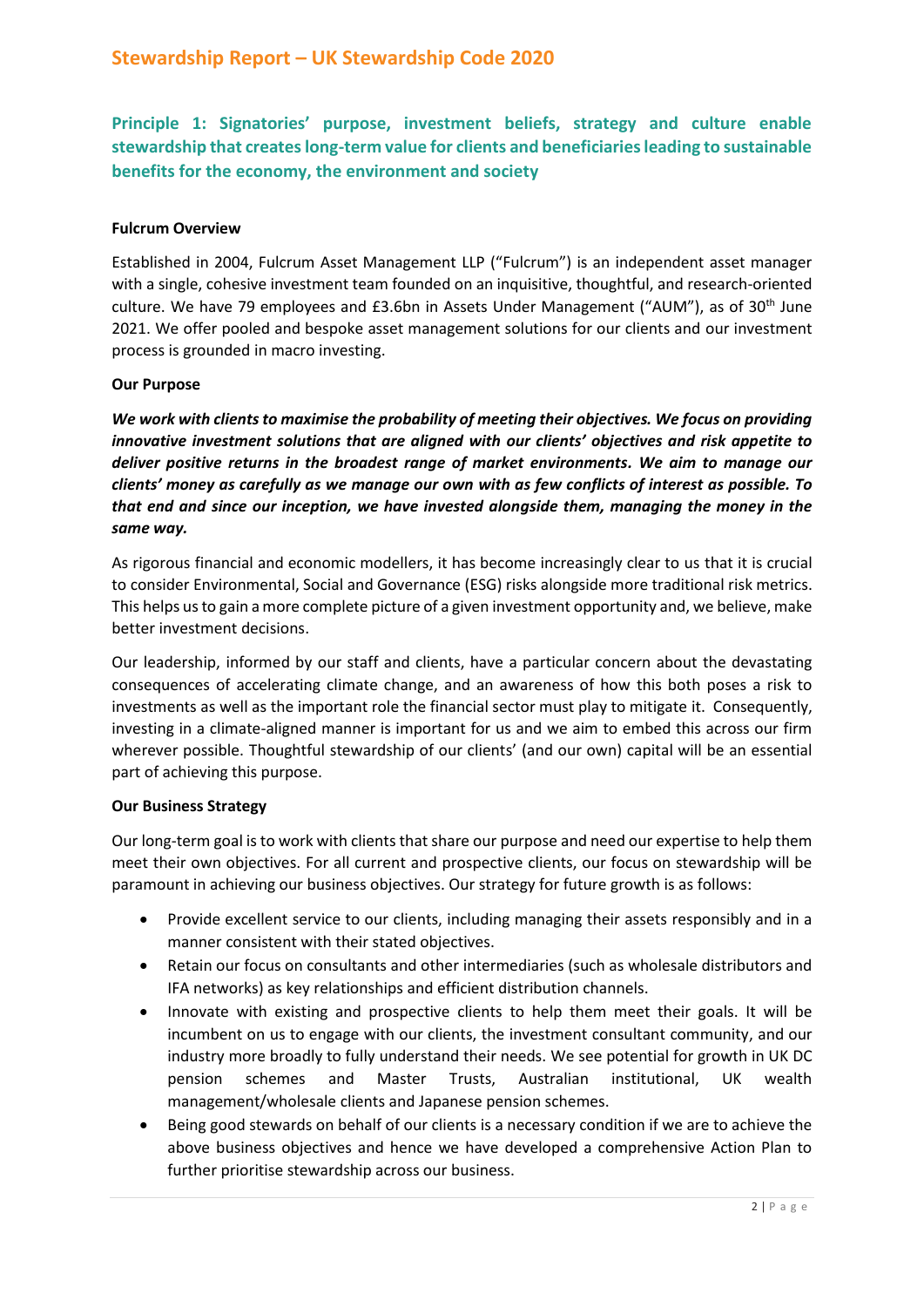### **Our Investment Capabilities**

Below we provide a summary of our four investment capabilities:

| <b>Macro &amp; Multi-Asset</b> | <b>Risk Premia</b>      | <b>Alternative Solutions</b> | <b>Thematic Equities</b> |
|--------------------------------|-------------------------|------------------------------|--------------------------|
| These strategies are.          | A range of              | Our guiding objective here   | We provide exposure      |
| designed to generate           | systematically          | is to support investors in   | to key megatrends        |
| absolute returns, offer        | implemented,            | overcoming the               | through synthetic and    |
| downside protection, and       | quantitative            | governance challenges of     | physical equity          |
| provide diversification.       | investment strategies   | investing in Alternatives.   | investments.             |
|                                | that includes trend     |                              |                          |
| We invest globally             | following, volatility,  | We offer a range of pooled   | This results in highly   |
| currently via index            | carry and value.        | and bespoke solutions        | diversified long-only    |
| derivatives across equities,   |                         | with exposure to Real        | and long/short           |
| bonds, commodities and         | We invest globally via  | Assets, Alternative Credit   | portfolios with global,  |
| currencies. In addition,       | index derivatives       | and Diversifiers across the  | cross-sector exposures   |
| these strategies also invest   | across equities, bonds, | liquidity spectrum and       | to a wide range of       |
| a substantial proportion in    | commodities and         | largely accessed through     | socioeconomic            |
| our other capabilities         | currencies.             | external managers.           | themes.                  |
| listed in this table.          |                         |                              |                          |
|                                |                         |                              |                          |

We have one investment team that covers a wide range of different asset classes and underlying investments. We need to ensure our team is educated and incentivised to be good stewards of capital and to integrate ESG effectively. For us, this means supporting and enabling our investment professionals to: consider and integrate ESG risks and sustainability issues in their investment decision-making; vote effectively; engage with companies and the wider industry; and communicate and interact with our clients on these issues.

Given our heritage and expertise in macro investing, we should concentrate our efforts across all the asset classes that we invest in; not just equities where much of the responsible investment activity has historically occurred across the industry. Notwithstanding this point, and whilst we are committed to ESG integration across the board, much of our progress to date has been within our Alternative Solutions and Thematic Equities capabilities, which will become clear later in this report.

### **Our Culture, Values and Beliefs**

We operate with an inquisitive, thoughtful, and research-oriented culture in the pursuit of **excellence** on behalf of clients. This manifests itself in a focus on incremental improvements in all that we do: **integrity** in serving our clients day-to-day; the way we integrate ESG in our investment process; our macroeconomic research; our research on specific underlying investments and the way we approach stewardship. We have fostered a culture that emphasises a **collaborative** team approach within which individuals want to be part of something bigger than themselves – where being the best stewards of our clients' capital plays a central role in attracting and retaining the fantastic people to manage their money in the right way.

We believe that Responsible Investing at Fulcrum requires an **innovative**, multifaceted, and integrated approach that, if done well, can lead to improved investment outcomes for clients over the long-term. There are numerous examples of the factors we consider to be important in this regard including: climate risk, biodiversity, diversity and inclusion, inequality, and human rights. These are important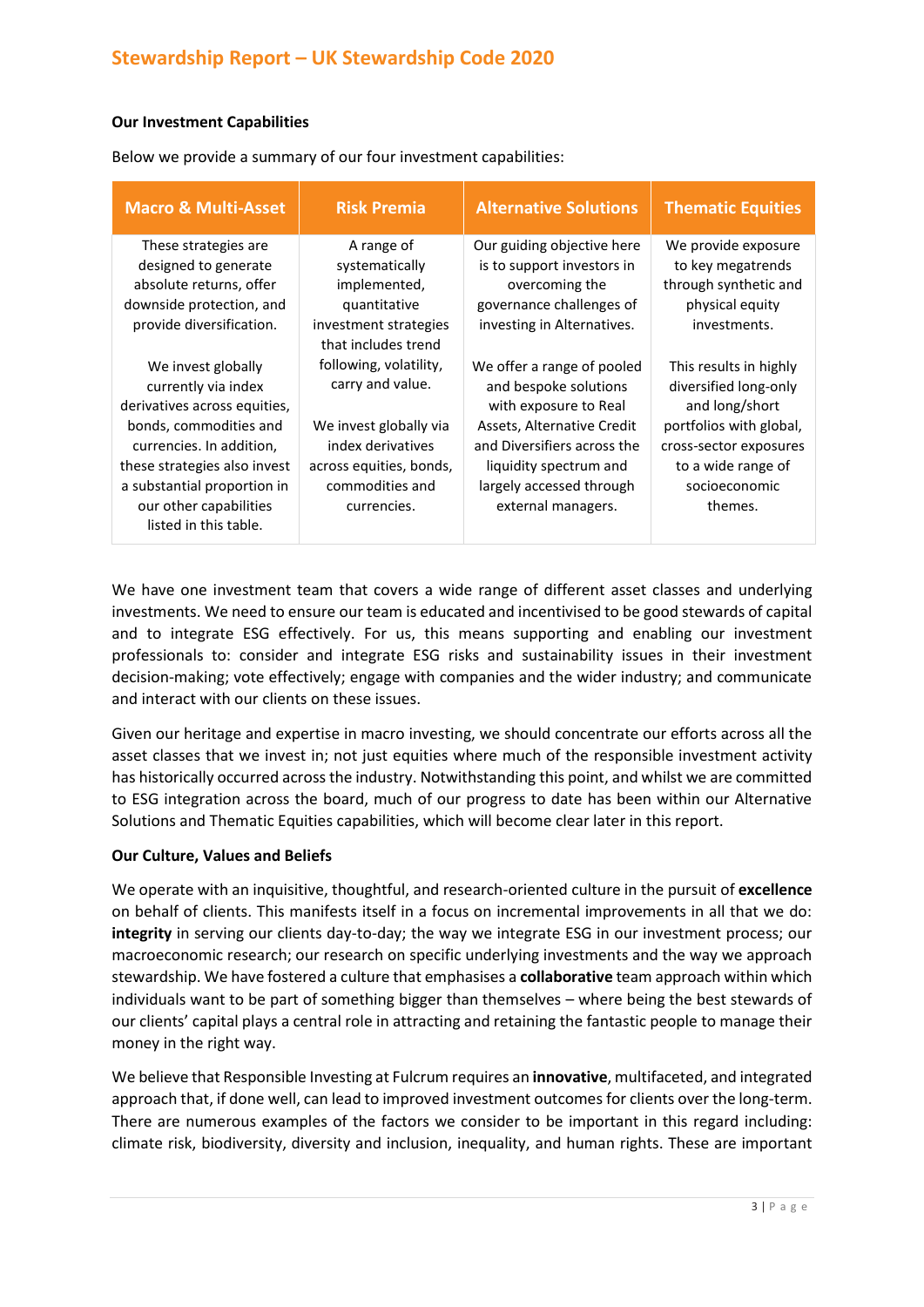for investment outcomes as they either directly or indirectly impact long-term value creation for shareholders, or the ability of a borrower to repay.

We also believe that diversification, through thoughtful portfolio construction, works in the long-run and that there are many ways to benefit from this phenomenon. In this context, independent risk management is a critical component of good fund management. Crucially, risk is a broad concept and includes a wide range of Environmental, Social and Governance factors that should be considered wherever possible. These risks can also meaningfully impact outcomes for clients and whether they are **sustainable**.

| <b>EXCELLENCE</b>                                                                                                                                             | <b>COLLABORATION</b>                                                                                                                                            | <b>INNOVATION</b>                                                                                                                                          | <b>INTEGRITY</b>                                                                                                                            | <b>SUSTAINABILITY</b>                                                                                                                                         |
|---------------------------------------------------------------------------------------------------------------------------------------------------------------|-----------------------------------------------------------------------------------------------------------------------------------------------------------------|------------------------------------------------------------------------------------------------------------------------------------------------------------|---------------------------------------------------------------------------------------------------------------------------------------------|---------------------------------------------------------------------------------------------------------------------------------------------------------------|
| We endeavour to<br>produce great quality<br>work every time we<br>engage with clients.<br>We put ourselves in<br>our clients' shoes so<br>we can deliver what | Our success is<br>dependent on<br>contributions from<br>all parts of the firm.<br>Each is represented<br>in the Partnership<br>and has a voice that<br>matters. | We seek to expand the<br>frontier of knowledge<br>by focusing on being<br>research-driven<br>and evidence-based.<br>We are relentless in<br>our pursuit of | We expect our<br>people to maintain<br>high ethical<br>standards in<br>everything they do.<br>Our services should<br>be competitive and     | We need and value<br>diversity in our<br>team. Our clients<br>are varied and to<br>serve them well we<br>must understand<br>and align with their<br>needs and |
| really is best for them.                                                                                                                                      | Constructive debate                                                                                                                                             | continuous<br>improvement as we                                                                                                                            | fair. Clients should<br>pay little for beta                                                                                                 | motivations.                                                                                                                                                  |
| We set high standards<br>for everything we set<br>out to achieve.                                                                                             | is the foundation of<br>creativity.<br>Respectful challenge                                                                                                     | understand that even a<br>small edge in<br>expertise, if well<br>defined, is of great                                                                      | nor should they in<br>principle pay for<br>luck.                                                                                            | Responsible<br>Investing is about<br>much more than<br>scores. We strive to                                                                                   |
| We are motivated for<br>long-term success. This<br>determines the way in<br>which we invest for                                                               | enables us to<br>harness the<br>collective knowledge<br>across the firm                                                                                         | value.<br>We seek to develop<br>wisdom from                                                                                                                | We never skirt the<br>issues, we are<br>proactive in<br>communicating                                                                       | meaningfully<br>integrate<br>responsible<br>investing into all                                                                                                |
| our clients and invest<br>in the growth of our<br>business.                                                                                                   | making us more than<br>a collection of<br>individuals.                                                                                                          | broadening our<br>expertise, whilst<br>recognising our own<br>limits, particularly the<br>presence of<br>overconfidence and<br>excessive fear.             | issues and in<br>seeking solutions.<br>We earn our clients'<br>trust by being<br>attentive, proactive<br>and open in our<br>communications. | relevant strategies.<br>We actively use our<br>voice to challenge<br>and shape change<br>for the greater<br>good.                                             |

We summarise our values and associated target behaviours as a business below:

We fully support the Financial Reporting Council's updated and extended definition of stewardship as "the responsible allocation, management and oversight of capital to create long-term value for clients and beneficiaries leading to sustainable benefits for the economy, the environment and society."

### **Progress on Stewardship and New Developments**

We feel that we have continued to "live our purpose", managing our clients' money in an aligned fashion and in their best interests. Notwithstanding this point there are further actions we can take, particularly in the area of stewardship and we outline these in our Action Plan.

Here we provide a summary of key developments during the reporting period:

• In August 2020, we launched our first impact-focused fund, the Fulcrum Climate Change Fund. Climate change is a long-term global challenge that is likely to remain on political agendas for decades to come and it will impact every aspect of society and the economy. Tackling climate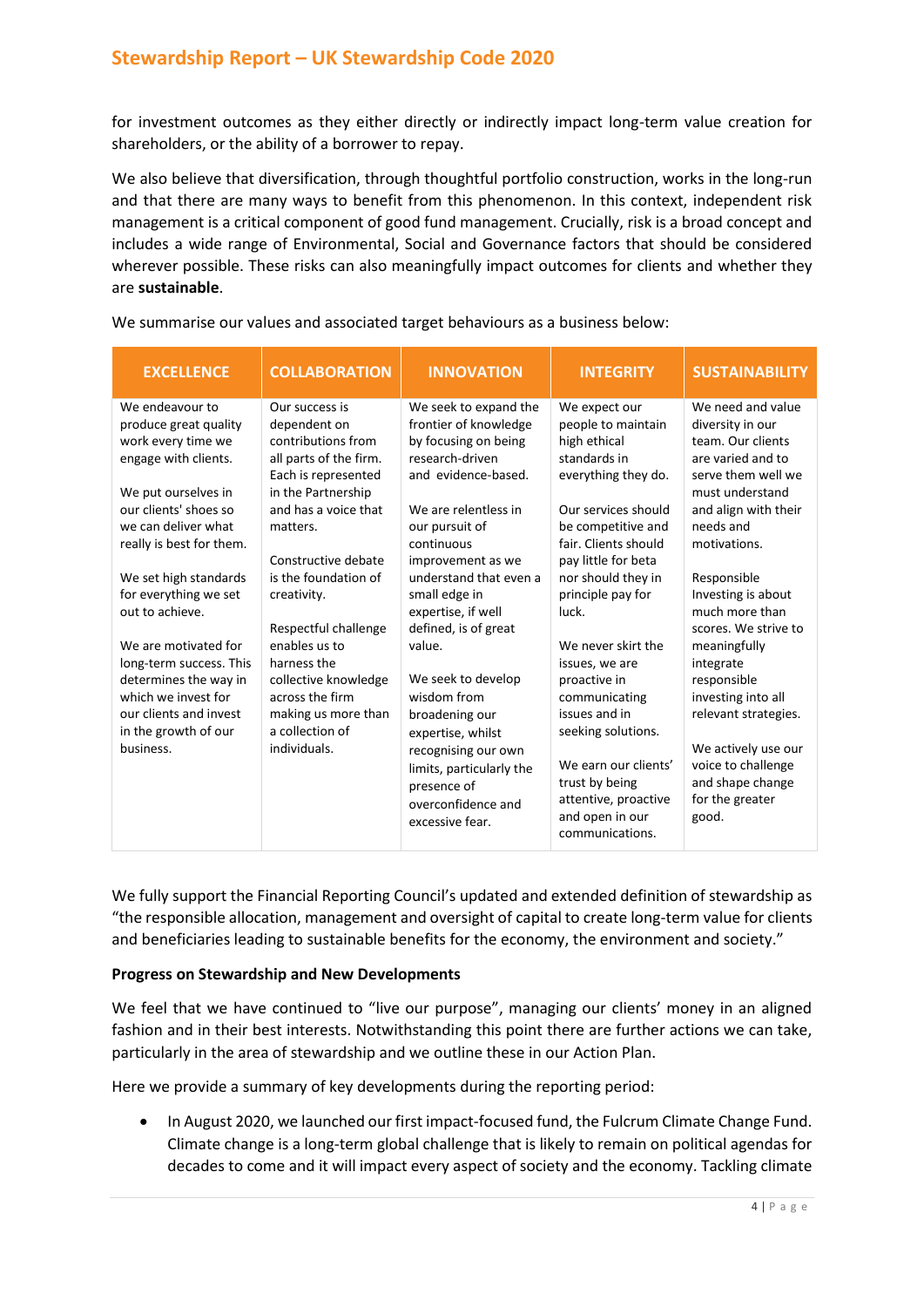change has hence become a significant priority for Fulcrum and ourinvestors, though the wide divergence of approaches means that existing climate-related measures are not yet as forward-looking, robust, and benchmarked as they need to be to measure a portfolio's alignment to net zero. Our research, in collaboration with environmental engineers and a third-party investor, led us to develop an investment strategy aligned with the temperature target of the Paris Agreement. The Fulcrum Climate Change Fund invests in companies across a broad range of sectors and geographies that are on a path to being below a  $1.5^{\circ}$ C temperature rise by 2050.

- We stepped up our engagement practices in 2020, coinciding with the launch of the Climate Change Fund. Where we invest in equities directly, we now engage with both existing and prospective holdings on a firm-wide basis. Our primary engagement technique thus far has been to encourage explicit setting of decarbonisation targets that are consistent with the Science-Based Targets initiative (SBTi). We also extend this focus on climate change to our voting practices, and we aim to prioritise climate change mitigation where we can (please see Principles 9 to 12 for further detail).
- We joined both the Institutional Investors Group on Climate Change (IIGCC) and Climate Action 100+ in 2020 and have had the chance to participate in several of their collaboration engagement initiatives. Examples of this include encouraging increased focus on creating a green financial system in the lead-up to COP26 (see Principle 10 for further information).
- We improved our overall governance structure with the formation of our Management Board. This new structure will help provide for more unified and cohesive support of our stewardship activities.
- We established our Diversity & Inclusion Committee which has already led to positive changes in our standard work contracts, including enhancement to our maternity leave policy and contractual working hours. We see this as a positive first step with the aim of bringing about further positive changes in the years ahead (see Principle 2 for further details).

In terms of our current Action Plan, we provide a summary of our key objectives for 2022 below:

| <b>Action Plan</b>                                  |                                                                                                                                                                                                                                                                                                                                                                                 |
|-----------------------------------------------------|---------------------------------------------------------------------------------------------------------------------------------------------------------------------------------------------------------------------------------------------------------------------------------------------------------------------------------------------------------------------------------|
| <b>Climate Change</b>                               | We have identified climate change as a key risk and a focus of our ESG<br>integration efforts firmwide. We will continue to innovate in the climate<br>investing space. We believe that there will be an increasing focus on<br>forward-looking climate indicators, such as the Implied Temperature Rise<br>(ITR) metric and intend to support further innovation in this area. |
| <b>ESG Integration</b>                              | We will develop a more complete range of Key Performance Indicators<br>(KPIs) for our investment capabilities to assess our progress over time.<br>These will be aligned with the SFDR regulation where relevant and cover a<br>much broader range of ESG factors beyond climate metrics.                                                                                       |
| <b>ESG Integration</b>                              | We will scale up the extent to which Responsible Investment is<br>incorporated across our non-equity strategies, including our systematic<br>Risk Premia investment capability and certain elements of our Macro &<br>Multi-Asset capability.                                                                                                                                   |
| <b>Training, Incentives and</b><br><b>Resources</b> | We will increase the level of resource dedicated to security-level<br>engagement and improve our efforts when it comes to proactive<br>engagement at company AGMs and a broader range of discussion topics.                                                                                                                                                                     |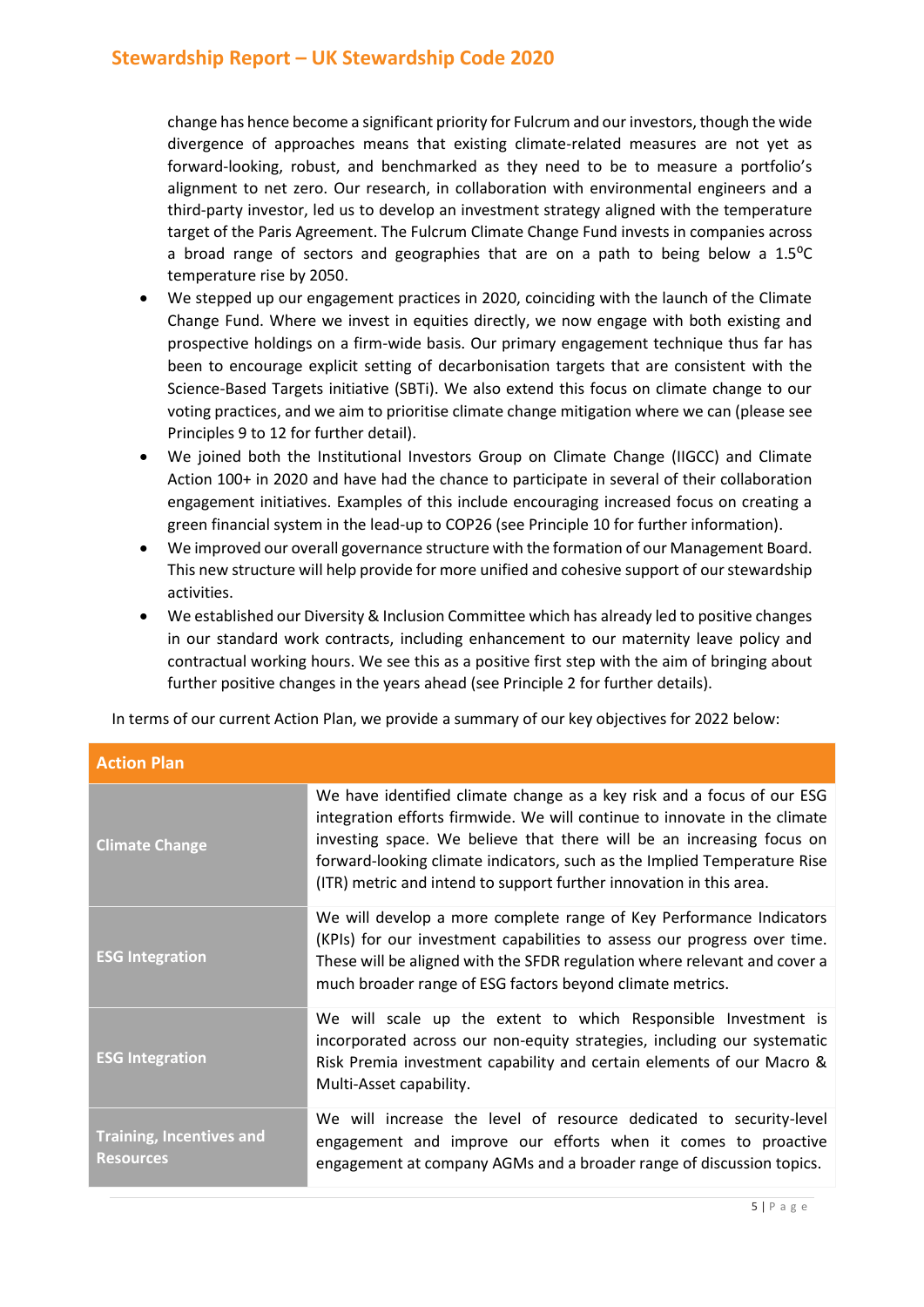| <b>Training, Incentives and</b><br><b>Resources</b> | We will continue to improve the level of knowledge and education<br>amongst our Responsible Investment Committee, with most of them to sit<br>the CFA ESG Certificate.                                                      |
|-----------------------------------------------------|-----------------------------------------------------------------------------------------------------------------------------------------------------------------------------------------------------------------------------|
| <b>Training, Incentives and</b><br><b>Resources</b> | We will establish an "ESG Taskforce" to further enhance our approach to<br>ESG integration and engagement across our investment team and to help<br>aide the work we are doing in communicating our actions to our clients. |
| <b>Training, Incentives and</b><br><b>Resources</b> | We will create a clearer linkage between ESG integration and corporate<br>responsibility with an individual's performance assessment in our overall<br>annual review process.                                               |
| <b>Corporate Sustainability</b>                     | We will further enhance our own corporate sustainability approach,<br>including the measurement of our carbon footprint and our longer-term<br>goals in this regard.                                                        |

In terms of our 3-to-5-year Action Plan, we commit to making progress on the following topics:

- Understanding the biodiversity risks embedded in our investments,
- Further developing our engagement abilities beyond climate change as well as in other asset classes,
- Implementing a comprehensive KPI monitoring programme within our Responsible Investment Committee ("RIC"), and
- Our gender balance at a senior level and other corporate sustainability metrics

We are aware of the challenges facing the natural environment and believe that financial markets have an important role to play in creating a more sustainable world. We believe that the allocation of capital can affect society and the environment, and we aim to play a positive role in this change.

We summarise our key Responsible Investment landmarks and objectives in the below timeline.



\*The ESG Taskforce has the remit of ensuring sustainability is integrated across the firm from an investment and corporate perspective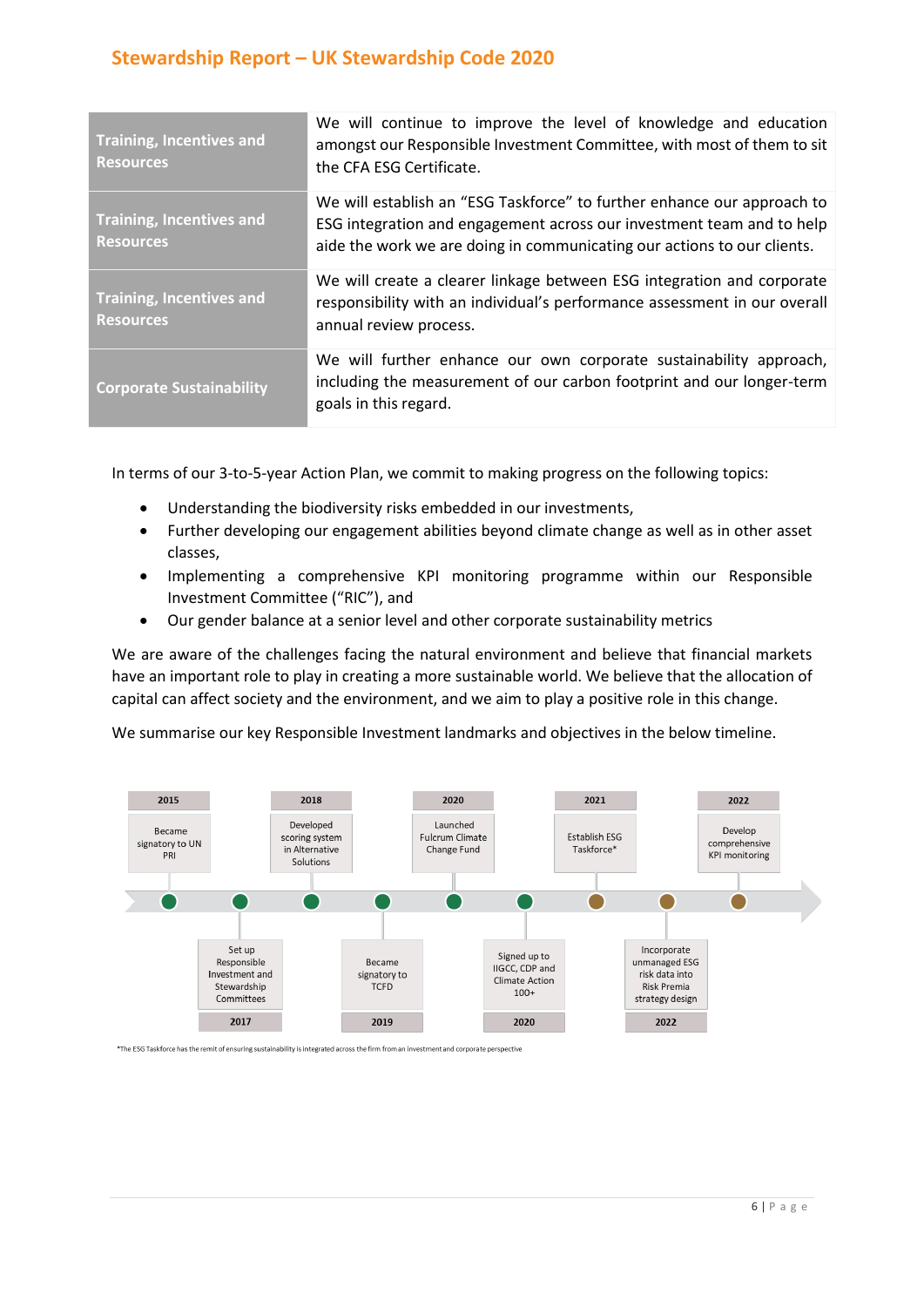### **Principle 2: Signatories' governance, resources, and incentives support stewardship**

#### **Stewardship, Governance Structure and Oversight**

Fulcrum's approach to stewardship requires a collaborative effort from our entire team. Thus, different departments are responsible for executing and implementing the firm's stewardship approach.

Core responsibilities are borne by our Responsible Investment and Stewardship Committees. Examples of Fulcrum's day-to-day stewardship activities include:

- Monthly meetings held by the Responsible Investment and Stewardship Committees to discuss specific stewardship issues.
- Stakeholder engagement including company meetings and proxy voting for our Thematic Equities capability, as well as external manager meetings within our Alternative Solutions capability.
- Assessment of ESG risks within our investment processes across all asset classes considered by our Alternative Solutions capability.
- Relevant employees (e.g. ESG Taskforce members, Portfolio Managers, Marketing and Compliance teams) attending conferences and training on stewardship matters.

Fulcrum's governance structure with respect to stewardship is summarised in the diagram and table below:

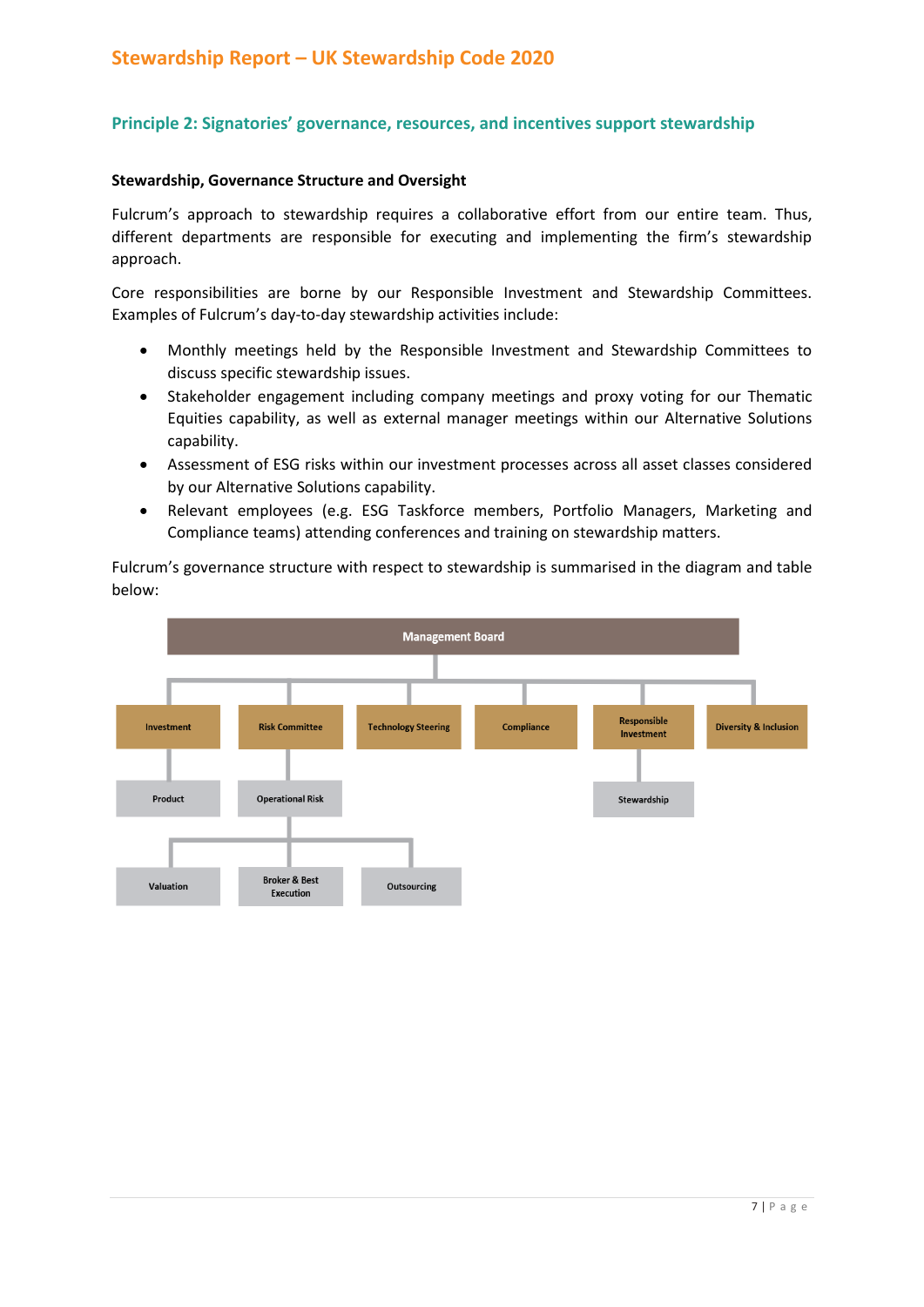| <b>Management Board</b>                              | <b>Responsible Investment</b><br><b>Committee</b>         | <b>Diversity and Inclusion</b><br><b>Committee</b>   |
|------------------------------------------------------|-----------------------------------------------------------|------------------------------------------------------|
| Gavyn Davies, Chairman                               | Matthew Roberts, Head of<br>Alternatives                  | Emma Pickering, Head of<br><b>Investor Relations</b> |
| Andrew D. Stevens, Chief<br><b>Executive Officer</b> | Joseph Davidson, Chief<br><b>Operating Officer</b>        | Shiwen Gao, Director                                 |
| Suhail Shaikh, Chief<br>Investment Officer           | Fawaz Chaudhry, Head of<br>Equities                       | Rahil Ram, Director                                  |
| Joseph Davidson, Chief<br><b>Operating Officer</b>   | Piotr Chmielowski, Chief Risk<br>Officer                  | Severine Desrosiers, Analyst                         |
| Nabeel Abdoula, Deputy Chief<br>Investment Officer   | Two new hires who will be<br>joining in the coming months | Joseph Davidson, Chief<br><b>Operating Officer</b>   |

Fulcrum's Management Board was established as an improved overall governance structure in early 2021 and is ultimately responsible for the oversight of our stewardship approach. The Responsible Investment Committee (the 'RIC') reports to the Management Board and has responsibility for dayto-day oversight and implementation of all aspects of stewardship.

The RIC includes members from across Fulcrum's departments including members of the investment team. This governance framework, encompassing clearly defined roles and responsibilities, effective challenge processes and clear lines of accountability aids the firm to deliver an effective stewardship programme. The RIC further delegates certain specific stewardship responsibilities (such as the oversight of proxy voting) to our Stewardship Committee (Matthew Roberts, Joe Davidson, Fawaz Chaudhry and our Head of Operations, Sean Onyett).

The RIC has a Terms of Reference which includes the monitoring of firm-level investment exclusions, Key Performance Indicators relating to ESG integration and training and development amongst other agenda items. Fulcrum annually (and more regularly in some cases) reviews the effectiveness of its stewardship governance structure and accompanying stewardship policies and procedures. This review takes the form of an appraisal by the Management Board (working as necessary with the chairperson of the RIC) as to whether our governance structure is fit for purpose and operating in the best interests of our clients. The key actions taken during the reporting period include:

- The creation of the Diversity and Inclusion Committee.
- The decision to create the ESG Taskforce.
- The decision to increase the level of resource focused on engagement.
- The decision to increase our focus on physical equity investment compared to synthetic equity investment.

We believe these key steps reflect our culture and purpose in that they will allow us to better deliver on our clients' objectives over the long-run.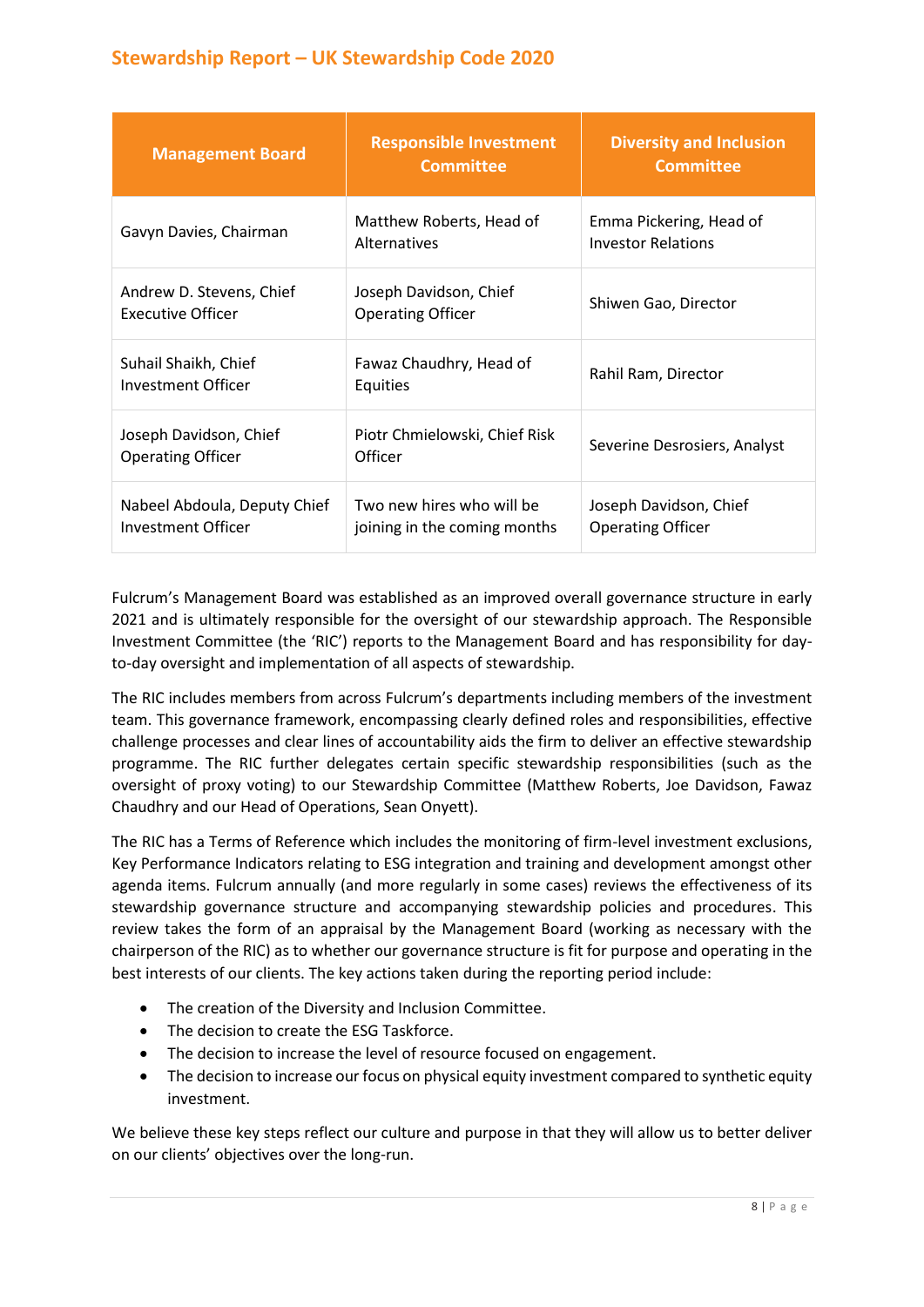### **Resourcing and Training**

Fulcrum's RIC is resourced by representatives from our Investment Team, Compliance and Risk Management as well as (in the future) representatives from our ESG Taskforce. The combination of staff representatives reflects the diverse nature of our business and encourages diversity of thought. This also helps to encourage communication and integration throughout the investment process. Members of the RIC are encouraged and supported to keep abreast of Responsible Investment developments.

On a quarterly basis, the RIC as well as other senior management members are required to confirm to the Compliance team the training that they have undertaken. We are also aiming to have a majority of the RIC members sit the CFA ESG certificate. Furthermore, the RIC undertakes to provide training on Responsible Investment topics for the rest of the Fulcrum team and this has been integrated into our regular morning meeting schedule. Examples of our training sessions have included (conducted by the chairperson of our RIC):

- Detailed overviews of our approach to ESG integration in alternative asset classes.
- An overview of the industry bodies and affiliations to which we are signatories to or members of.

In addition, members of the Management Board and other staff members regularly promote ESG integration activities within our Firmwide Meeting schedule. Examples include a regular debrief by our Head of Consultant Relations on the expectations and guidance coming from the investment consultants on what fund managers should be doing in the area of ESG integration. This has recently involved a conversation on the Net Zero Asset Managers Initiative, for example, which we are investigating in further detail.

Fulcrum has engaged with Glass Lewis to assist with decision making around shareholder votes. Fulcrum's Operations team collaborates with the Portfolio Managers for their input as necessary. We also work with several data providers for the purposes of ESG integration in our investment process and this is detailed later in this report (see Principle 8). The rationale for working with these service providers relates to our view that they are the most effective method we have, given the macro nature of our business, of meeting our client objectives. We particularly felt that Glass Lewis provided impressive ESG thought leadership as well as deep integration into proxy voting systems such as Broadridge. In concluding to appoint Glass Lewis a number of other service providers were reviewed and rejected for the purpose. We have been very pleased with Glass Lewis' service provision to date and this relationship is reviewed closely by the Stewardship Committee.

### **Incentives**

Fulcrum encourages the investment team to consider ESG risks and opportunities as an integral part of our decision-making process. To better align interests with that of the firm (and hence our clients), we intend to link ESG and stewardship to the firm's remuneration structure for staff where applicable. Additionally, performance on ESG integration and engagements will be included as part of the annual HR appraisal process, which is currently being refreshed. The outcome of this will be a factor in the setting of discretionary performance awards.

Ultimately, this process is designed to assess how well team members are implementing our Action Plan which will depend on the individual and their specific role. For example, for a portfolio manager, this will relate to driving forward the integration of ESG in their portfolios in the most appropriate way. For a research analyst, it will relate more to engagement with underlying companies and other stakeholders. For our Head of Operations, it will relate to the efficiency of the voting process.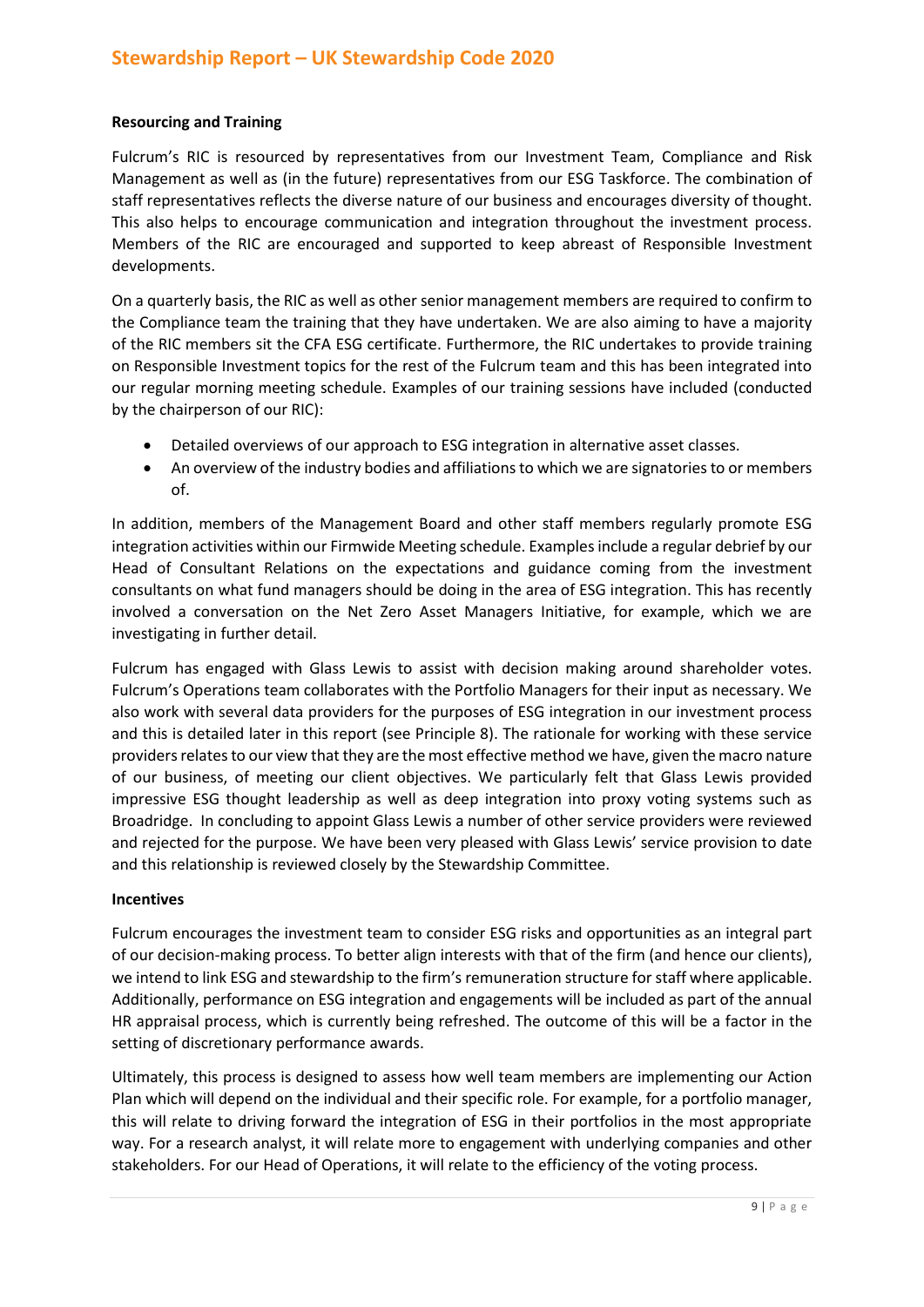We recently appointed a specialist Human Resources consultant to help evolve our overall appraisal process to be broader and more inclusive and we look forward to experiencing the benefits in the future.

#### **Diversity and Inclusion**

During the year, we established our Diversity and Inclusion Committee. One of its key projects was to conduct a detailed staff survey, the results of which prompted improvements in our flexible working policy and contractual working hours as well as an enhancement to our maternity leave policy. We aim to conduct further surveys to ensure that the views of all staff are heard at the most senior level of our business.

It is also clear that we need to do further work to improve our gender balance as a firm. Currently, 29% of our staff are female and this figure is lower at the more senior levels. We aim to improve the balance (particularly at the senior level) over the medium term. Furthermore, the Committee has sponsored a much broader retention of data with the aim of conducting analysis regarding gender pay balance and ethnic balance.

One of the key positives to come out of the staff survey was that there is a very high level of engagement and enjoyment associated with working at Fulcrum.

#### **Serving our Clients**

As we look back over the reporting period and try to stand in the shoes of our clients, we feel that we have taken some very significant, innovative steps when it comes to working in their best interests. The activity update and initiatives outlined in Principles 1 and 2 show that it is possible for managers with a macro heritage to make meaningful progress and our Action Plan highlights our commitment to improve further. We are aware that traditional stock picking managers will be able to display a deeper level of ESG integration and engagement on certain levels but we feel that the work we have done and aim to do, helps to set us apart, given our macro focus.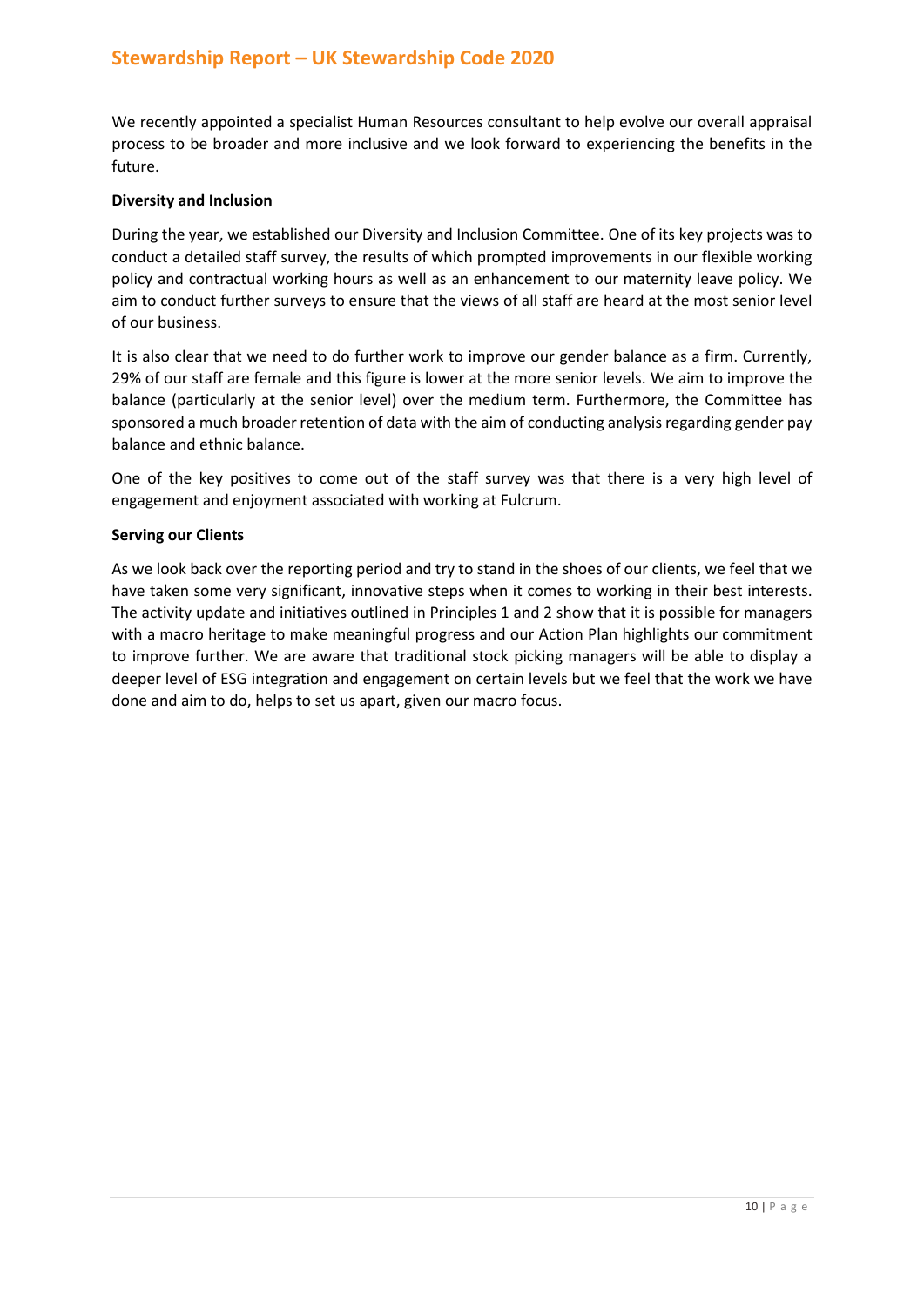# **Principle 3: Signatories manage conflicts of interest to put the best interests of clients and beneficiaries first**

We acknowledge that we may encounter conflicts whilst running our business and understand the need for a robust framework to identify them as they arise to facilitate an optimal outcome for our clients.

We identify areas where potential or actual conflicts of interest may arise and have established several policies which apply to all Fulcrum staff and which cover how we manage certain business operations, such as proxy voting, in our funds.

We maintain a Conflicts of Interest policy and we also provide a summary below of the mitigation measures for the most material conflicts we have identified:

| <b>Conflicts of Interest: Mitigation Measures</b> |                                                                                                                                                                                                                                                                                                                                            |  |
|---------------------------------------------------|--------------------------------------------------------------------------------------------------------------------------------------------------------------------------------------------------------------------------------------------------------------------------------------------------------------------------------------------|--|
| <b>Information Barriers</b>                       | Fulcrum does not permit any wall crossings or receipt of inside<br>information. In the case Fulcrum inadvertently receives such<br>information, it has established policies and procedures to create<br>information barriers to reduce the risk of any conflicts of interest.                                                              |  |
|                                                   | Fulcrum will prioritise holding securities with voting rights where<br>possible and where reasonable to do so given the strategy in<br>question.                                                                                                                                                                                           |  |
| <b>Proxy Voting Policy</b>                        | Where a potential material conflict of interest has been identified in<br>relation to a proxy vote, Fulcrum will call upon an independent third-<br>party to make the voting decision or may elect not to vote. Stocks<br>placed on the restricted list may not be voted.                                                                  |  |
| <b>Gifts and Inducements</b><br><b>Policy</b>     | The giving and receiving of gifts or inducements has the potential to<br>create conflicts of interest. Fulcrum employees must not solicit or<br>provide anything of value directly or indirectly to or from anyone,<br>except under limited circumstances, which would impair Fulcrum's<br>duty to act in the best interest of the client. |  |
| <b>Personal Account Dealing</b><br><b>Policy</b>  | To prevent conflicts arising from the use of information obtained from<br>clients, and market abuse generally, all employees are subject to<br>personal account dealing rules.                                                                                                                                                             |  |
| <b>Outside of business</b>                        | Staff are required to pre-clear their outside business activities which<br>are only permitted in limited circumstances.                                                                                                                                                                                                                    |  |
| <b>Declining to act</b>                           | Where Fulcrum deems that the conflict of interest cannot be<br>managed in any other way, we may decline to act for a client.                                                                                                                                                                                                               |  |
| <b>Remuneration Policy</b>                        | To ensure that Fulcrum attracts and retains the highest calibre of staff<br>and aligns staff interests with that of the firm and of its clients.                                                                                                                                                                                           |  |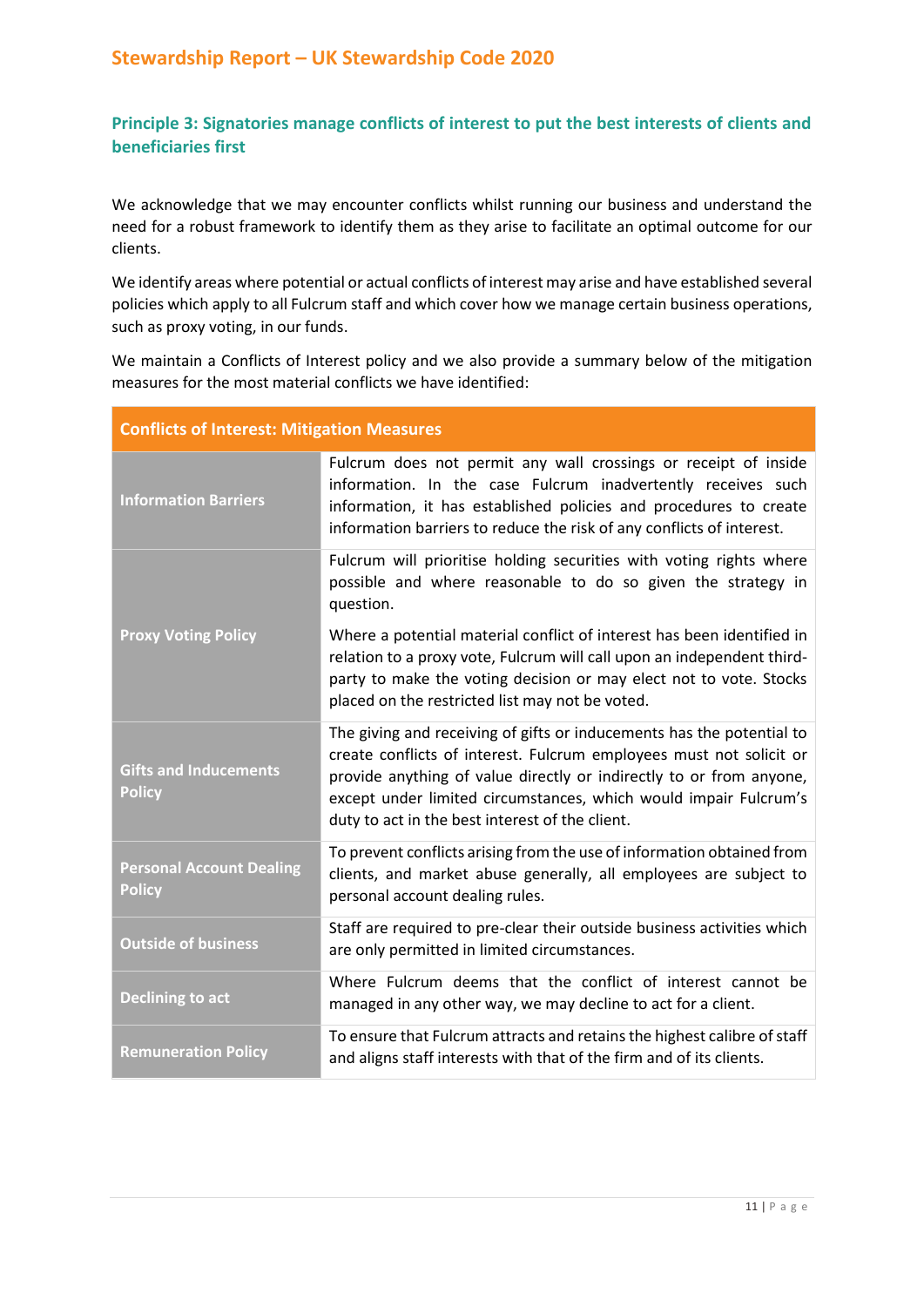### **Stewardship Committee and Senior Management Review of Conflicts of Interests**

In the instance a staff member recognises a potential conflict of interest with a company or individual, they must raise this with Fulcrum's Compliance team. We seek to avoid any potential conflicts for individuals at Fulcrum arising from engagements with companies in which individuals have personal investments or some material personal relationship with a relevant individual. Where a staff member has a personal connection with a company, they are required to make this known and cannot be involved in any related engagement activities.

### **Recording and Escalation**

Fulcrum maintains a conflicts of interest register. Where an instance of a material conflict of interest arises, this will be discussed at the Stewardship Committee and if necessary, established at Management Board level. All records are kept for 7 years.

### **Disclosure**

Additional conflicts that are identified by Fulcrum in the future will be included within appropriate mechanisms or systems to manage those conflicts. Where we consider that there are no other means of managing the conflict or where the measures in place do not sufficiently protect client interests, the specific conflict will be disclosed to enable an informed decision whether to continue with our service in that situation.

### **Conflicts in the Investment Process**

It is also possible that we encounter conflicts in our investment process whereby ESG considerations could make decisions more challenging.

| <b>Case Studies</b>                |                                                                                                                                                                                                                                                                                                                                                                                                                                                                                                                                                                                                                                                                                                                                                            |
|------------------------------------|------------------------------------------------------------------------------------------------------------------------------------------------------------------------------------------------------------------------------------------------------------------------------------------------------------------------------------------------------------------------------------------------------------------------------------------------------------------------------------------------------------------------------------------------------------------------------------------------------------------------------------------------------------------------------------------------------------------------------------------------------------|
| Case Study #1                      | Investment managers following a macro strategy will often view an equity as<br>purely delivering an economic return and will not factor in the value of the<br>voting rights held on behalf of their clients. This in practice means that many<br>managers will hold their equities synthetically via a swap or another derivative.<br>This creates a conflict of interest in that when choosing to do so, the investment<br>manager is effectively disclaiming the ability to vote on equities on behalf of<br>clients given that, rather being held in the client's custody account (which<br>would be normal for an equity portfolio), the equities will be held by an<br>investment bank, on their balance sheet, as a hedge to a derivative contract. |
| Equities $-$ cash or<br>synthetic? | Fulcrum understands this issue well and over time has increasingly moved to<br>implement its equity views via 'cash equities' held in custody instead of<br>achieving this exposure synthetically. This trend is set to continue.<br>Nevertheless, there are always reasons why derivatives will be the preferred<br>option in certain situations, in particular where direct implementation would<br>be too complex or tax inefficient. Therefore, Fulcrum's approach means that<br>we make a conscious choice when implementing our equity investment<br>decisions with a priority placed on holding equities in cash where possible.                                                                                                                    |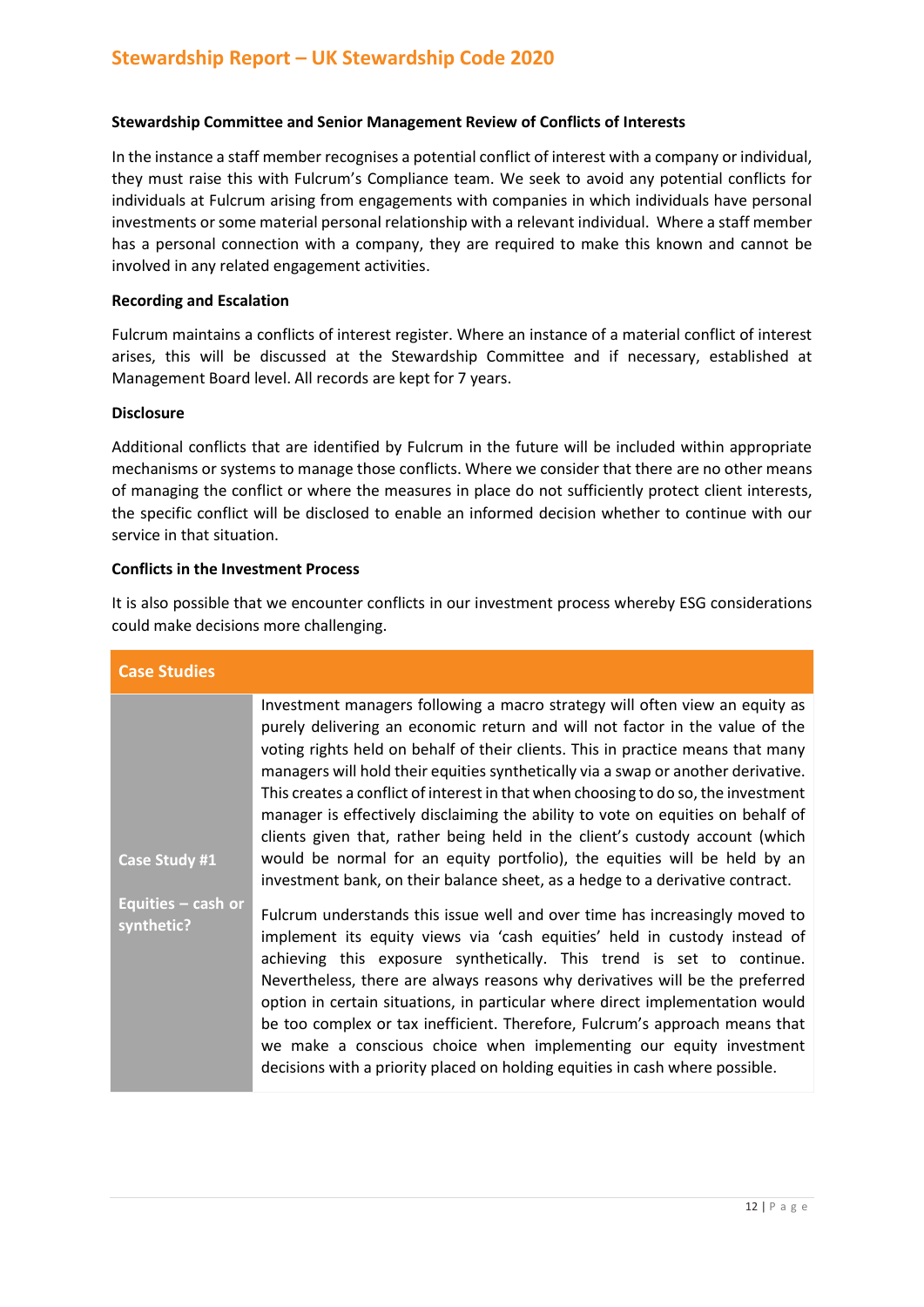|                                    | During the relatively early stages of the pandemic in Q2 and Q3 2020 as the<br>worst of the pandemic's first wave was behind us, we wanted to add to pro-<br>cyclical Asian exposure in some of our Alternative Solutions portfolios as that<br>region seemed to be ahead in controlling the economic effects of the virus.                                                                                                                                                               |
|------------------------------------|-------------------------------------------------------------------------------------------------------------------------------------------------------------------------------------------------------------------------------------------------------------------------------------------------------------------------------------------------------------------------------------------------------------------------------------------------------------------------------------------|
| <b>Case Study #2</b>               | We decided to invest in Asian Convertible Bonds, given their equity market<br>participation and in-built downside protection. Since there were no passive<br>implementation routes available, we reviewed several external manager<br>options through the lens of our Four Key Factors approach (Expected Returns,<br>Diversity/Risk Considerations, Sustainability and Terms & Conditions, which are<br>the criteria of our manager selection investment process).                       |
| <b>Convertible</b><br><b>Bonds</b> | Ultimately, we selected a specialist external manager, which offered strong<br>Expected Returns and solid Diversity/Risk Considerations, but with only a<br>moderate Sustainability score. In our view, this was better than gaining<br>exposure via an Asia focused equity manager, which had stronger Sustainability<br>credentials, but a less appealing set of Diversity/Risk Considerations, including<br>weaker downside protection.                                                |
|                                    | On balance, we decided we would lose too much by sacrificing the downside<br>protection of the convertible bonds and hence chose to add the manager to<br>our portfolios. Since then, we have worked with the investment manager to<br>improve the integration of ESG factors into their process. Our clients have been<br>able to benefit from strong performance (+20% in approximately 1 year) and<br>we have driven positive change through our thought leadership and<br>engagement. |

Our Conflicts of Interest policy is reviewed annually, and this occurred in March 2021. The outcome of the review is described in Principle 5. More generally, our goal is for this review to drive continuous improvement in our management of any conflicts.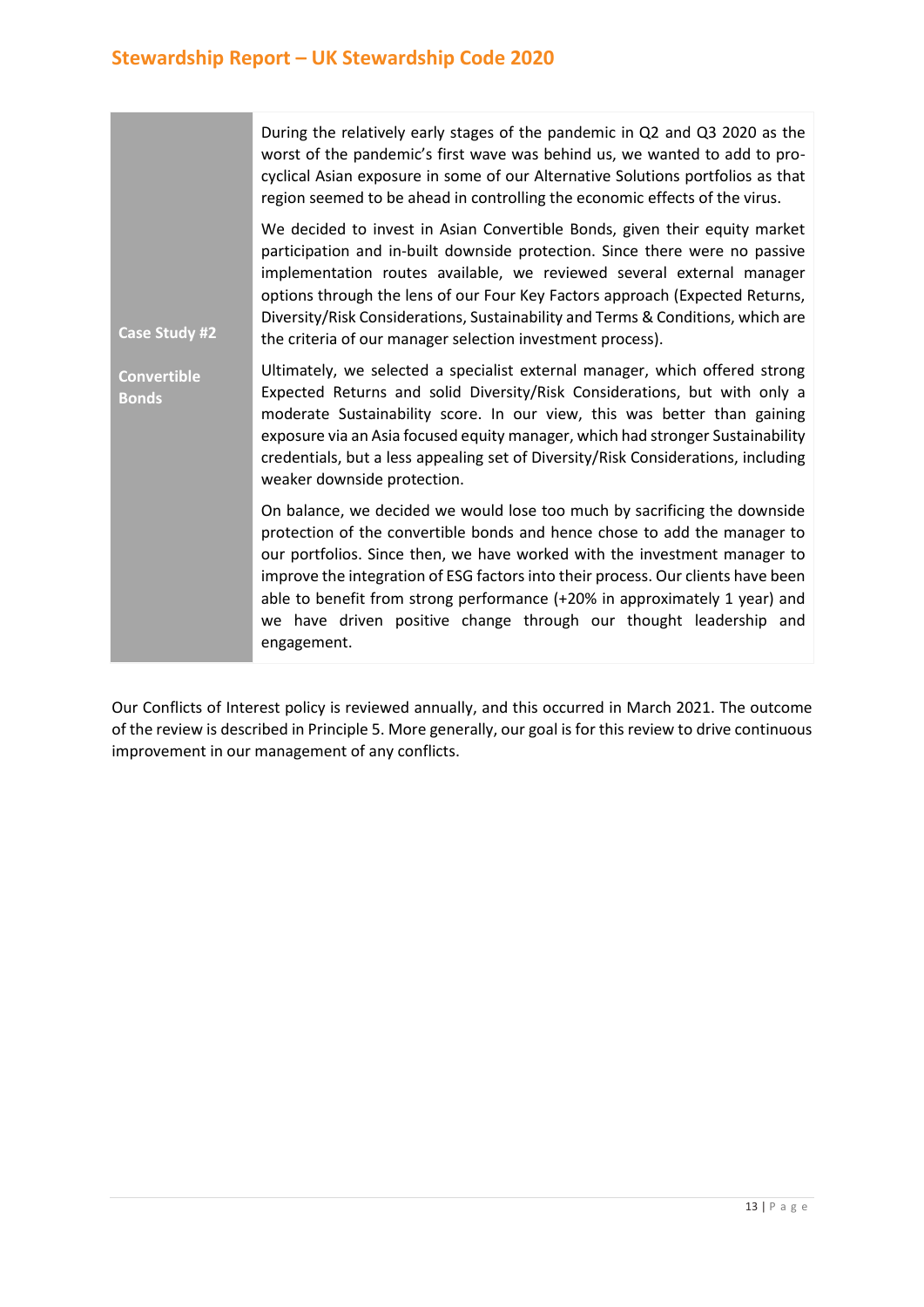### **Principle 4: Signatories identify and respond to market-wide and systemic risks to promote a well-functioning financial system**

Fulcrum's Risk Committee meets on a weekly basis and is chaired by our Chief Risk Officer, Piotr Chmielowski. This is the forum within Fulcrum where market-wide and systemic risks are discussed including major geopolitical issues and other events such as the Covid-19 pandemic. The Risk Committee includes senior individuals from across the firm, each of them bringing different perspectives and experience to the meetings.

The way in which we respond to risks in terms of our investment process and decisions will vary depending on the nature of the risk and the solution in question. Piotr Chmielowski is also a member of the RIC, thereby enabling an important feedback loop.

In addition to climate change (identified as a core systemic risk which we discuss at length later in this report), below we provide some examples of other key risk areas that have been discussed in our Risk Committee (and across the broader business) over the last year.

| <b>Case Studies</b>       |                                                                                                                                                                                                                                                                                                                                                                                                                                                                                                                                                                                                                                                                                                                                                                                                                                                                                                                                                                                                                                                                             |
|---------------------------|-----------------------------------------------------------------------------------------------------------------------------------------------------------------------------------------------------------------------------------------------------------------------------------------------------------------------------------------------------------------------------------------------------------------------------------------------------------------------------------------------------------------------------------------------------------------------------------------------------------------------------------------------------------------------------------------------------------------------------------------------------------------------------------------------------------------------------------------------------------------------------------------------------------------------------------------------------------------------------------------------------------------------------------------------------------------------------|
|                           | As it became clearer at the beginning of 2020 that the Covid-19 pandemic was<br>going to quickly become a major challenge for investment markets, as well as a<br>huge societal challenge, we took several steps to alleviate the risk for the benefit<br>of our clients as well as our business:                                                                                                                                                                                                                                                                                                                                                                                                                                                                                                                                                                                                                                                                                                                                                                           |
|                           | We instigated our business continuity plan and rapidly moved our<br>$\bullet$<br>workforce to working from home.<br>We took action to hedge the risks across our discretionary portfolios<br>both through equity and currency markets.                                                                                                                                                                                                                                                                                                                                                                                                                                                                                                                                                                                                                                                                                                                                                                                                                                      |
|                           | We are very proud of our team and the way we have responded to the challenges<br>of working remotely. We have made every effort to provide a seamless service<br>to our clients and our client retention has been good throughout the period.                                                                                                                                                                                                                                                                                                                                                                                                                                                                                                                                                                                                                                                                                                                                                                                                                               |
| Case Study #1<br>Covid-19 | Equally, our discretionary portfolios have produced positive results during the<br>timeframe and the risk management measures have worked (the hedges<br>contributed positively to portfolios), which has been of benefit to our clients.                                                                                                                                                                                                                                                                                                                                                                                                                                                                                                                                                                                                                                                                                                                                                                                                                                   |
|                           | The Covid-19 pandemic has had profound impacts on many businesses, and we<br>have considered this in a number of situations within our Thematic Equities<br>capability. It was not necessary for us to make significant changes to our<br>portfolios as a consequence since our portfolios have been positioned for a move<br>to a more digital economy for some time. For example, our positioning in Real<br>Estate Investment Trusts had been biased towards warehouses, logistics and<br>data centres. This compares to Retail Real Estate Investment Trusts, where the<br>Covid-19 pandemic compounded the structural challenges (due to e-commerce)<br>they were already facing. Many of the underlying tenants within these REITS felt<br>huge pressure from reduced footfall and hence, reduced revenue. Many refused<br>to pay rent, understandably, and this led to serious consequences for the<br>landlords. The pressures were eased somewhat due to the furlough programme,<br>but the structural challenges facing high street retail in particular, remain. |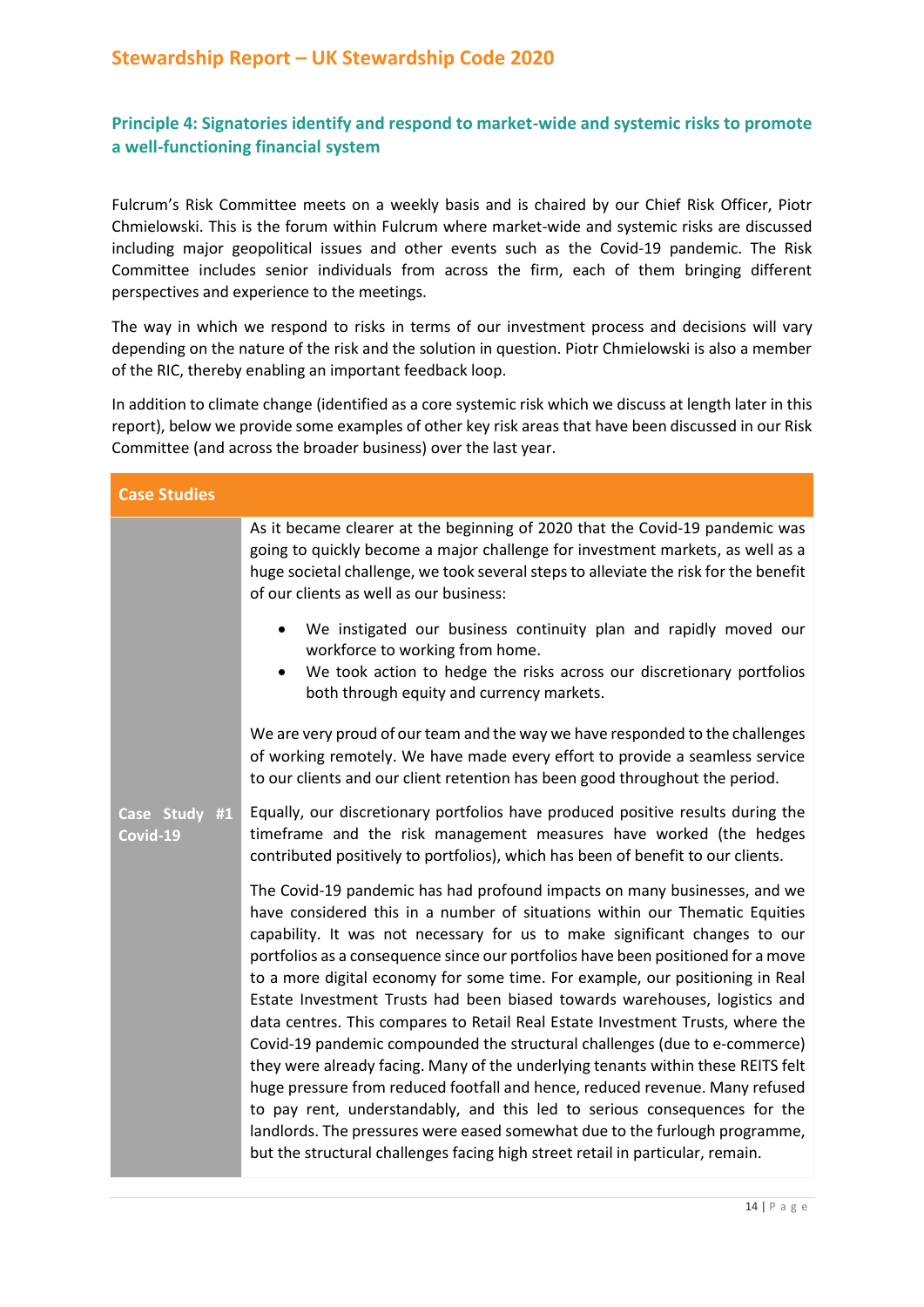As we emerge from the pandemic, it has become increasingly apparent that inflation is a risk globally. This presents some significant challenges for asset owners as it pertains to ESG integration since, for example, traditional energy companies are a potential tool to guard against this risk. We decided to research this topic in more detail and have produced a thought piece:

[Addressing the ESG Conundrum in a Reflationary Scenario](https://www.fulcrumasset.com/inst/uk/en/white-papers/addressing-the-esg-conundrum-in-a-reflationary-scenario/)

**Case Study #2 Inflation**  The conclusion was that a three-pronged approach of engagement (working with traditional energy companies to encourage them to adopt new practices and initiatives, such as the Science-Based Targets initiative), selectivity (focussing on those companies that are the most forward thinking in the transition to a greener economy and renewable energy generation) and originality (looking at other ways to gain exposure outside of the energy sector, e.g. financials) was an innovative way to deal with the challenge. Our actions to tackle the risk of inflation have been quite effective. Our selective Natural Resource investments have generated positive returns for clients as the markets have anticipated higher inflation levels.

More generally, Fulcrum is a signatory/member of or participates in the following initiatives, which helps further our understanding of market-wide and systemic risks:

| <b>Initiatives</b>                                                            |                                                                                                                                                                                                                                                                                                                                                                                                                                                                                                                                      |
|-------------------------------------------------------------------------------|--------------------------------------------------------------------------------------------------------------------------------------------------------------------------------------------------------------------------------------------------------------------------------------------------------------------------------------------------------------------------------------------------------------------------------------------------------------------------------------------------------------------------------------|
| <b>UN Principles for</b><br>Responsible<br><b>Investment (UN PRI)</b>         | We most recently received an A rating for our submission and have been<br>a signatory since 2015.                                                                                                                                                                                                                                                                                                                                                                                                                                    |
|                                                                               | Our focus here has been to improve carbon reporting within Fulcrum (for<br>our funds and clients) as well as across the industry more broadly. In<br>addition to the development of the Fulcrum Climate Change Fund -<br>which invests directly in equities in a climate aligned fashion $-$ we have<br>been very keen to engage with external managers on how they measure<br>and report on this issue. We decided to hold a webinar where we<br>discussed this issue, a link to which can be found below (and in the<br>Appendix). |
| <b>Taskforce on Climate-</b><br>related Financial<br><b>Disclosure (TCFD)</b> | <b>Reflections and Innovations</b><br>You can also find a link to an example of how we have reported on carbon<br>emissions in the Fulcrum Diversified Liquid Alternatives (DLA) Fund<br>Sustainability Report.                                                                                                                                                                                                                                                                                                                      |
|                                                                               | DLA Sustainability Report 2020<br>This process has proven to be very effective, since the coverage of carbon<br>information has improved meaningfully for these portfolios to c.80%,<br>with all underlying managers calculating the information on the same<br>basis.                                                                                                                                                                                                                                                               |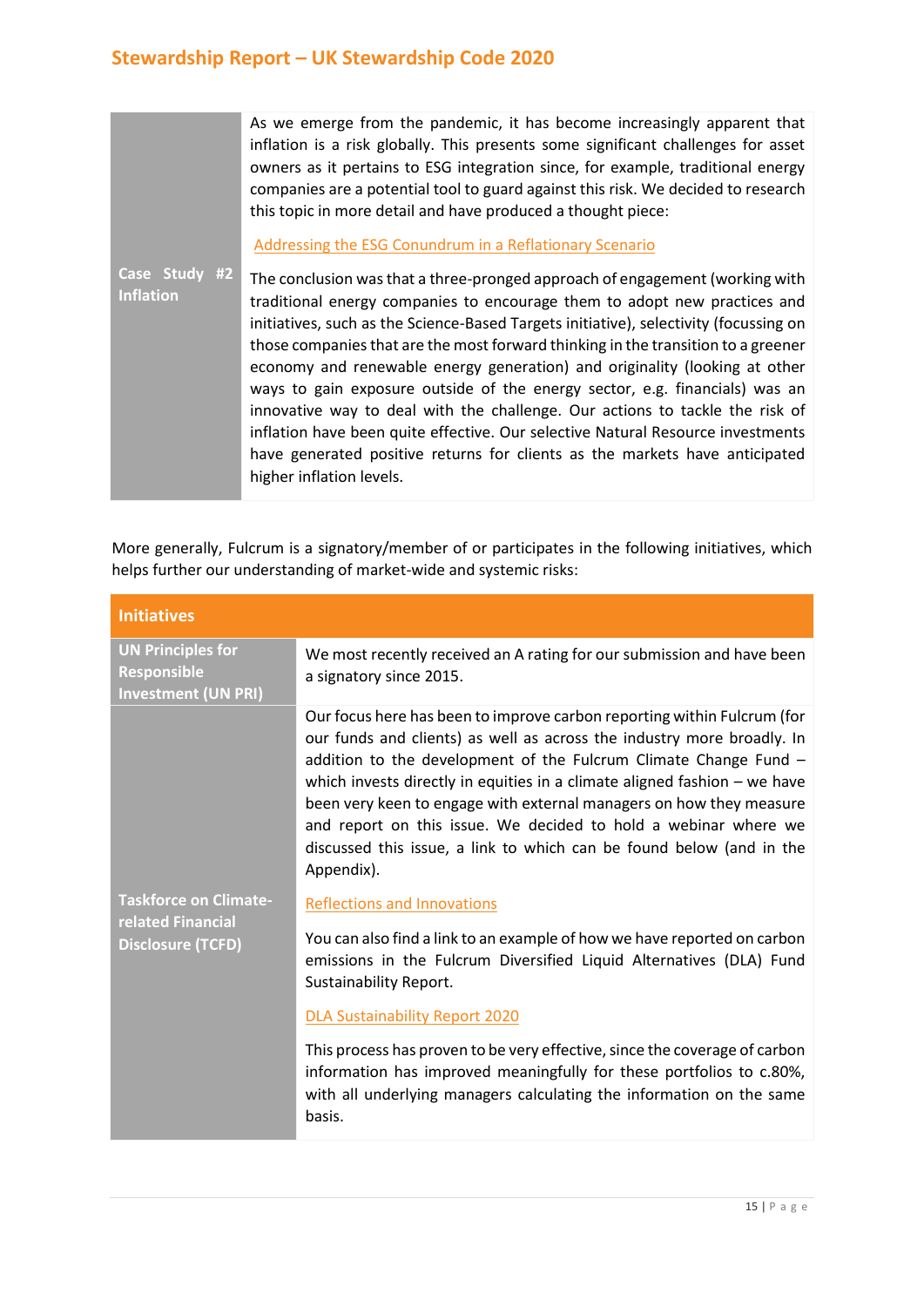| The Institutional<br><b>Investors Group on</b><br><b>Climate Change (IIGCC)</b> | This relates to industry wide engagement on climate-related issues, and<br>we will provide further examples later in this report in Principle 10.                                                                                                                                                                  |
|---------------------------------------------------------------------------------|--------------------------------------------------------------------------------------------------------------------------------------------------------------------------------------------------------------------------------------------------------------------------------------------------------------------|
| <b>Pensions for Purpose</b>                                                     | Whilst this is a recent commitment for us, we are already in discussions<br>with them and we will engage more fully over the coming years. As an<br>example, we are providing an upcoming training slot with this<br>organisation and its members covering the use of temperature metrics<br>in equity portfolios. |

In addition to the above list of industry affiliations, where we deem it to be of significant importance/interest to our clients, we also commit to liaising with regulators and other industry bodies in an appropriate manner. We provide some examples below:

- We have historically, although not during this reporting period, met with the DWP and responded to industry wide consultations. One particular area of interest for us has been the charge cap for DC pension schemes.
- Our macroeconomic research team produces nowcasts for major economic indicators and these are regularly shared with central banks, asset owners and the Financial Times.

Also, as part of our research and education effort, we run an academic seminar series for Fulcrum staff as well as clients (where relevant) which is organised by our macroeconomic research team. Below is an example of one the seminars held during the reporting period:

### **Olivier David Zerbib (Tilburg University and Boston University) presented on three of his papers:**

*Environmental Impact Investing (with Tiziano De Angelis and Peter Tankov), R&R, Management Science, 2020*

### *A Sustainable Capital Asset Pricing Model (S-CAPM): Evidence from green investing and sin stock exclusion, 2020*

### *The effect of pro-environmental preferences on bond prices: Evidence from green bonds, Journal of Banking and Finance, 2019*

Another example of this relates to the work our Chief Risk Officer has done in participating in a number of industry/community initiatives. Most recently and during the reporting period, he has been involved in REF (UK Research Excellence Framework, https://www.ref.ac.uk/about/what-is-the-ref/). REF is undertaken by the four UK higher education funding bodies: Research England, the Scottish Funding Council (SFC), the Higher Education Funding Council for Wales (HEFCW), and the Department for the Economy, Northern Ireland (DfE). The funding bodies' shared policy aim for research assessment is to secure the continuation of a world-class, dynamic and responsive research base across the full academic spectrum within UK higher education.

Separately, our Management Board has determined that each staff member should have the option to take a day of paid leave for charity or community work. As an example, Fulcrum has been very active with the Access Project in the past both in terms of funding and the provision of tutors (the Access Project targets deprived children aiming to support them to access the top universities in the country). We also have conducted talks at schools with an aim of getting more females into financial services as a career and to improve financial literacy within schools.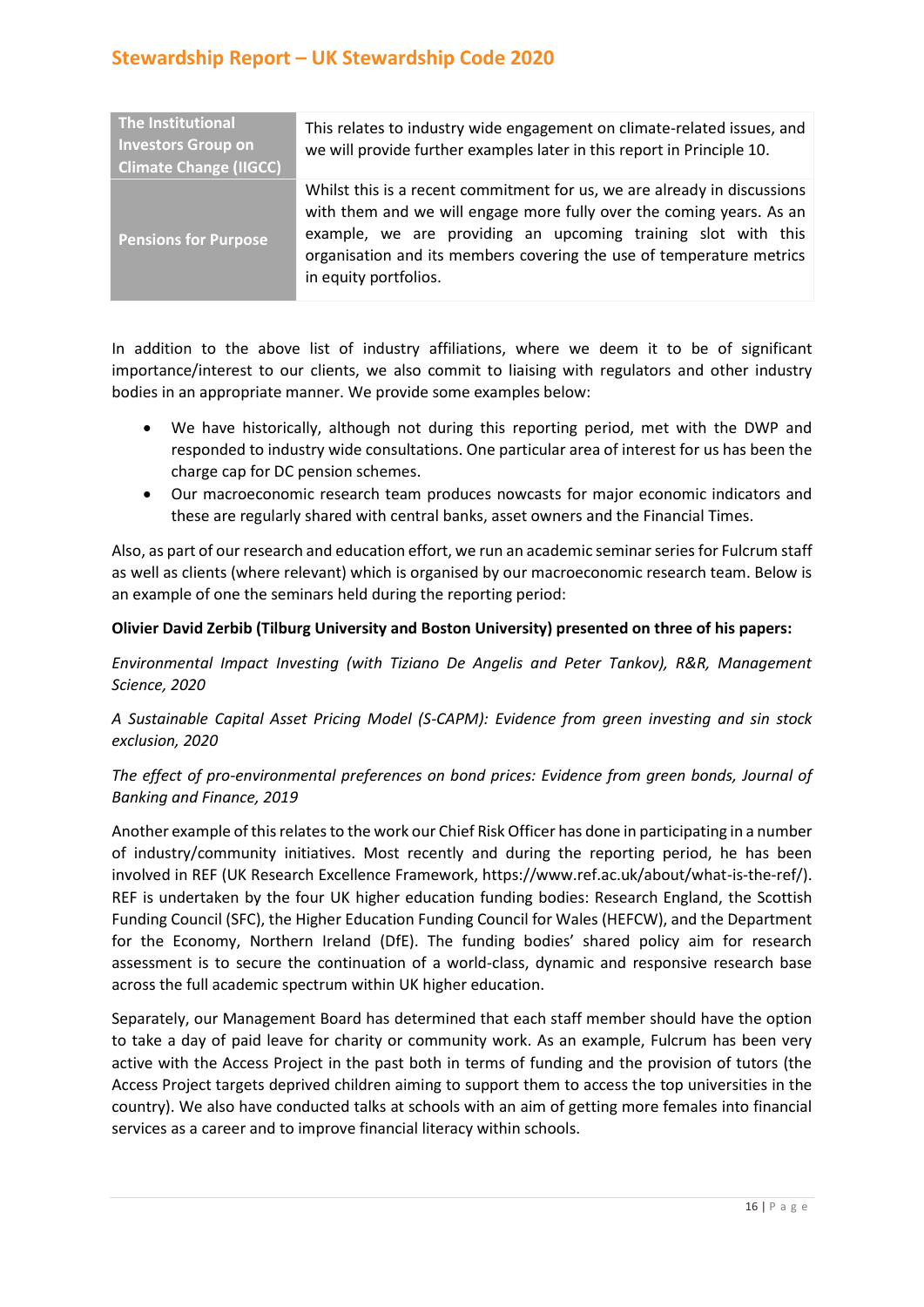### **Principle 5: Signatories review their policies, assure their processes, and assess the effectiveness of their activities**

Fulcrum has the below policies in place, which govern our approach to stewardship, and which are reviewed regularly to ensure they remain relevant and accurate in describing existing controls and procedures.

Furthermore, the review process is designed to identify whether policies in place are effective and whether enhancements are required to meet Fulcrum's ESG objectives, with policy documents amended accordingly to ensure the attainment of those objectives.

The RIC is the key oversight body in relation to stewardship, and this Committee meets on a monthly basis, currently consisting of four voting members.

| <b>Policy</b>                | <b>Responsibility</b>       | <b>Frequency</b><br>of Review | <b>Last Reviewed</b> | <b>Outcomes</b><br>(see below) |
|------------------------------|-----------------------------|-------------------------------|----------------------|--------------------------------|
| <b>Responsible</b>           | Responsible Investment      | Semi-                         | <b>March 2021</b>    | A                              |
| <b>Investment</b>            | Committee                   | annual                        |                      |                                |
| <b>Proxy Voting</b>          | Responsible Investment      | Semi-                         | <b>March 2021</b>    | <sub>B</sub>                   |
|                              | Committee                   | annual                        |                      |                                |
| <b>Conflicts of Interest</b> | <b>Compliance Committee</b> | Annual                        | <b>March 2021</b>    | C                              |
| <b>Remuneration</b>          | <b>Compliance Committee</b> | Annual                        | April 2021           | D                              |
| <b>Modern Slavery</b>        | <b>Compliance Committee</b> | Annual                        | April 2021           | N/A                            |

A link to all of our policy documents can be found here (and in the Appendix):

### [Policy Documents](https://www.fulcrumasset.com/inst/uk/en/important-information/)

#### **Outcomes**

The policy review process has led to several enhancements in relation to stewardship during the reporting period, and we hope and expect that this will continue to evolve as new information and data becomes available. Some examples are included below which link to the Policy documents listed above.

| <b>Outcomes</b>                   |                                                                                                                          |
|-----------------------------------|--------------------------------------------------------------------------------------------------------------------------|
| <b>Responsible Investment (A)</b> | Engagement with external managers on carbon reporting and the<br>incorporation of Glass Lewis's Climate Overlay product. |
| <b>Proxy Voting (B)</b>           | Review of existing relationships with Broadridge and Glass Lewis.                                                        |
| <b>Conflicts of Interest (C)</b>  | Established an internal process to manage conflicts of interest from<br>a stewardship perspective.                       |
| <b>Remuneration (D)</b>           | Staff pay and annual performance to be aligned with ESG factors.                                                         |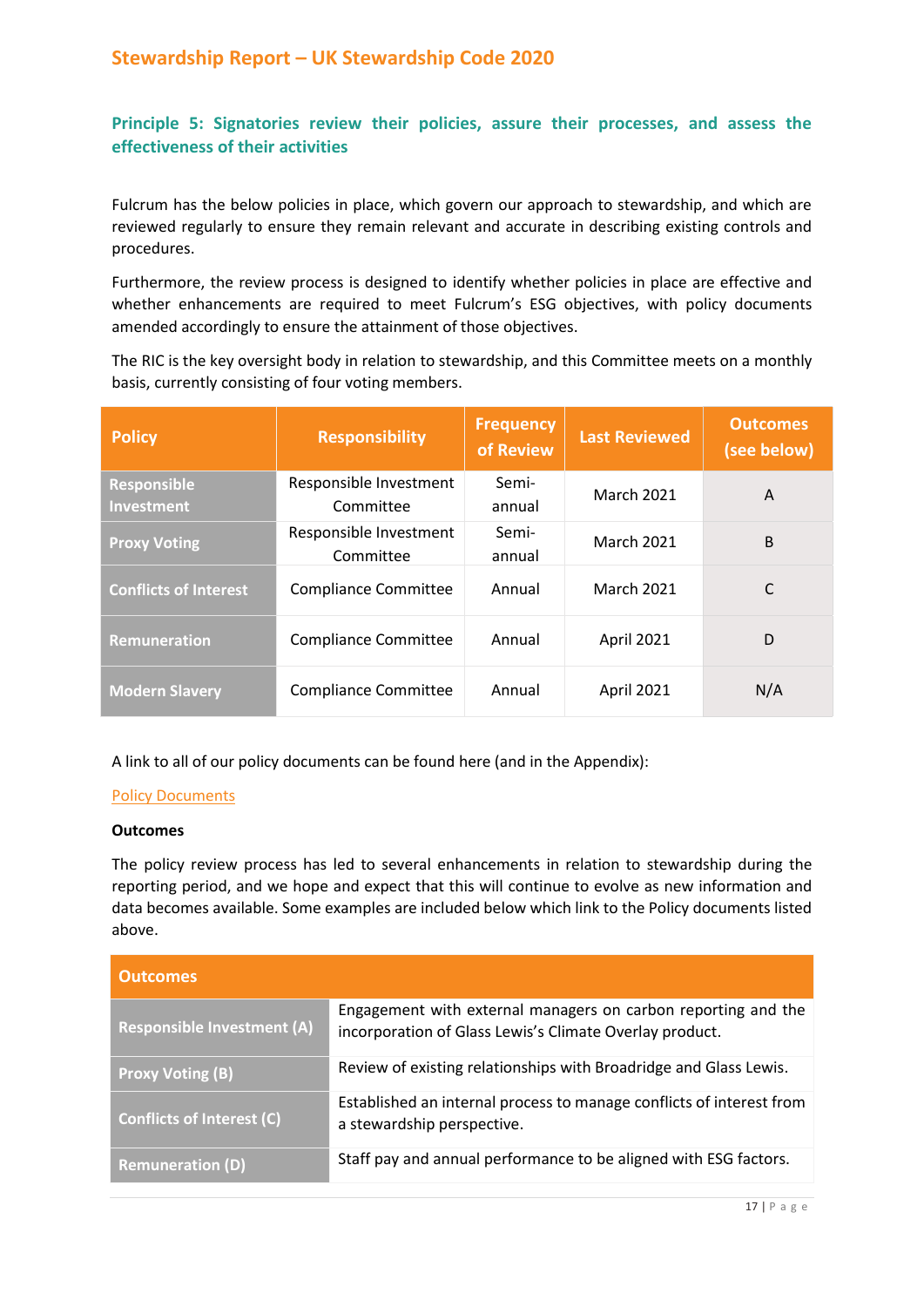We use third-party service providers to help meet certain objectives in relation to ESG, with Glass Lewis and Broadridge being the primary entities appointed with respect to proxy voting. Their selection came about following a due diligence process led by internal stakeholders to ensure they met the firm's and our clients' needs, and continuing oversight is performed by the RIC.

Where Fulcrum invests in external manager funds, an assessment is made of the ESG policies of those third-party investment managers, to ensure alignment with Fulcrum's own policies and beliefs. Our Alternative Solutions team is responsible for this due diligence and oversight, which is a core element of our manager selection process.

| <b>Case Studies</b> |                                                                                                                                                                                                                                                                                                                            |
|---------------------|----------------------------------------------------------------------------------------------------------------------------------------------------------------------------------------------------------------------------------------------------------------------------------------------------------------------------|
|                     | One example is the SKY Harbor Global Short Maturity Sustainable High Yield<br>Fund.                                                                                                                                                                                                                                        |
|                     | SKY Harbor is a female owned, female managed high yield bond specialist who<br>we believe has done some of the best work in the industry with respect to<br>integrating ESG risks into credit portfolios. We were seed investors in this<br>strategy in 2018 and continued to hold them through the reporting period.      |
| Case Study #1       | In our view, passive high yield bond exposure should be avoided wherever                                                                                                                                                                                                                                                   |
| <b>SKY Harbor</b>   | possible; exposure to defaults is guaranteed and there is also an elevated<br>exposure to ESG risks, particularly in the traditional energy sector.                                                                                                                                                                        |
|                     | Since we invested, they have performed in line with the relevant indices net of<br>fees with 20% less volatility. This is a strong result in this asset class and is<br>particularly interesting given the ESG-integrated approach (for example the<br>comprehensive range of metrics considered in investment decisions). |
|                     | Based on our proprietary research analysis this manager received a score of 4 on<br>our scoring system (1-4 range with 4 being the highest).                                                                                                                                                                               |

External assurance of certain policies and their adherence is assessed via the annual Type II ISAE 3402 internal controls report which is performed by Nexia Smith and Williamson. Specifically, in relation to stewardship, this report covers the firm's proxy voting activities. Additionally, Fulcrum's third-party compliance consultant Kroll provide a secondary layer of review to any policy updates to ensure they continue to meet the Firm's regulatory requirements.

### **Reporting**

Reporting on stewardship has become increasingly important both internally and externally, driven by our desire for more active ownership and also due to client requests. Our primary goal is to ensure that our reporting is fair, balanced, and understandable, leveraging the reporting capabilities of Glass Lewis. This service was enhanced in April 2021 to incorporate the Climate Overlay offering, which is better aligned to our needs, given our assessment of climate change as a significant risk.

Client feedback is an important tool in determining where improvements can be made in terms of reporting, an example being institutional investors' request for PLSA reporting. We believe making use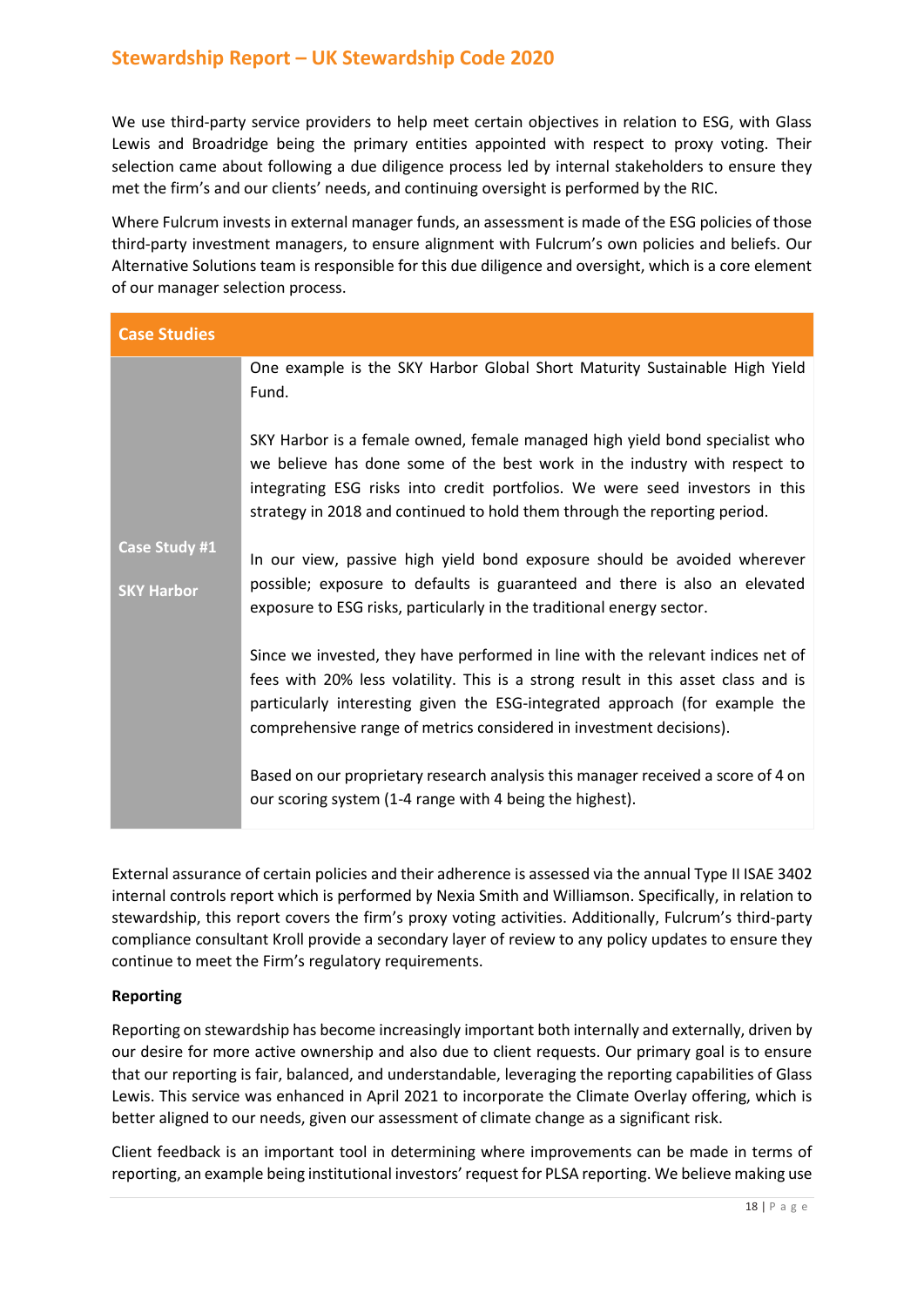of the template helps to ensure industry consistency and that our reporting is fair, balanced and understandable.

Finally, whilst our Management Board is comfortable that the internal mechanisms we have used for assessing ESG controls have been sufficient to date, we are considering working with a third-party consultant who would provide a 'third party ESG controls' report, which would further enhance our efforts in this area.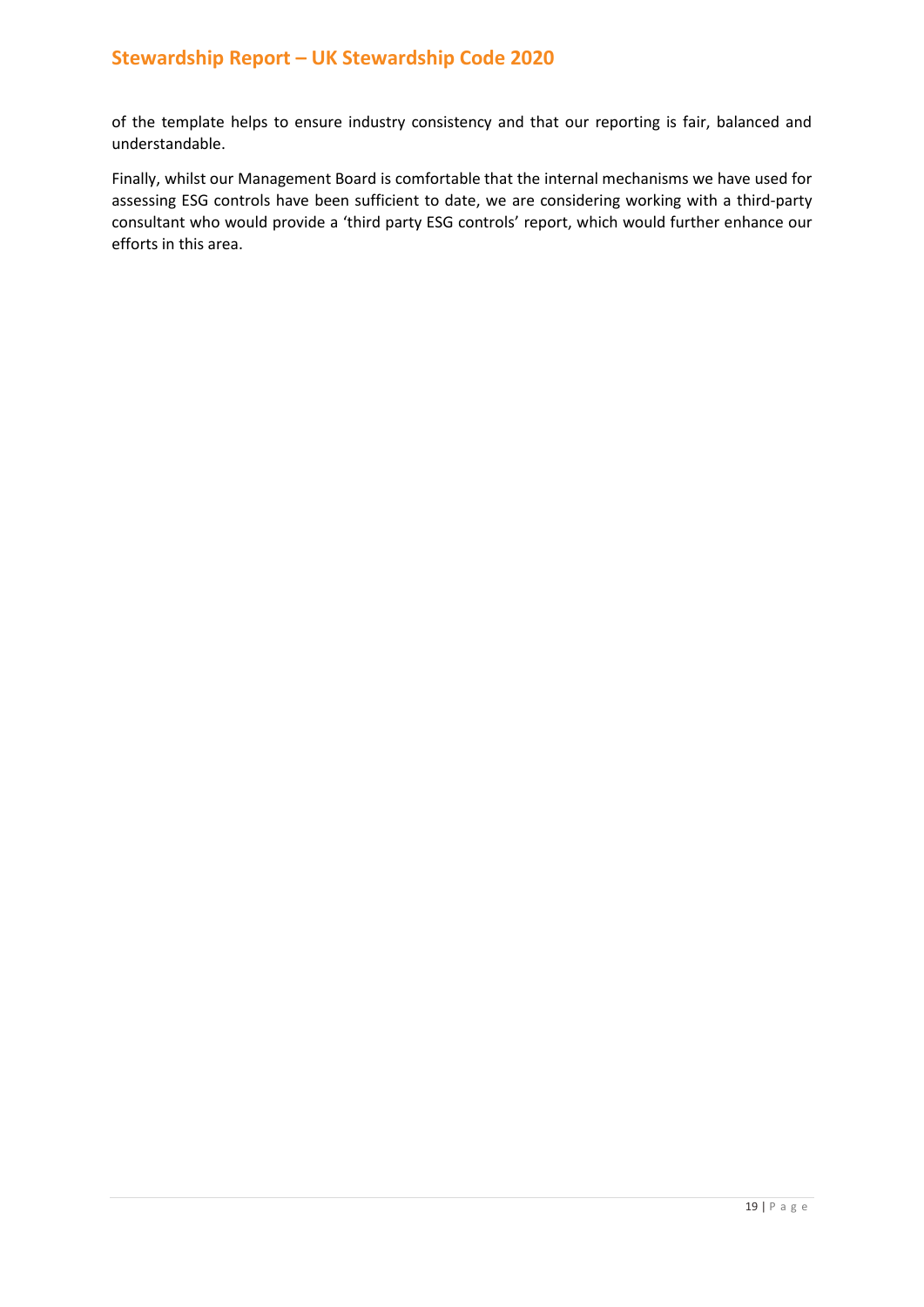### **Principle 6: Signatories take account of client and beneficiary needs and communicate the activities and outcomes of their stewardship and investment to them**

We share below the breakdown of our clients' assets invested with us by geographical region and client type. Our client base is predominantly institutional in nature and, hence, long-term in their investment time horizon. This has become more diverse by region over time as we have worked more broadly with clients to help them to meet their investment objectives. We would expect this diversification to increase in the future.



#### **Assets Under Management Breakdown as at end June 2021**

Of the £3.6bn AUM as at end June 2021, our Macro and Multi-Asset capability represents £2.8bn, which accounts for 75% of the total. The remaining 25% is invested by clients directly into our Risk Premia, Alternative Solutions and Thematic Equities capabilities.



Our Macro and Multi-Asset capability has traditionally invested in a broad range of index derivatives as well as our other capabilities including Risk Premia, Alternative Solutions and Thematic Equities with the total of the allocations to these three amounting to approx. 40% of the £2.8bn.

The chart on the left shows the breakdown of Assets Under Management by underlying investment capability.

Client engagement is one of our key priorities to maximise the chances of them meeting their varied objectives (whilst noting we have to be pragmatic where multiple investors gain access through our pooled vehicles). This includes objectives that relate to specific stewardship and/or ESG goals, during the onboarding process as well as in our regular review meetings with clients.

We regularly communicate with our clients via monthly factsheets, quarterly reports, update meetings, review meetings and video/phone conversations.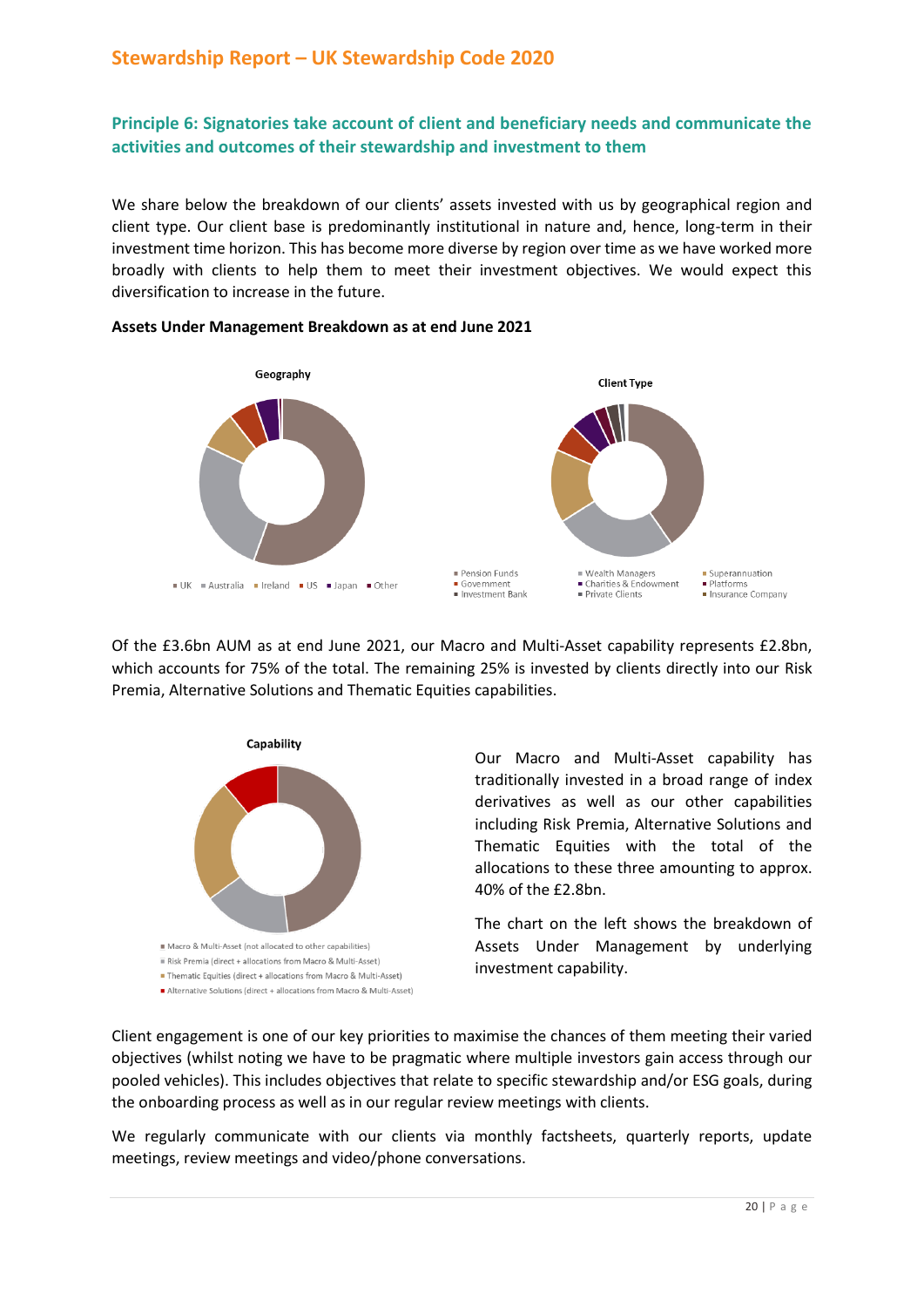Many of our clients have direct, trust-based relationships with members of our Management Board and have been invested with Fulcrum for a long time. We pride ourselves on gathering in-person feedback as a formal agenda item or follow up after client interactions and this is shared in our weekly distribution team meetings (and with the Management Board where relevant). The current size of our business does not lend itself to a full client survey, but this is something we will consider as we grow.

Our institutional clients often work with investment consultants. We treat these relationships extremely seriously and regularly gauge their feedback on our offerings and potential new solutions.

We feel strongly that our feedback collection has been very relevant and useful and this is best characterised by the following case studies (Case Study #1 occurred prior to the reporting period, but we still report in this way for the client, Case Studies #2 and #3 occurred during the reporting period).

| <b>Case Studies</b>                                     |                                                                                                                                                                                                                                                                                                                                                                                                                                                                                 |
|---------------------------------------------------------|---------------------------------------------------------------------------------------------------------------------------------------------------------------------------------------------------------------------------------------------------------------------------------------------------------------------------------------------------------------------------------------------------------------------------------------------------------------------------------|
|                                                         | One of our foundation clients expressed a keen interest in the Paris agreement,<br>asking for reporting on the carbon intensity of their investment with Fulcrum.<br>This client's portfolio included a wide variety of external managers and so it was<br>necessary for us to work with the client and the external managers to understand<br>what data the client would like to receive and create a suitable review process.                                                 |
| Case Study #1<br><b>Foundation</b><br><b>Client</b>     | This required engagement with over a dozen external managers to provide our<br>client with the necessary reporting, though this has since become a standard<br>feature in reporting to all clients invested in the same pooled vehicle. There were<br>a few interesting aspects of this process:                                                                                                                                                                                |
|                                                         | The different interpretations of how to calculate the carbon metrics<br>$\bullet$<br>across the industry.<br>The importance of the drive from the client to achieve the goal.<br>$\bullet$<br>Initial reluctance but gradual embrace on the part of external managers.<br>$\bullet$<br>The challenges associated with calculating the data across non-equity<br>asset classes, which we have now overcome.                                                                      |
| <b>Case Study #2</b>                                    | As we mentioned in Principle 1, we launched the Fulcrum Climate Change Fund<br>in 2020, working in partnership with environmental engineers and a client who<br>is very passionate about climate change risk in their global equity portfolio.                                                                                                                                                                                                                                  |
| <b>Climate Change</b><br>Investor                       | This required using a forward-looking metric that was decision-useful for<br>investors and led us to adopting the ITR. We believe this is a crucial metric in<br>managing climate change risk and have taken it upon ourselves to engage on the<br>topic with underlying companies held within the fund in our meetings with them.                                                                                                                                              |
| <b>Case Study #3</b><br><b>Pension</b><br><b>Scheme</b> | One of our corporate pension scheme clients has a 'green team' who work on<br>ESG and engagement within their organisation. As part of our onboarding<br>process with this client, we worked with the pension scheme trustees to ensure<br>that the needs and requirements of the green team were met. This included<br>providing reassurance on our objectives around carbon emissions reduction in<br>line with the Paris Agreement as well as data on the current portfolio. |

Our experience of discussing these types of issues with our clients is that they generally aim to achieve their objectives over relatively long-term timeframes (5 years plus). This tallies with our own time frame for achieving investment results as well as the stated objectives of a number of our solutions.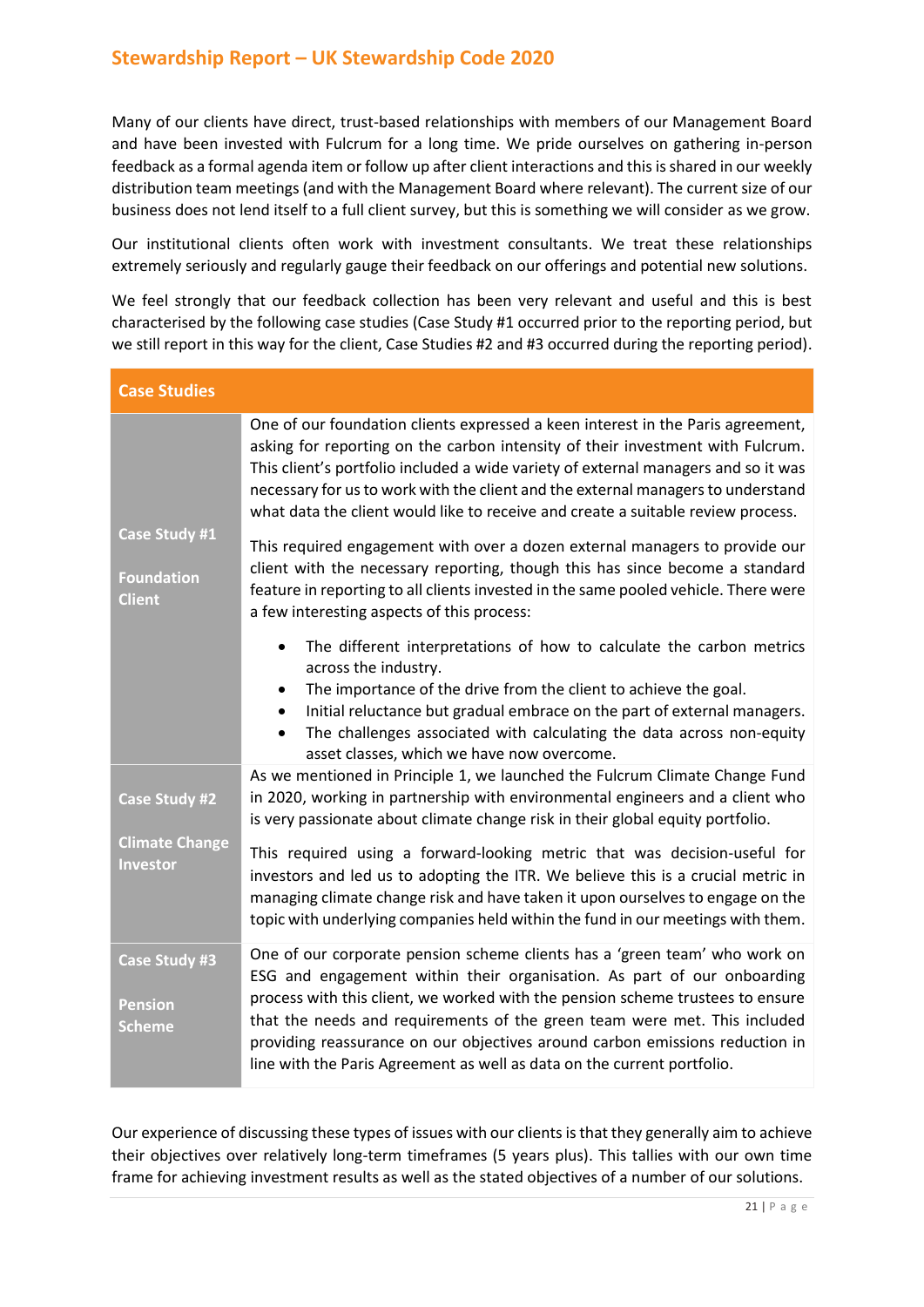**Principle 7: Signatories systematically integrate stewardship and investment, including material environmental, social and governance issues, and climate change, to fulfil their responsibilities**

We consider Environmental, Social and Governance (ESG) risks as part of our investment process across our various capabilities and our goal is for this approach to be fully integrated across our entire investment team, as outlined in Principle 1. The assessment of ESG risks is conducted as part of our investment analysis and we also monitor these risks whilst we hold the assets. It has been a challenge to coherently integrate multiple ESG factors given our top-down focus. However, we have made significant progress and we expect this to continue in the years ahead.

Our approach to stewardship with regard to the SFDR regulation varies across our capabilities. In summary, the majority of our funds are categorised as Article 6, which means that they consider ESG risks in their investment process. One fund (one of our Diversified Liquid Alternatives vehicles) is categorised as an Article 8 fund, which is marketed with sustainability characteristics, and we manage one Article 9 fund (Fulcrum Climate Change), which has a particular climate change focus.

Based on feedback from our clients as to what is important to them, and as a consequence of our macro heritage, much of our work relating to ESG integration has focused on climate change. This is an expression of our inquisitive culture and our focus on this topic has been endorsed at our Responsible Investment Committee and our Management Board. The depth of our work in this area reflects how important we believe it is to client outcomes and ultimately, achieving our purpose. We believe this to be a proportionate response which demonstrates our desire to make an impact whilst also recognising the constraints of our size.

As part of our Action Plan, we aim to develop a comprehensive KPI monitoring programme (which will be aligned with the SFDR regulation). Our intention is that this also creates a core set of broader ESG factors (including social and governance factors) that will be routinely assessed across our business and that this is aligned with our expertise and purpose. Of course, one of the challenges with this is data coverage and accuracy. As such, we have been working with a number of data providers on this topic (as outlined in Principle 8).

A high-level overview of how ESG risks are currently considered across each of our capabilities is outlined below:

- **Macro & Multi-Asset**  Our Macro & Multi-Asset capability allocates to our other capabilities (listed below) as well as implementing a range of tactical views across a variety of different asset classes and time horizons using derivatives. ESG risks can also be an element of overall risk assessment for certain discretionary positions within our Macro and Multi-Asset portfolios, for certain commodities and countries where it is most relevant.
- **Risk Premia**  A significant "work in progress" project has been to systematise ESG risk data from third-party vendors into our quantitative models for the directional parts of our risk premia strategies. This has involved augmenting our risk assumptions across all instruments according to certain ESG risk metrics and will ultimately have the effect of reducing our maximum position sizes in those assets with higher unmanaged ESG risks.
- **Alternative Solutions**  We use a proprietary scoring system for each of the alternative investments we review as part of our due diligence process. This includes a detailed review of an external manager's policy and approach, asset allocation, portfolio construction, stock selection and any asset class specific considerations. We use third-party ESG risk data for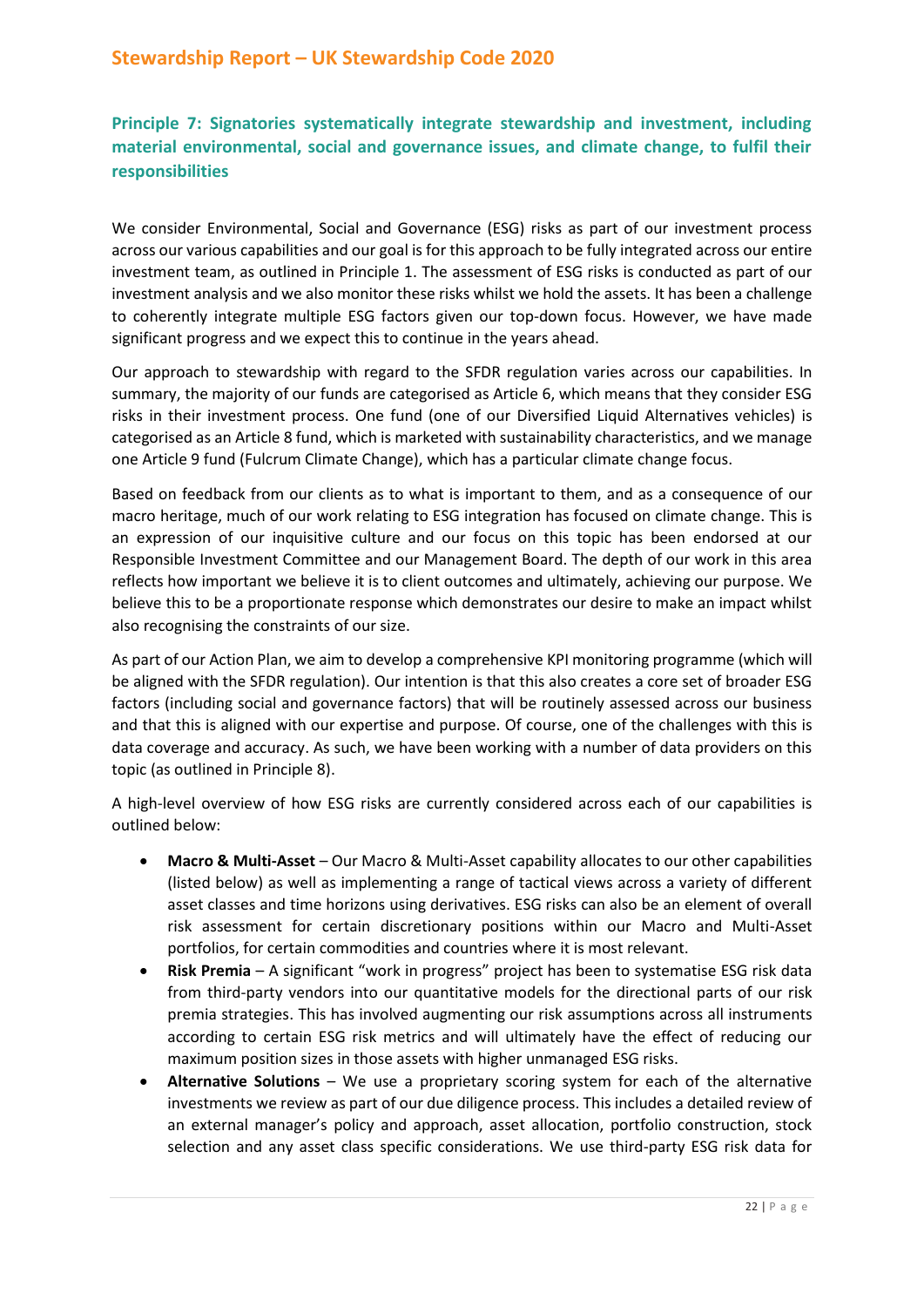certain aspects of this work, including carbon emissions and country risk scores. A link to a document with a more detailed description of this process can be found below:

[ESG Integration in Liquid Alternatives](https://www.fulcrumasset.com/inst/uk/en/white-papers/thoughts-on-responsible-investing-in-alternatives/)

• **Thematic Equities** – ESG is integrated in our equity investments via thematic baskets. We consider ESG both at the thematic level and at the company level and this has resulted in many targeted themes being included in our portfolios (for an example please see the Case Study below). From time to time, we will consider ESG risks and opportunities during the theme idea generation process (particularly long-term trends such as climate change). As part of our analysis we consider external research, company meetings and sell-side analyst meetings. In addition, we have also developed the Fulcrum Climate Change Fund, where we explicitly target climate alignment.

| <b>Case Studies</b>                                                   |                                                                                                                                                                                                                                                                                                                                        |
|-----------------------------------------------------------------------|----------------------------------------------------------------------------------------------------------------------------------------------------------------------------------------------------------------------------------------------------------------------------------------------------------------------------------------|
| Case Study #1<br><b>Thematic</b><br><b>Equities</b><br>- Clean Energy | In our clean energy equity theme, we have determined that renewable energy<br>sources minimise carbon pollution and reduce demand for dirty fossil fuels.<br>Those alternatives are becoming more cost-effective, supported by<br>governmental investments in innovations and grants focused on the deployment<br>of new technologies. |
|                                                                       | The clean energy theme includes companies within the solar, wind, and hydro<br>space. The basket construction considers ESG scores (Sustainalytics),<br>temperatures (as per the S&P TruCost database), and controversy ratings<br>amongst other ESG factors.                                                                          |
|                                                                       | We collect ESG data on each company and seek to identify companies that have<br>a higher exposure to unmanaged ESG risks than we are willing to take.                                                                                                                                                                                  |

### **Environmental Risks**

We place particular importance on risks stemming from climate change, including physical risks, transition risks and liability risks. As an example, the Fulcrum Climate Change Fund is designed around the concept of climate 'alignment', in which it uses an Implied Temperature Rise (ITR) metric to assess alignment with the Paris Agreement.

Another significant environmental risk relates to the degradation of biodiversity. Although this risk has global implications, it is more localised in nature and impact. We have not yet implemented specific biodiversity ideas in our portfolios, this is part of our long-term Action Plan as outlined on Page 5 and we are working to understand the landscape and data, in much the same way we did for climate change.

### **Societal Risks**

Relative to Environmental factors, our approach to Social risks is not as advanced and is more qualitative in nature, reflecting the inherent difficulty in measuring Social risks.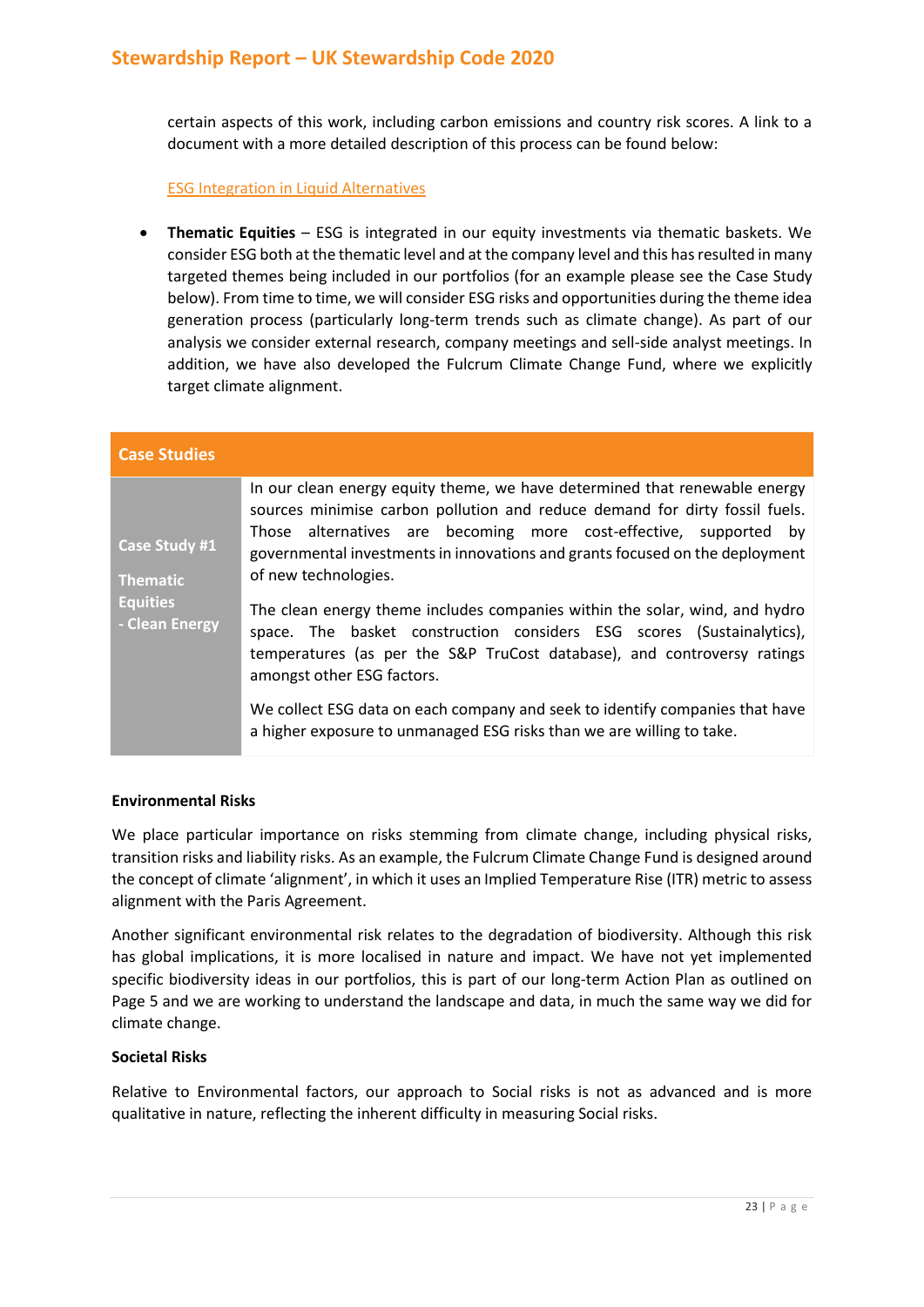Nevertheless, we find the "Controversy Monitor" from Sustainalytics to be an informative way to maintain a perspective on Social risks and in particular our Thematic Equity team use this data when building investment themes and selecting companies.

We have invested in several ideas with clear Societal linkages across our business:

- **Securitised Debt**. Social factors dominate the residential mortgage market. Our selected external manager favours lenders that offer affordable loans to borrowers who do not qualify for agency mortgages and explicitly considers community benefits. Empirically, such an approach tends to lead to better loan repayment profiles and lower defaults.
- **Agricultural Technology**. Beyond the environmental benefits, for example on climate change via lower meat consumption and on biodiversity through sustainable aquaculture, progress in agricultural technology has a direct positive impact on society. More sustainable practices for growing and cultivating crops leads to more fertile soil, which ultimately helps strengthen local communities and sustain livelihoods in rural areas. We have developed a bespoke Agriculture Technology theme which is included across multiple Fulcrum funds and mandates.

The pandemic sharpened our focus on some other key Societal issues, including:

- **Inequality**. The pandemic has shone a light on social inequality issues although these have been prevalent for some time. Growing inequality could ultimately have a meaningful impact on financial markets and whilst it is difficult to establish clear linkages, after a discussion in our Responsible Investment Committee (prior to the pandemic) we made the decision to avoid investments in predatory lending companies as we could not identify any clear potential societal benefit from this activity<sup>1</sup>. Over the long-run we judged that the risks associated with these investments were not commensurate with the potential rewards.
- **Ghost cities**. We have developed a strategy with an external manager that will focus on "Change of Use" property; this explicit investment idea will seek to play a part in resolving some of the pertinent Societal issues we see related to the changing nature of high streets we have experienced in recent years.

We cover governance issues in further detail later in Principles 9 to 12.

### **Data Sources for ESG Integration**

Our approach is to combine third-party data with our own proprietary analysis, with the combination depending on the capability. Two main data sets are considered to guide stewardship: Sustainalytics risk data for countries and companies aid investors in their research of potential investment opportunities and temperature alignment data from Iceberg Data Lab and S&P Trucost give insight into the climate alignment of companies.

Our focus on and approach to Responsible Investing is outlined on the dedicated Corporate Responsibility page on our website (we also provide a link in the Appendix).

[Corporate Responsibility](https://www.fulcrumasset.com/inst/uk/en/about-us/corporate-responsibility/) 

<sup>&</sup>lt;sup>1</sup> In addition to equities exposed to predatory lending, we also exclude equities exposed to tobacco or controversial weapons (source data: MSCI)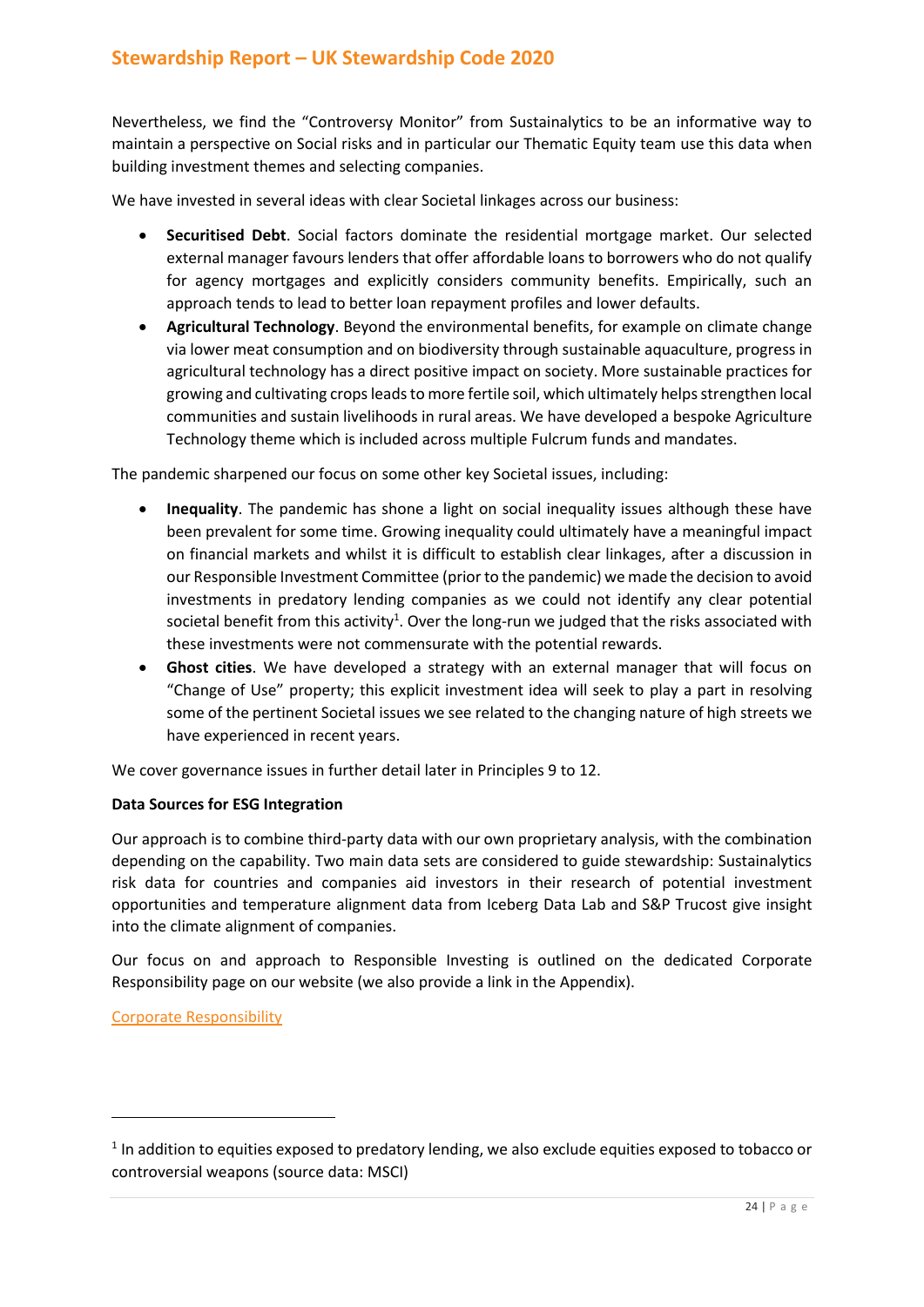### **Principle 8: Signatories monitor and hold to account managers and/or service providers**

Fulcrum engages with four main third parties in pursuit of our stewardship objectives:

- Proxy voting firms,
- ESG data providers,
- External managers, and
- Prime Brokers.

A description of how we work with each third-party and monitor them from a stewardship perspective is provided below.

### **Proxy Voting Firms**

Fulcrum has established and maintains a Proxy Voting Policy which is the governing document for the use and management of our two third-party service providers in relation to proxy voting: Glass Lewis and Broadridge. Assessment of the effectiveness of each proxy voting provider falls under the scope of Fulcrum's Stewardship Committee.

On a quarterly basis the Stewardship Committee review, amongst other things, the quality of the thirdparty proxy voting advisor's recommendations. The key indicators used to monitor the effectiveness of a proxy advisor are a) the quality of the advice provided; b) the timeliness of the advice provided.

Fulcrum retains discretion as to whether it acts on the advice of the proxy advisor or decides to take a different course of action and we capture and record instances in which the firm has voted against the proxy advice recommendation (as well as the rationale).

The frequency with which we vote against our preferred voting adviser, Glass Lewis, is recorded in the PLSA reporting template which we produce and share externally on a quarterly basis. Our target is not to "go against" our proxy adviser but in certain circumstances this can be necessary where we do not believe that the provider is aligned with our views.

We have recently upgraded from using Glass Lewis's house advice to their climate advice, which we believe will enable us to influence more climate-related votes. Nonetheless, we have made provisions in our approach to allow for overrides versus this guidance should we believe it to be necessary.

### **ESG Data Providers**

The table below summarises the core use of each of our data providers for stewardship purposes. The quality of the data is reviewed periodically by members of our Responsible Investment Committee, working with our investment team. This takes the form of onsite or virtual meetings reviewing any updates and new initiatives.

For example, we have recently been reviewing the various data providers relating to the SFDR data requirements and our broader comprehensive KPI project and this has led to a short list of potential candidates based on their data coverage, quality and processes. Thus far, we have found that some of the environmental data can be particularly useful in our Thematic Equities capability and some of the country risk data has been useful in our Macro & Multi Asset and Alternative Solutions capabilities. The project we have been conducting in our Risk Premia capability (which we expect will be going live in the next reporting period), uses a much wider definition of unmanaged ESG risk data, which is particularly exciting.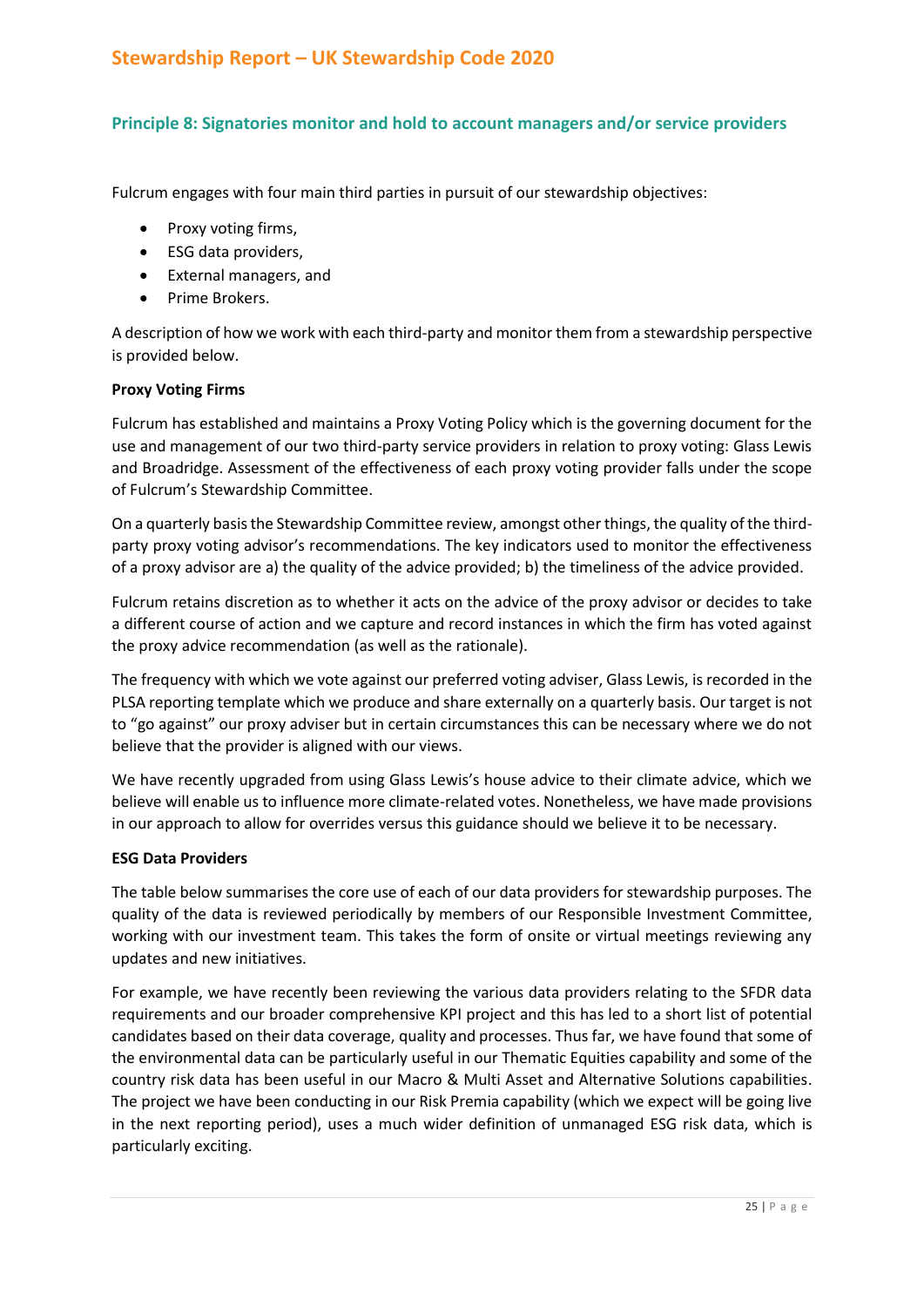| <b>Data Provider</b>    | <b>Description of use</b>                                                       |
|-------------------------|---------------------------------------------------------------------------------|
| <b>Sustainalytics</b>   | ESG Risk Data, Controversies, Exclusions, Carbon data                           |
| <b>MSCI</b>             | Exclusions (currently tobacco, controversial weapons, and predatory<br>lending) |
| <b>Iceberg Data Lab</b> | Temperature Alignment data                                                      |
| <b>S&amp;P Trucost</b>  | Temperature Alignment data                                                      |
| <b>SBTI</b>             | Climate target-setting data                                                     |
| <b>CDP</b>              | Carbon data                                                                     |

### **External Managers**

Several funds we manage include strategic allocations to external funds as part of their investment mandate and thus invest in collective investment schemes managed by other investment managers. This represents c.10% of firmwide assets under management.

Fulcrum performs in depth initial due diligence prior to making an investment which includes an assessment of a third-party manager's commitment to stewardship and alignment with Fulcrum's own beliefs, with findings documented in investment and operational due diligence reports.

This assessment is updated on an ongoing basis by Fulcrum's Alternative Solutions team during the investment holding period through a combination of desk-based reviews of fund and manager documentation, and direct communications with external managers. Examples of discussions we have had with external managers that have led to enhancements and improvements in Stewardship and related activities are provided in this report.

### **Prime Brokers**

Fulcrum is currently in discussions with its prime brokers regarding the possibility of them being able to communicate to companies with respect to voting intentions where securities are held on swap. This is not market practice currently and is counterintuitive for these institutions but through engagement and challenge we hope to be able to change this over time. This is an example of the multiplier effect in that enhancements made on this point for Fulcrum should also apply to many other investment management firms and hence result in a greater degree of stewardship in the industry.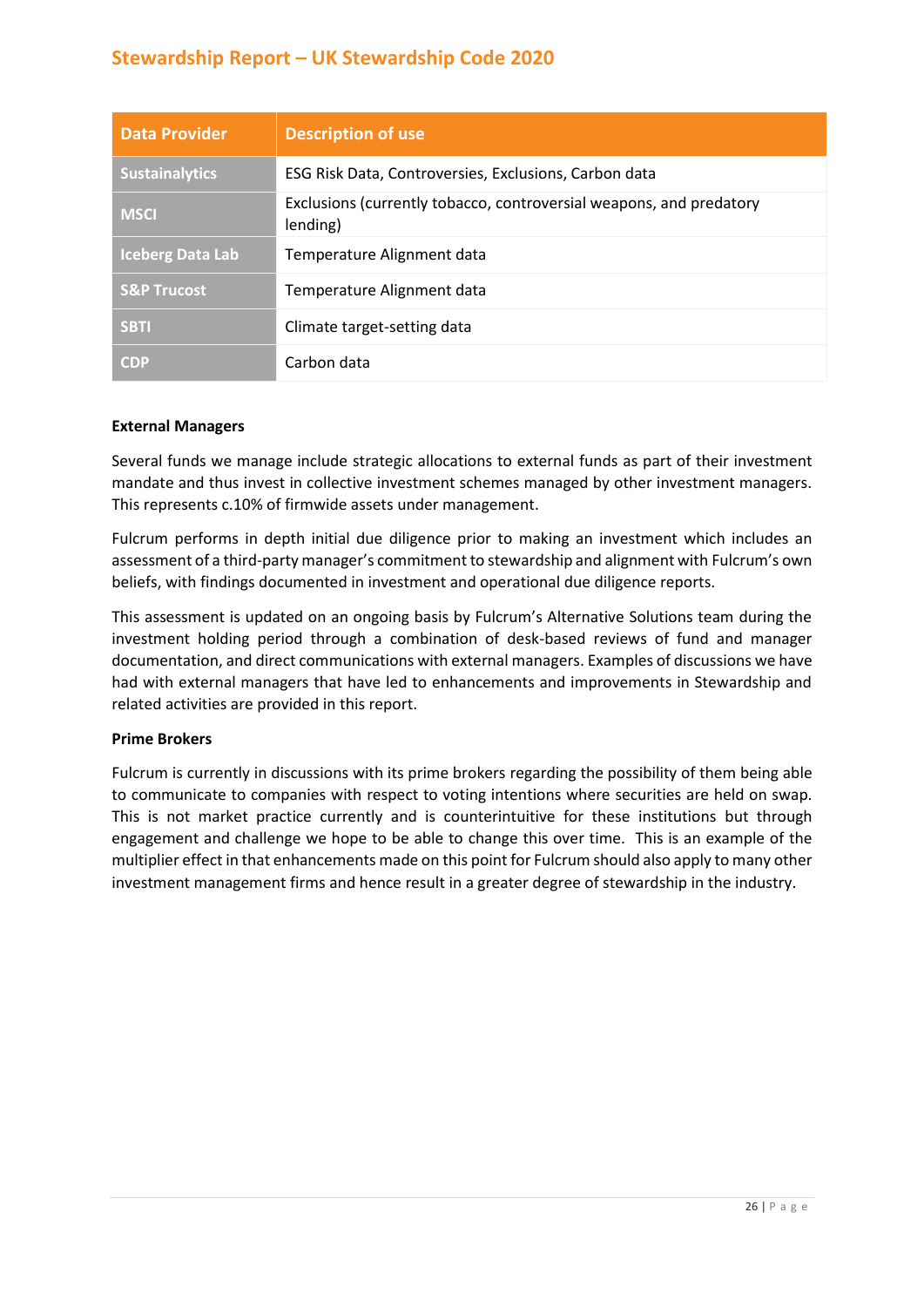### **Principle 9: Signatories engage with issuers to maintain or enhance the value of assets**

Given the nature and shape of our business, our culture and purpose, we have a multifaceted approach to engagement across all stakeholders including underlying companies, service providers and external managers. As a firm, we have decided to prioritise and focus on climate change as a significant environmental risk as part of our portfolio management and engagement with stakeholders. This is a result of feedback from clients as to what is of particular importance to them and it is where our greatest concentration of expertise lies. Our portfolios are extremely diversified by design and our style of management is more 'top-down' given our heritage as financial and economic modellers. As such, we recognise that some of the information in this Principle is potentially more relevant to Principle 4.

Our engagement varies by capability (given the nature of the underlying investments – i.e. physical vs. derivative investments) and currently the majority of our engagement work occurs in relation to our Thematic Equities and Alternative Solutions investment capabilities. Whilst physical investment in equities is a relatively new endeavour for Fulcrum, we are increasing the level and scope of our engagement activities and this will be a core part of our stewardship activities in looking to influence change (as we outline in Principle 1). In order to achieve this, we have increased our engagement focused headcount with two new hires arriving soon.

**Thematic Equities** – Our investment approach is thematic by its nature and consequently we own large numbers of stocks in very diversified portfolios. Our Thematic Equities team regularly meet with company management and have opportunities to engage directly, even though we are relatively small shareholders. We have decided to initially focus our engagement activities on climate change in particular and we discuss the Science Based Targets initiative (SBTi) in meetings with company management. We include examples below:

| <b>Case Studies</b>                                                             |                                                                                                                                                                                                                                                                                                                                                                                                                                                                                    |
|---------------------------------------------------------------------------------|------------------------------------------------------------------------------------------------------------------------------------------------------------------------------------------------------------------------------------------------------------------------------------------------------------------------------------------------------------------------------------------------------------------------------------------------------------------------------------|
| Case Study #1<br><b>INTRODUCE</b><br><b>SBTi</b><br>- Euronav                   | We met with the CFO (Lieve Logghe) of Euronav, which is a large crude oil tanker<br>company. We discussed the SBTi with him and encouraged the firm to adopt it.<br>They have not yet adopted the approach, but they have asked us for further<br>information on SBTi and we have followed up with them on this topic. We are<br>hopeful they will move forward with it soon.                                                                                                      |
|                                                                                 | <b>Outcome:</b> no change in position (hold)                                                                                                                                                                                                                                                                                                                                                                                                                                       |
| Case Study #2<br><b>COMPANY</b><br><b>EVALUATING</b><br><b>SBTi</b><br>– Ecolab | We met with the management of Ecolab, which is a water, hygiene, and infection<br>protection company, in 2019 and 2020. We discussed SBTi targets with the<br>company and they asked us to follow up with more details via email. We provided<br>the details and they then asked us to attend their ESG seminar where they<br>highlighted further efforts to move forward. They subsequently announced SBTi<br>targets in June 2020 and we will monitor execution in coming years. |
|                                                                                 | <b>Outcome:</b> no change in position (hold)                                                                                                                                                                                                                                                                                                                                                                                                                                       |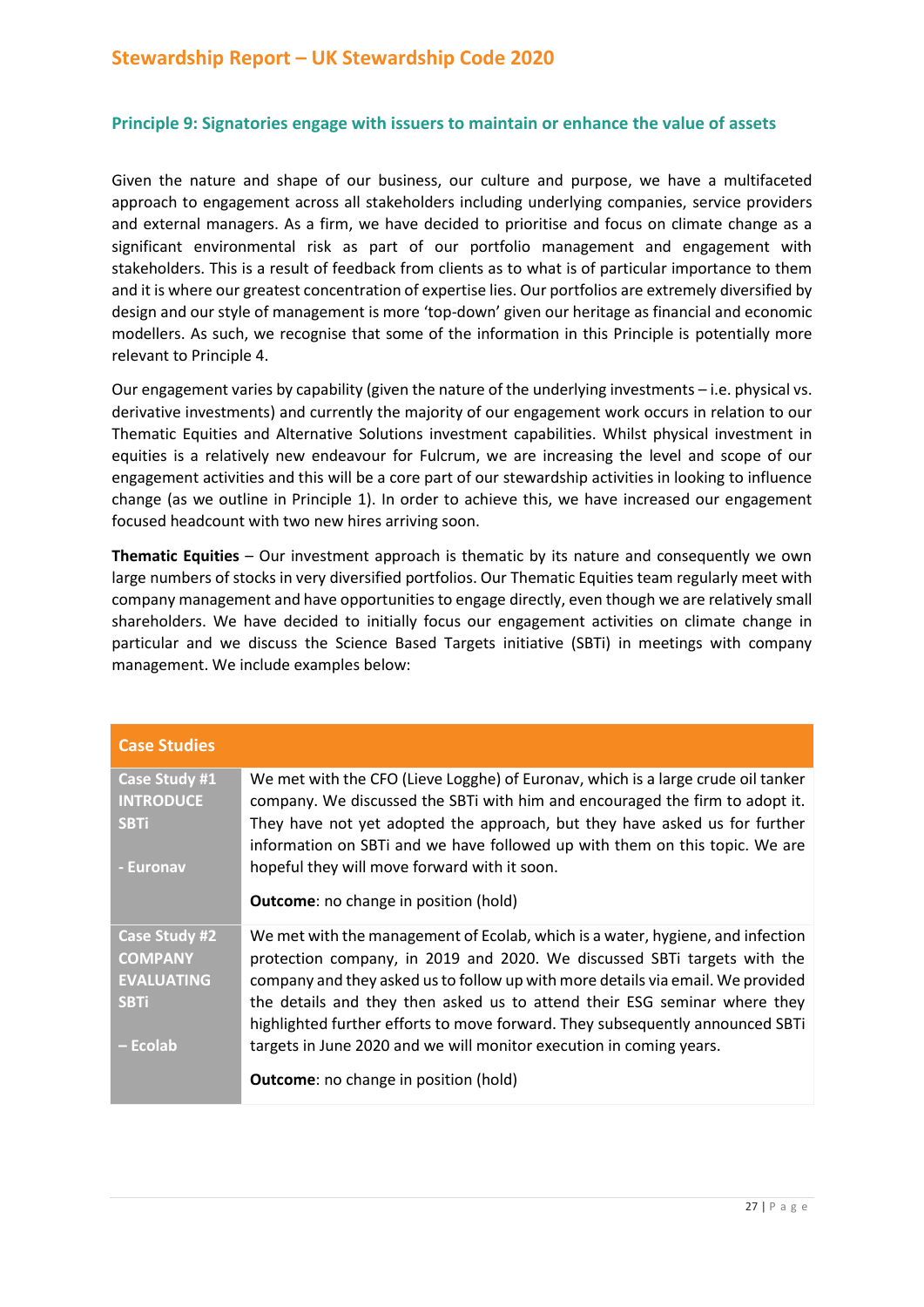| <b>Case Study #3</b><br><b>COMPANY</b><br><b>ANNOUCING</b><br><b>SBTI TARGETS</b><br>– Kloeckner | We have been meeting with the management of Kloeckner (a steel distributor)<br>several times over the last few years and discussed the need to reduce carbon<br>footprint and declare SBTi targets. We recently met the CEO (Guido Kerkhoff)<br>and he told us that the company is in the process of announcing SBTi targets<br>shortly (which they did in Sep 2021). We are excited to understand the targets in<br>detail and to meet the company again to hold them accountable to the<br>announced targets.<br><b>Outcome:</b> no change in position (hold)        |
|--------------------------------------------------------------------------------------------------|------------------------------------------------------------------------------------------------------------------------------------------------------------------------------------------------------------------------------------------------------------------------------------------------------------------------------------------------------------------------------------------------------------------------------------------------------------------------------------------------------------------------------------------------------------------------|
| Case Study #4<br><b>FOLLOW-UP</b><br><b>AFTER TARGETS</b><br><b>ANNOUNCED</b><br>- Aurubis       | We met Aurubis (a copper refiner) multiple times over 2018-2020 including CFO<br>(Rainer Verhoeven) and discussed the need to reduce their carbon footprint and<br>announce SBTi targets. Aurubis finally announced SBTi targets in May 2021. In a<br>follow-up meeting with Investor Relations (Angela Seidler) in Sep 2021 we went<br>into detail about the announced targets and how realistic and achievable they<br>are. We'll continue to meet the company in the coming years to hold them<br>accountable to their announced targets and progress on execution. |
|                                                                                                  | <b>Outcome:</b> no change in position (hold)                                                                                                                                                                                                                                                                                                                                                                                                                                                                                                                           |

Since initiating this approach to engagement on SBTi and as the first stage of our engagement process, we have discussed the topic with over 30 companies during the reporting period. Over half of these companies were not aware of SBTi previously and only around 14% of them had already set SBTi targets. We have already had some success as can be seen in case studies #3 and #4 (which are the first where the companies have adopted the method after our interactions). In the next reporting period we aim to significantly increase the number of companies where we hold this discussion.



The chart to the left shows our engagements by geography where we have maintained a reasonably even split across North America, Europe and Asia. When looked at by sector, we focused heavily on metals and mining, which represented 31% of our engagements. Otherwise, the breakdown of our engagements was very evenly split across all sectors.

North America Europe ex-UK UK Asia ex-Japan Japan

The next stage of our engagement process is to actively follow up (via formal letters) with companies where the topic has been raised but the company has not yet adopted SBTi. This will start to occur during the next reporting period. We will then iteratively follow up with the companies as necessary.

We believe that this is a system-wide challenge and requires engagement and action from many stakeholders. Our goal is to introduce and/or discuss the topic with as many companies as possible as we meet them during the normal course of our business.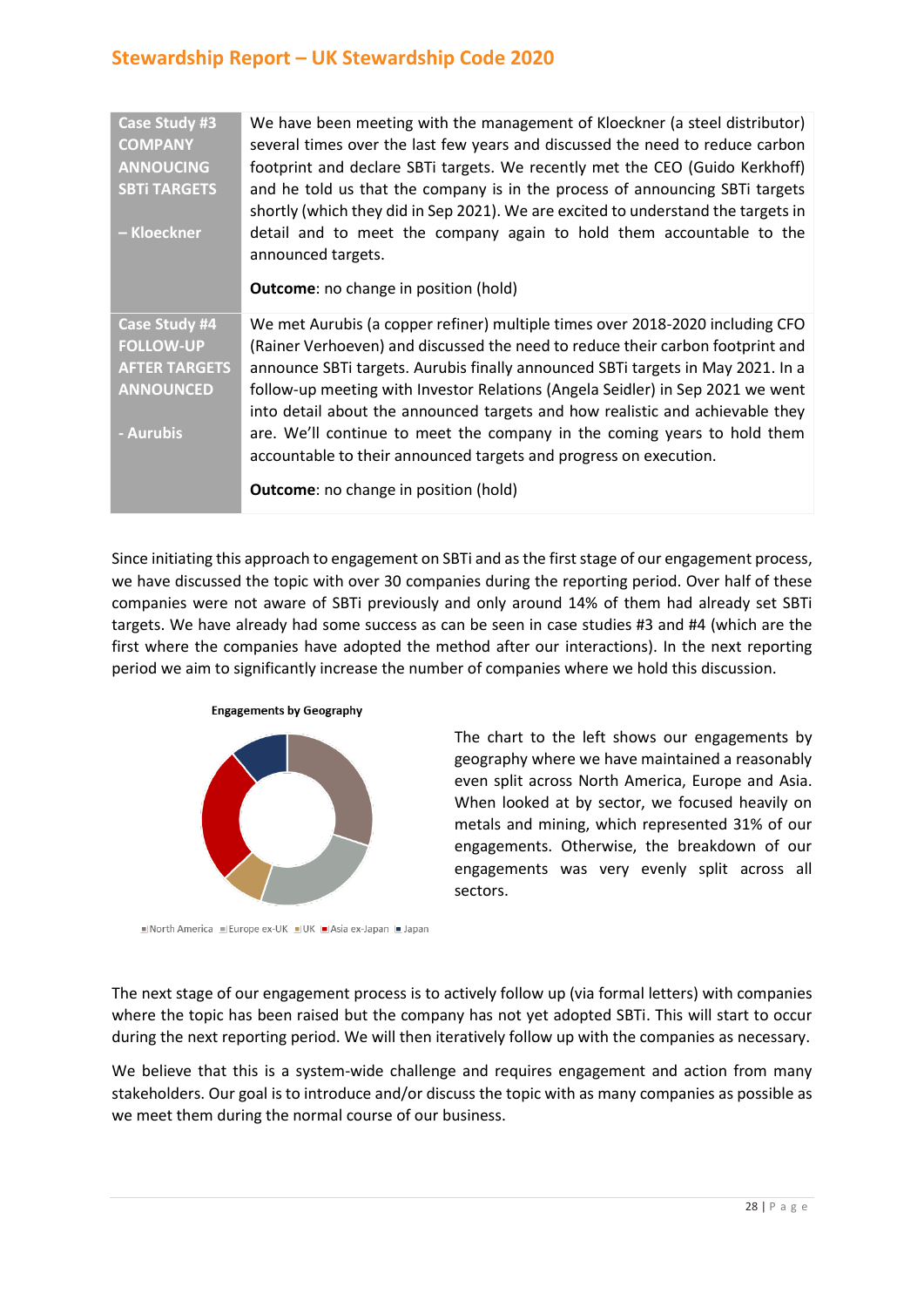Alternative Solutions - We have a large number of external manager relationships through our Alternative Solutions team. We believe that "Sustainability Policy and Approach" can be a key ingredient for competitive advantage for asset managers and we use our scoring system to assess this. Importantly, it also means we can have an influence on underlying issuers through our interaction with them. We meet with all of our external managers at least annually (and in practice this is often much more regular) and we discuss ESG integration based on our scoring system with each of the managers we use. The particular area of engagement that we focus on with external managers really depends on their stage of development. For example, we have engaged with small hedge fund managers who are very new to ESG integration and we have also dealt with much larger more established asset managers. Our conversations should be tailored accordingly.

During the year, the Alternative Solutions team met and discussed stewardship with all of our external managers (31 in total). We also review each external manager's approach to engagement as part of our due diligence process and this is documented accordingly and reviewed at least annually. Where we believe a manager is not up to scratch, we will provide feedback and engage to give them an opportunity to improve and, in some cases, we have not invested with managers where we have observed a lack of willingness to engage/improve on the topic. We include some examples of our work below:

| <b>Case Studies</b>                                                         |                                                                                                                                                                                                                                                                                                                                                                                                                |
|-----------------------------------------------------------------------------|----------------------------------------------------------------------------------------------------------------------------------------------------------------------------------------------------------------------------------------------------------------------------------------------------------------------------------------------------------------------------------------------------------------|
| <b>Case Study #5</b><br><b>UN PRI</b>                                       | We have encouraged several smaller managers to become signatories and<br>there are now a number of managers that we are aware of who have now<br>signed up following discussions with us on the topic. We follow up on this<br>topic with external managers through our annual Operational Due Diligence<br>questionnaire.                                                                                     |
| Case Study #6<br><b>Investment</b><br><b>Process</b><br><b>Improvements</b> | We worked with a long/short credit hedge fund manager by encouraging<br>them to consider ESG risks in their investment process more thoroughly. We<br>are regular early-stage investors in new fund products and in this case, we<br>engaged with the manager during the product design phase. They have now<br>developed a range of new signals and have significantly enhanced their ESG<br>data collection. |
| Case Study #7                                                               | We wanted to calculate a specific carbon footprint metric for one of our<br>Alternative Solutions portfolios as a result of a client request, and we decided<br>to capture this through data requests.                                                                                                                                                                                                         |
| <b>Carbon Footprint</b><br><b>Measurement</b>                               | This was a detailed 6-month engagement project where several managers<br>were not sure how to calculate the figures or where to find the data. There<br>has been substantial progress on this topic and we now have well over 80%<br>coverage across these portfolios.                                                                                                                                         |

With all of the above external manager case studies, we continue to invest with the managers. We intend to follow up with all managers again next year as part of a continuous review process.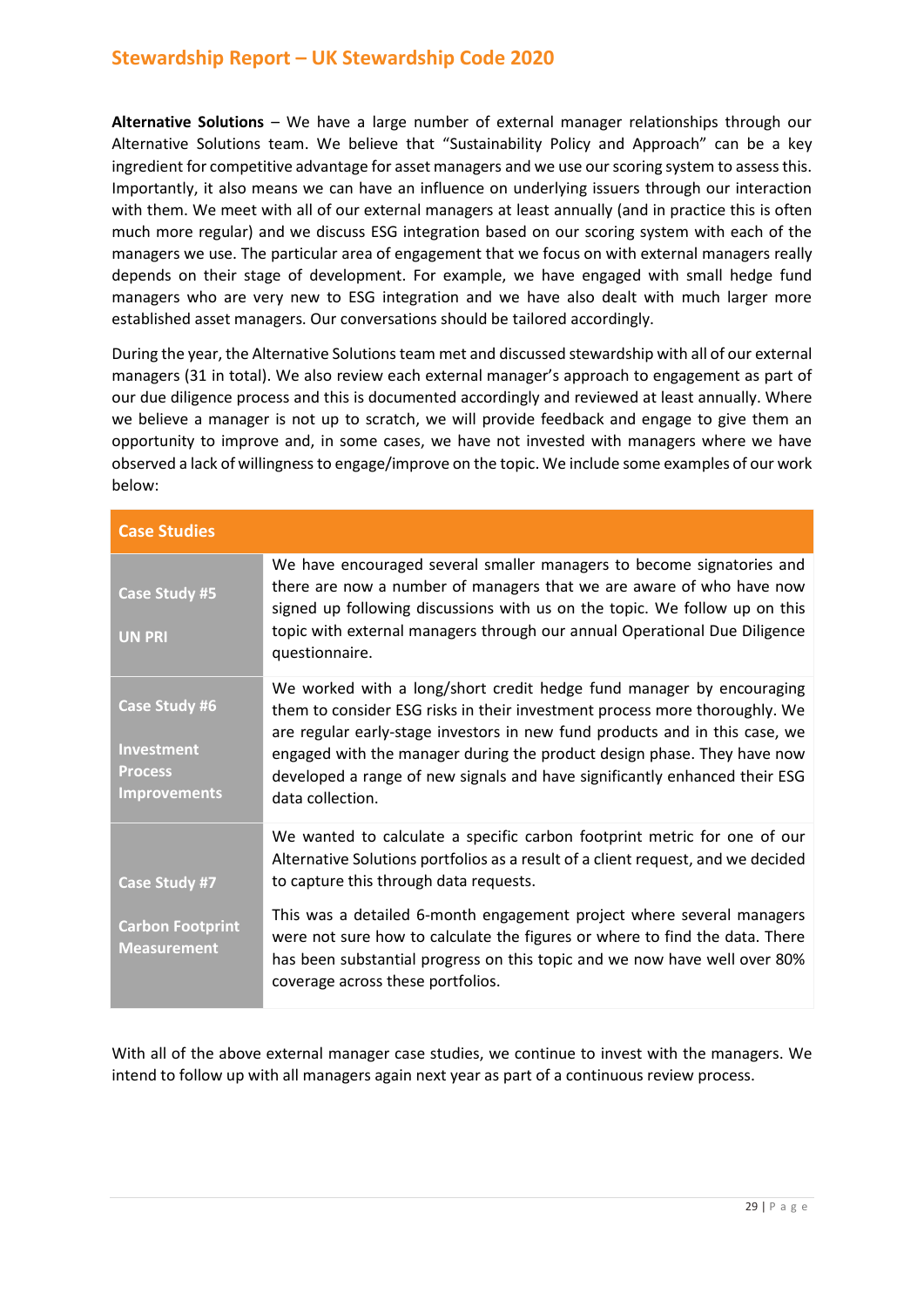### **Data Providers**

We often hear that there are issues with ESG data and we understand this concern. Nevertheless, our philosophy is that if there is no engagement on data, then it will not improve.

| <b>Case Studies</b>                           |                                                                                                                                                                                                                                                                                                                                                                                                                                                                                                                                                                                                                                                                                                                                                                                                                                                                                                                                                                      |
|-----------------------------------------------|----------------------------------------------------------------------------------------------------------------------------------------------------------------------------------------------------------------------------------------------------------------------------------------------------------------------------------------------------------------------------------------------------------------------------------------------------------------------------------------------------------------------------------------------------------------------------------------------------------------------------------------------------------------------------------------------------------------------------------------------------------------------------------------------------------------------------------------------------------------------------------------------------------------------------------------------------------------------|
| <b>Case Study #8</b><br><b>Sustainalytics</b> | We use Sustainalytics as one of our ESG data providers. Using the data, many of<br>the companies in our Gold Royalties thematic investment idea were rated<br>"poorly" despite our in-house view that the theme had positive ESG credentials.<br>Since the initiation of the theme in portfolios in November 2018 and following a<br>discussion with us, Sustainalytics has performed more granular work and<br>drastically revised its ratings. Previous high-risk scores for the category were the<br>result of a misunderstanding of the nature of the business of Gold Royalties in<br>terms of ESG risks. The overall score of the Gold Royalties basket went from<br>"Severe ESG risk" to "Low ESG risk". In a new report from September 2019,<br>constituents of our Gold Royalties idea are the best scoring companies in terms<br>of exposure and management of ESG risk across the Precious Metal Industry and<br>are amongst the best across all sectors. |
|                                               |                                                                                                                                                                                                                                                                                                                                                                                                                                                                                                                                                                                                                                                                                                                                                                                                                                                                                                                                                                      |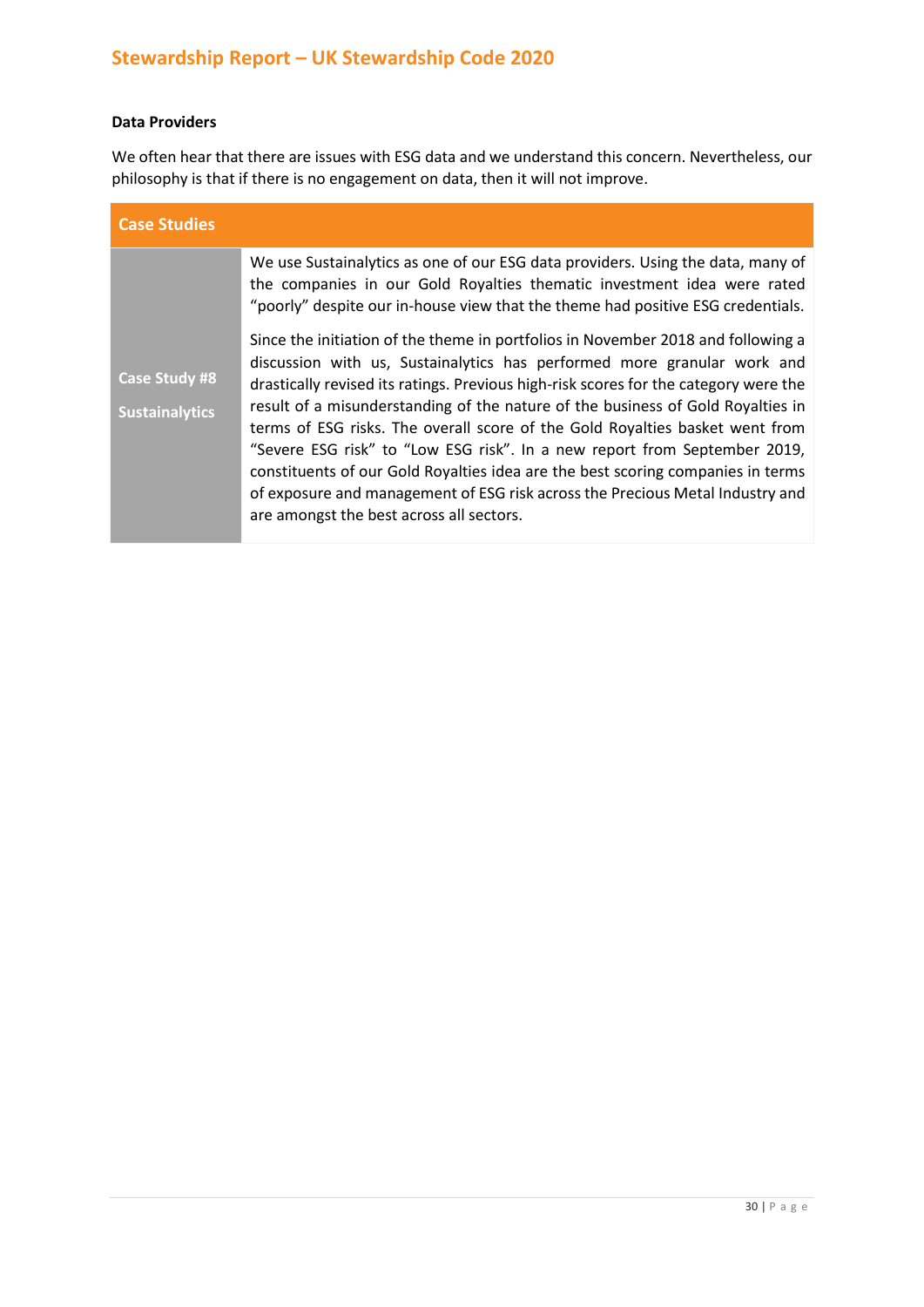### **Principle 10: Signatories, where necessary, participate in collaborative engagement to influence issuers**

An additional element of Fulcrum's engagement work is collaborating with other investors on sustainability issues, most of which is done working as part of a coalition of wider stakeholders. Examples of such activities are outlined below. This engagement work follows Fulcrum engagement targets, as outlined in Principle 9, namely, science-based target-setting and improved greenhouse gas emissions disclosure, in line with our focus on climate change. These activities were chosen because they most closely align with our key priorities and because we believe the end benefits, should they be successful, are likely to accrue to our stakeholders.

We expect that, given the size of our business and nature of our investment processes, we are most likely to have an impact on underlying company and government behaviours by being involved in collaborative engagement activities. We fully intend to vote our shares wherever possible and we will use our vote to express our opinions, but collaboration is likely to be our most powerful tool.

The below are some examples from the reporting period:

| <b>Case Studies</b>                                                                                                                    |                                                                                                                                                                                                                                                                                                                                            |
|----------------------------------------------------------------------------------------------------------------------------------------|--------------------------------------------------------------------------------------------------------------------------------------------------------------------------------------------------------------------------------------------------------------------------------------------------------------------------------------------|
| Case Study #1<br>Signed letter to 1,800<br>companies encourage setting<br><b>Science Based Targets</b>                                 | We joined a CDP collective engagement initiative of global financial<br>institutions. In driving the adoption of science-based emission reduction<br>targets, investors can decarbonise their portfolios and mitigate climate-<br>related risks to which they may be exposed.                                                              |
| <b>Case Study #2</b><br><b>Signed the Investor Letter</b><br>'Coalition Urging a Responsible<br>Exxon'                                 | We supported an initiative by As You Sow to ask Exxon Mobil to promote<br>capital discipline and address climate change. This is closely aligned with<br>our focus on the transition to a low-carbon economy.                                                                                                                              |
| Case Study #3<br><b>Signed letter to UK Prime</b><br>Minister to stop coal mine                                                        | We signed an IIGCC letter to the UK Prime Minister, urging the government<br>to call in the decision to open a new coal mine in Cumbria. This mine would<br>have a notable impact on the UK's legally binding carbon budgets and does<br>not align with the UK government's leadership on climate change leading<br>up to COP26.           |
| Case Study #4<br><b>Global Investor Statement to</b><br><b>Governments on the Climate</b><br>Crisis                                    | We signed The Investor Agenda statement to encourage government<br>action in advance of the G7 Summit in June 2021, on climate change in the<br>lead-up to COP26 in November. The statement calls on governments to act<br>in 2021 to strengthen their Nationally Determined Contributions in<br>advance of 2030.                          |
| <b>Case Study #5</b><br><b>Signed Investor Position</b><br><b>Statement on Votes on</b><br><b>Transition Plans (Say on</b><br>Climate) | We signed an IIGCC statement calling for corporate net zero transition<br>plans with routine votes and director oversight. The letter asks companies<br>to disclose a Net Zero Transition Plan, provide a routine vote on the<br>implementation of such a plan and identify the directors responsible for<br>Net Zero Transition Planning. |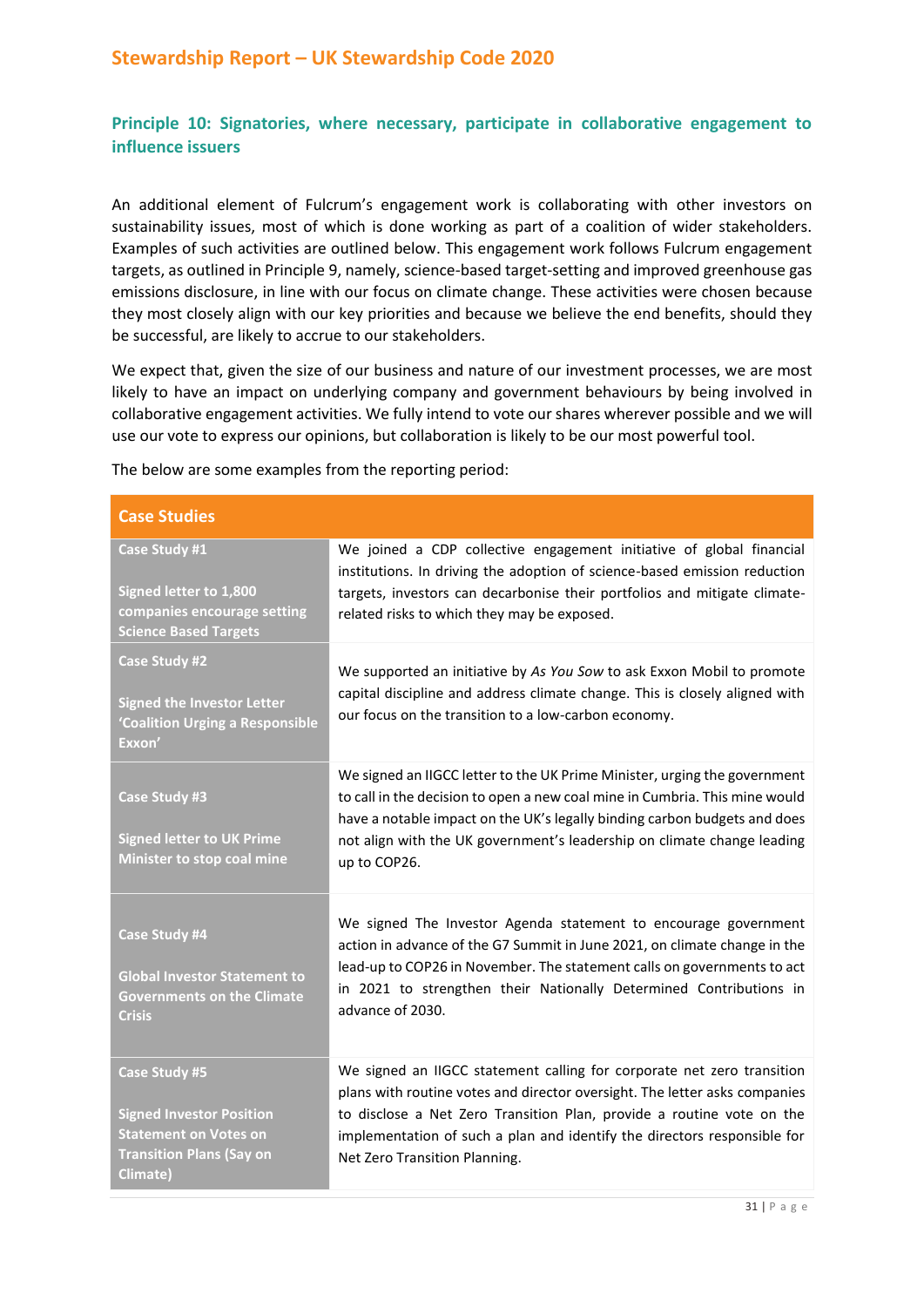#### **Outcomes of Collaborative Engagement**

These were our first collaborative engagement exercises as a business and we have been excited to be involved in them. It is too early to say how successful the above initiatives have been in the context of climate change. However, whilst we do not own any shares in Exxon Mobil, we have noted significant positive change in governance at this company with several Director changes announced recently. Separately, we have also noted that the plans for the coal mine in Cumbria are still in doubt despite having the backing from the UK government.

In the future, we are looking forward to working with our two new hires to increase the scope and frequency of this type of activity. The new hires have a depth of experience in collaborative engagement and responsible investment more generally.

Finally, we are also supporters of/signatories to the Taskforce on Climate-Related Financial Disclosures (TCFD), the CDP and Climate Action 100+.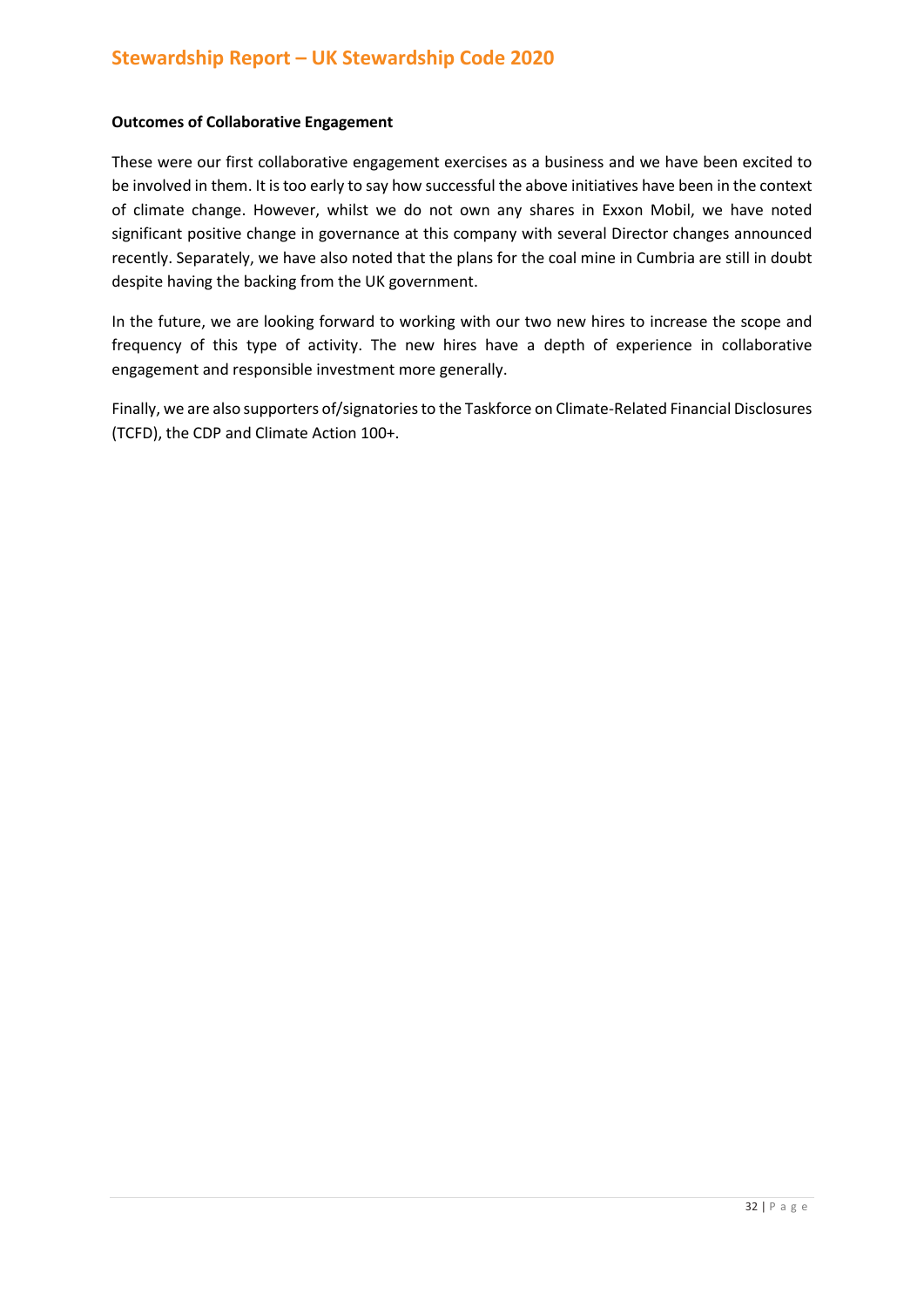### **Principle 11: Signatories, where necessary, escalate stewardship activities to influence issuers**

As noted in Principle 9, there are two areas of Fulcrum's business where engagement is most applicable and hence where escalation is sometimes required. Our escalation approach may differ to traditional bottom-up methods used by stock-pickers. We have designed it to be consistent with our business model and the predominantly top-down nature of our investment capabilities. We address each of these below.

**Thematic Equities** – Our escalation approach begins with targeted company meetings with senior company representatives. Beyond this, we have the following escalation protocols regarding our holdings in physical equities:

- We are signed up to the Institutional Investors Group on Climate Change (IIGCC) and other industry bodies (as outlined in Principle 4) so that we can collaborate on specific issues where we want to take things further. We have done this in a number of cases as described in Principle 10.
- Where we do not have a specific voting strategy predetermined, we adopt Glass Lewis' climate voting policy as a default setting in line with our prioritisation of managing climate change as a risk. Our stewardship committee has the authority to override the guidance from Glass Lewis in advance of company AGMs should we feel the company is not responding to our engagement efforts.
- We can divest if we feel unmanaged ESG risks have reached an unacceptable level.

Thus far, there have not been any instances where we have escalated to the point of divestment. Having said this, the topics of discussion that we have initiated with company management generally represent long-term gradual changes and we are at the early stages of these transitions. Furthermore, there are of course many companies where we have chosen not to invest in the first place, given for example, the temperature alignment criteria in the Fulcrum Climate Change Fund.

Given our increasing allocations to single equity investments we will continue to improve our engagement efforts and have made two additional hires in this area who will be joining soon. As described in our Action Plan in Principle 1, we have hired these resources so that we can take a more proactive stance at company AGMs, which would represent a further escalation option.

During the reporting period, it has been necessary to conduct all meetings with company management virtually in all geographies, given the constraints imposed by Covid-19.

**Alternative Solutions** – Our process for escalation with external managers is as follows:

- We explain to managers the importance of ESG in our investment process and how we believe it can improve outcomes if done thoughtfully.
- We share several key specific topics in advance of meetings to provide managers with a chance to consider them in detail and to add their thoughts and input accordingly. We supplement this with additional questions during meetings to ensure they are not simply paying lip service to the area of ESG.
- If we are duly concerned, we can assign them a score of 1 in our proprietary scoring system (1-4 with 1 being the lowest), which means that they are highly unlikely to be included in our client portfolios. There have been two specific cases where this has occurred and, despite repeated questioning and encouragement, we have been unable to gain sufficient comfort to invest.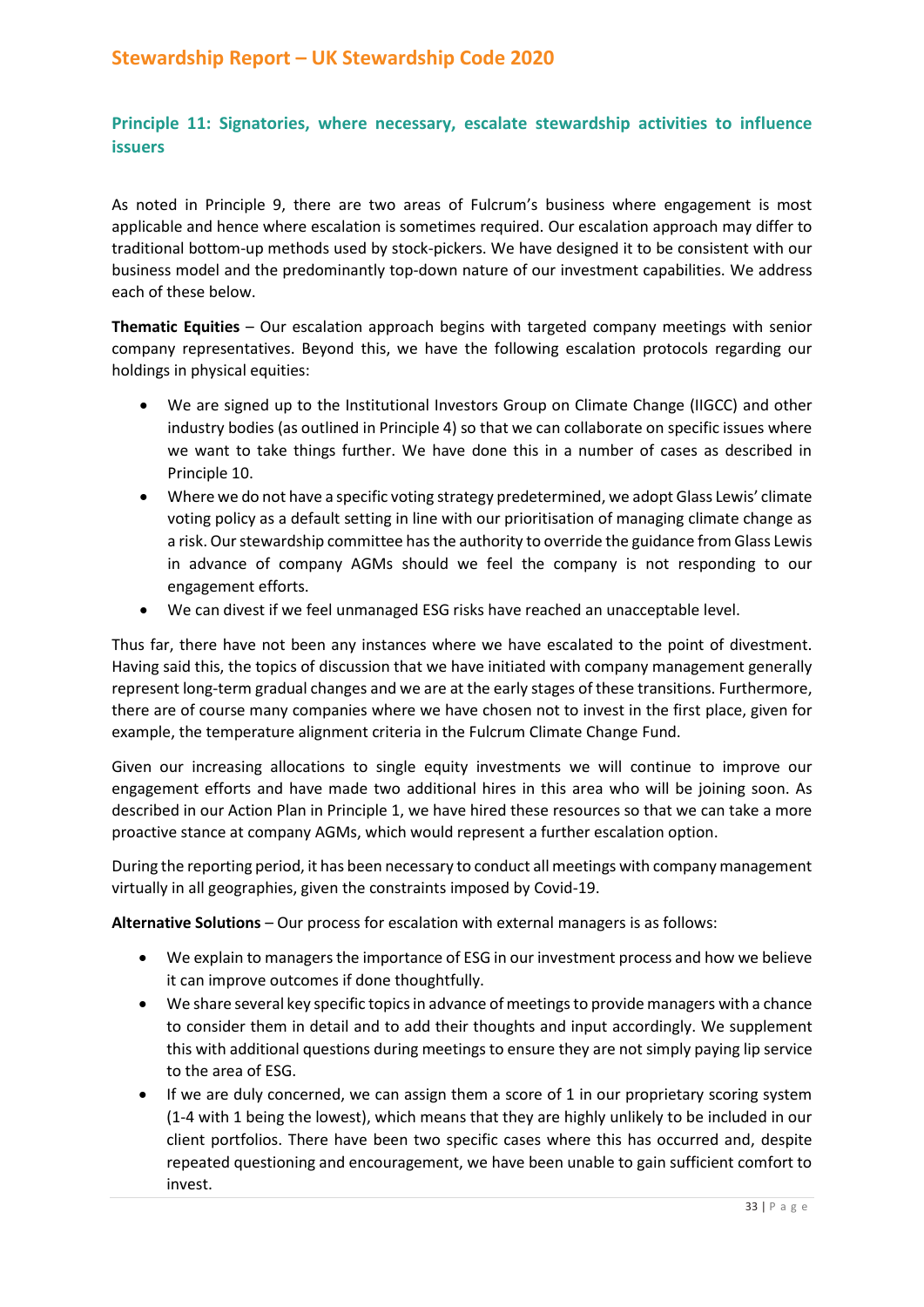### **Principle 12: Signatories actively exercise their rights and responsibilities**

Our proxy voting policy can be found on our website, it is updated annually and covers the key areas of our approach including governance, the appointment of research providers, our procedures, and conflicts of interest. We also provide a link here:

### [Proxy Voting](https://www.fulcrumasset.com/uploads/2021/10/a8491243fcd9a0fc74b310efa846ccba/proxy-voting-policy.pdf)

Currently, we prioritise the research of Glass Lewis in ensuring that we are voting in an independent manner. We have also implemented Glass Lewis' Climate Overlay product which supplements internal research and other external information sources (such as the Sustainalytics controversy alert) in respect to up-and-coming climate related votes.

The below table summarises our voting activity as a firm to the year ending 30<sup>th</sup> June 2021. We have embraced the industry standard PLSA template and feel this is a positive development for investors.

| <b>Voting Statistics</b>                                                                                                            | <b>Response</b> |
|-------------------------------------------------------------------------------------------------------------------------------------|-----------------|
| How many meetings were you eligible to vote at?                                                                                     | 504             |
| How many resolutions were you eligible to vote on?                                                                                  | 17,568          |
| What % of resolutions did you vote on for which you were eligible?                                                                  | 91%             |
| Of the resolutions on which you voted, what % did you vote with management?                                                         | 93%             |
| Of the resolutions on which you voted, what % did you vote against management?                                                      | 5%              |
| Of the resolutions on which you voted, what % did you abstain from voting?                                                          | 2%              |
| In what % of meetings, for which you did vote, did you vote at least once against<br>management?                                    | 32%             |
| What % of resolutions, on which you did vote, did you vote contrary to the<br>recommendation of your proxy adviser? (if applicable) | 2%              |

In relation to those resolutions where we did not vote, but were 'eligible':

- There were some amended resolutions where it was not necessary for us to re-cast our ballot
- Not being registered to vote in certain jurisdictions at the time of the vote e.g. for new mandates it can take operational time to set up voting procedures
- In a number of cases, we had actually exited the position at the time of the vote but the data extract we use is not currently able to remove these from the analysis. We have already put in place a resolution to this issue for next year.

We have also developed a methodology for identifying 'significant votes' that is reflective of our business and investment capabilities. We have identified four types of significant votes:

- 1. Votes relating to climate change or the environment,
- 2. Shareholder proposals as these tend to be most likely to include "interesting/unusual/controversial" proposals,
- 3. Votes where we voted against the proxy adviser's recommendation as these could be considered significant given it's a diversion from our usual voting pattern, and
- 4. Meetings related to companies that have a high weighting in the portfolio.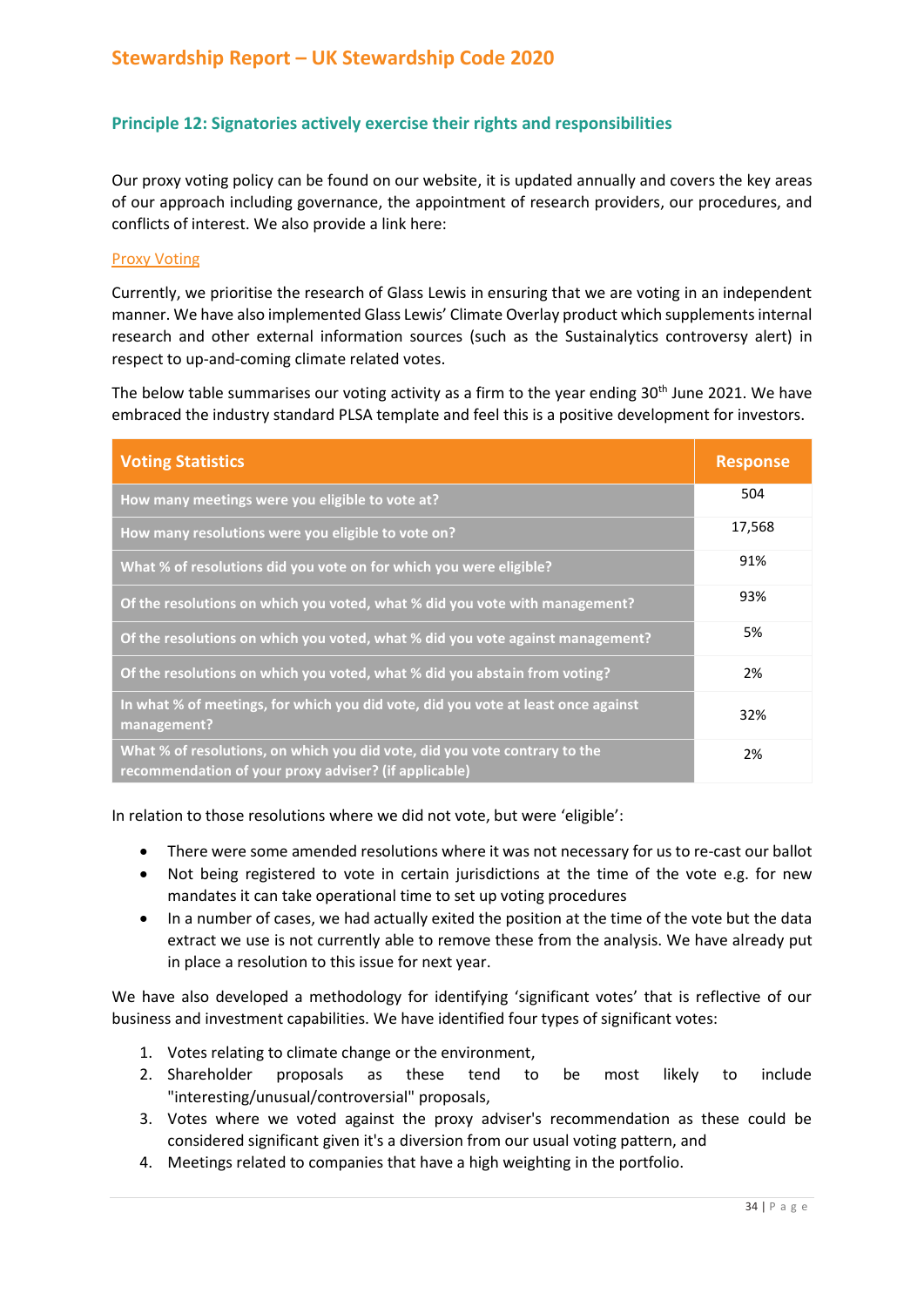Significant votes that require further attention will be escalated to the Stewardship Committee for further discussion where any potential override can be debated.

| <b>Company name</b>                                                                                                                                 | The Procter &                                                                                                                                                                                                                                                                                      | <b>Glencore Plc</b>                                                                                                                                                                                                                                                                                                                                                                                                                                                                                                                                                | <b>Oil Search Limited</b>                                                                                                                                                                                                                                                                                                                                                                                                                                                           |
|-----------------------------------------------------------------------------------------------------------------------------------------------------|----------------------------------------------------------------------------------------------------------------------------------------------------------------------------------------------------------------------------------------------------------------------------------------------------|--------------------------------------------------------------------------------------------------------------------------------------------------------------------------------------------------------------------------------------------------------------------------------------------------------------------------------------------------------------------------------------------------------------------------------------------------------------------------------------------------------------------------------------------------------------------|-------------------------------------------------------------------------------------------------------------------------------------------------------------------------------------------------------------------------------------------------------------------------------------------------------------------------------------------------------------------------------------------------------------------------------------------------------------------------------------|
|                                                                                                                                                     | <b>Gamble Company</b>                                                                                                                                                                                                                                                                              |                                                                                                                                                                                                                                                                                                                                                                                                                                                                                                                                                                    |                                                                                                                                                                                                                                                                                                                                                                                                                                                                                     |
| Date of vote                                                                                                                                        | 13-Oct-2020                                                                                                                                                                                                                                                                                        | 29-Apr-2021                                                                                                                                                                                                                                                                                                                                                                                                                                                                                                                                                        | 30-Apr-2021                                                                                                                                                                                                                                                                                                                                                                                                                                                                         |
| Approx. size of holding as at date<br>of vote (as %)                                                                                                | <1%                                                                                                                                                                                                                                                                                                | <1%                                                                                                                                                                                                                                                                                                                                                                                                                                                                                                                                                                | $< 1\%$                                                                                                                                                                                                                                                                                                                                                                                                                                                                             |
| <b>Summary of the resolution</b>                                                                                                                    | Shareholder<br>Proposal<br>Report on Efforts to Eliminate<br>Deforestation.                                                                                                                                                                                                                        | The Company was seeking<br>shareholder approval, on an<br>advisory basis, of its Climate<br><b>Action Transition Plan (Pathway</b><br>to Net Zero).                                                                                                                                                                                                                                                                                                                                                                                                                | Shareholder<br>Proposal<br>Regarding Disclosure of Paris-<br>aligned Capital Expenditure<br>and Operations.                                                                                                                                                                                                                                                                                                                                                                         |
| How you voted                                                                                                                                       | <b>AGAINST</b>                                                                                                                                                                                                                                                                                     | <b>FOR</b>                                                                                                                                                                                                                                                                                                                                                                                                                                                                                                                                                         | <b>FOR</b>                                                                                                                                                                                                                                                                                                                                                                                                                                                                          |
| Where you voted against<br>management, did you<br>communicate your intent to the<br>company ahead of the vote?                                      | No                                                                                                                                                                                                                                                                                                 | N/A                                                                                                                                                                                                                                                                                                                                                                                                                                                                                                                                                                | N/A                                                                                                                                                                                                                                                                                                                                                                                                                                                                                 |
| Rationale for the voting decision                                                                                                                   | Glass Lewis did not believe<br>that the proponent had<br>sufficiently<br>demonstrated<br>that<br>the<br>Company's<br>management of this issue is<br>deficient to the degree that<br>warrants production of the<br>requested report.                                                                | Whilst<br>Glass<br>Lewis<br>are<br>of<br>supportive<br>companies<br>providing<br>comprehensive<br>reporting<br>concerning<br>their<br>climate strategies, they also<br>have reservations about direct<br>shareholder<br>votes<br>on<br>companies' climate strategies.<br>In this case, however, they<br>believed the company had<br>provided shareholders with<br>assurance concerning how the<br>Company views this proposal<br>and how it intends to interpret<br>the vote results.<br>Ultimately,<br>Glass<br>Lewis<br>recommended we vote FOR the<br>proposal. | Ultimately, Glass Lewis' view<br>that<br>additional<br>was<br>disclosure<br>would<br>allow<br>shareholders<br>a better understanding of the<br>Company's<br>long-term strategy and its<br>ability to operate in a carbon-<br>constrained business.<br>Saying that, they had some<br>concerns - specifically around<br>some of the other requests of<br>the proposal and implications<br>for shareholders.<br>Ultimately, however, they<br>recommended we vote FOR<br>this proposal. |
| <b>Outcome of the vote</b>                                                                                                                          | <b>FOR</b>                                                                                                                                                                                                                                                                                         | <b>FOR</b>                                                                                                                                                                                                                                                                                                                                                                                                                                                                                                                                                         | <b>FOR</b>                                                                                                                                                                                                                                                                                                                                                                                                                                                                          |
| Implications of the outcome e.g.,<br>were there any lessons learned<br>and what likely future steps will<br>you take in response to the<br>outcome? | Since this vote, we made a<br>change to our voting process<br>which enables us to override<br>independent advice if it<br>benefits climate<br>change<br>mitigation.<br>This resolution could have<br>been considered one such<br>vote, and we believe we<br>might have voted differently<br>today. | We would likely vote in a similar<br>way if we were to vote again on<br>this resolution.                                                                                                                                                                                                                                                                                                                                                                                                                                                                           | We would likely vote in a<br>similar way if we were to vote<br>again on this resolution.                                                                                                                                                                                                                                                                                                                                                                                            |
| On which criteria have you<br>assessed this vote to be "most<br>significant"?                                                                       | This is an ESG vote, and one<br>that relates to climate change<br>and the environment, an area<br>of particular concern to<br>Fulcrum.                                                                                                                                                             | This was an ESG vote, and<br>management<br>was<br>putting<br>forward a framework for its<br>Climate Change plans which we<br>feel was particularly important<br>given the sector in which it<br>operates.                                                                                                                                                                                                                                                                                                                                                          | This is an ESG vote, and one<br>that relates to climate change<br>and the environment, an area<br>of particular concern to<br>Fulcrum.                                                                                                                                                                                                                                                                                                                                              |

### Below we provide three such examples of significant votes over the past year: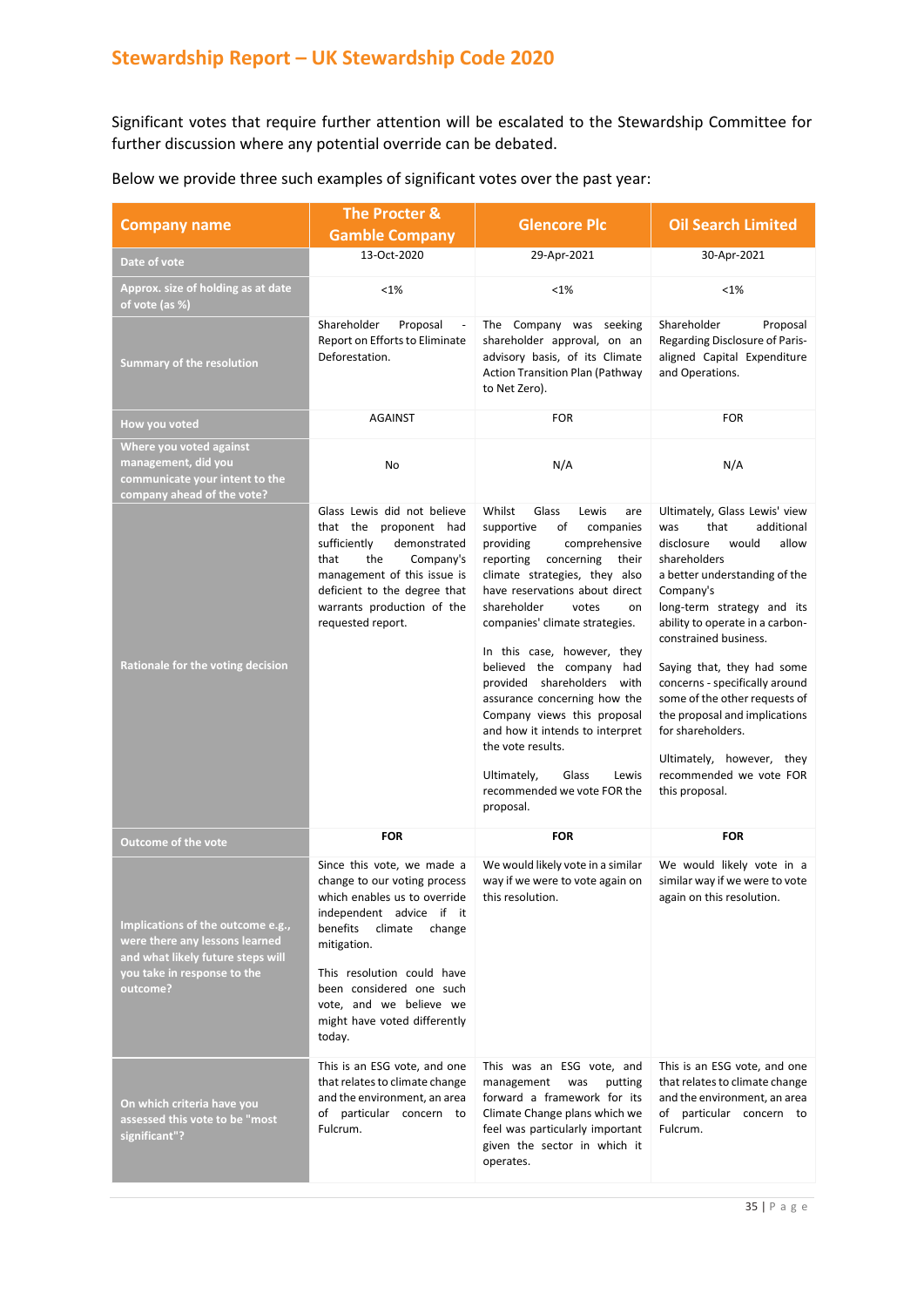Fulcrum does not invest in corporate bond securities where there could be a possibility to seek amendments to indentures or contracts at issuance.

More generally, our engagement activities will continue to evolve over time, particularly with the advent of our ESG Taskforce.

-o0o-

We would be delighted to discuss further any of the topics in this report.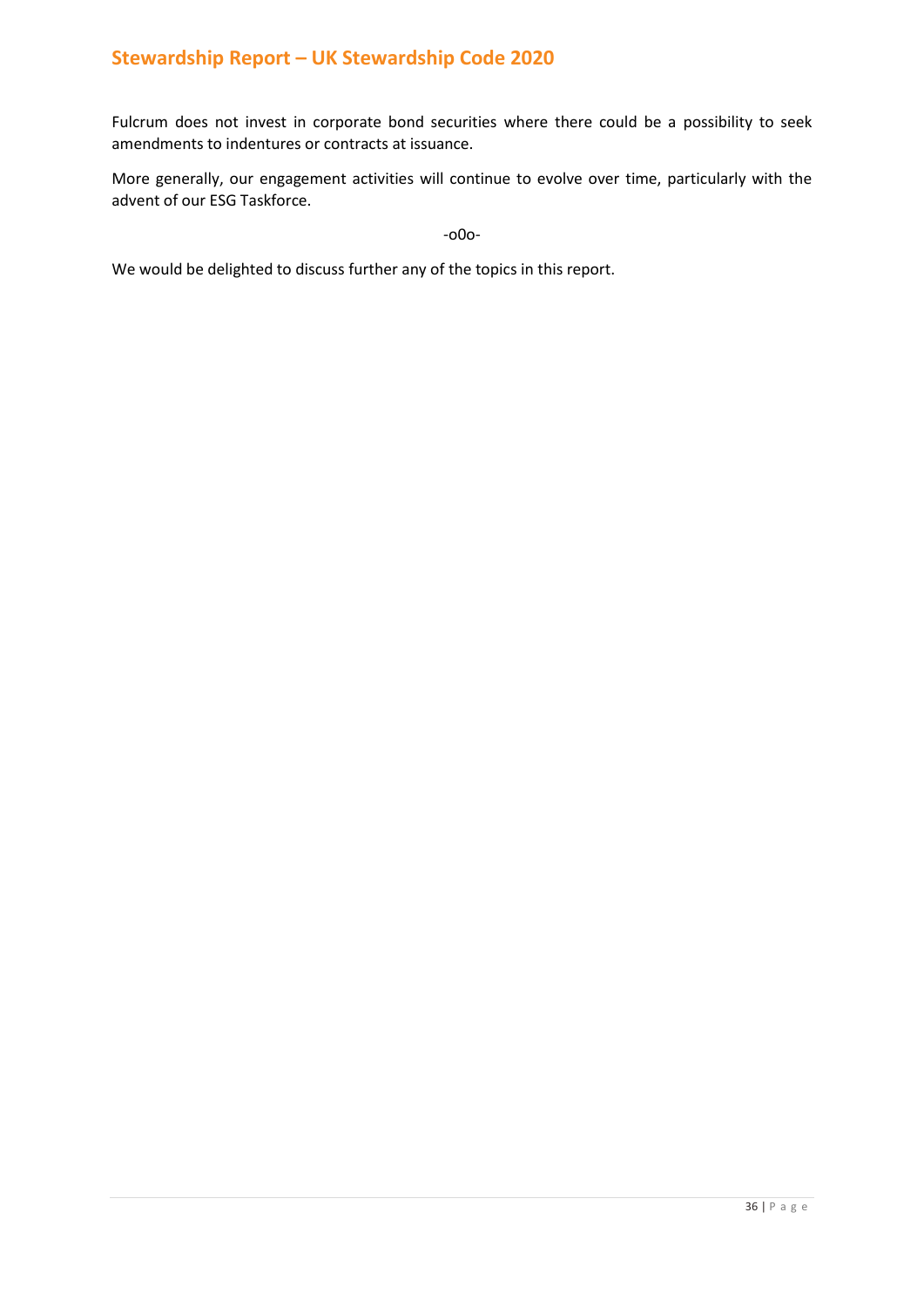# **Appendix**

Useful links referred to in this report:

- [Reflections and Innovations](https://www.fulcrumasset.com/inst/uk/en/news/webinar-on-reflections-innovations/)
- [Strategy Cycles, Mania and the Lessons for ESG Funds](https://www.fulcrumasset.com/inst/uk/en/white-papers/strategy-cycles-mania-and-the-lessons-for-esg-funds/)
- [Addressing the ESG Conundrum in a Reflationary Scenario](https://www.fulcrumasset.com/inst/uk/en/white-papers/addressing-the-esg-conundrum-in-a-reflationary-scenario/)
- [ESG Integration in Liquid Alternatives](https://www.fulcrumasset.com/inst/uk/en/white-papers/thoughts-on-responsible-investing-in-alternatives/)
- [Climate Alignment](https://www.fulcrumasset.com/inst/uk/en/white-papers/investing-aligned-with-the-paris-agreement/)

### Reporting example, website page and policy documents:

- [DLA Sustainability Report](https://www.fulcrumasset.com/uploads/2021/05/f8c10f70262cf91e1985df4aba5c164b/fas-dla-sustainability-report-april-2021.pdf) 2020
- [Policy Documents](https://www.fulcrumasset.com/inst/uk/en/important-information/)
- [Corporate Responsibility](https://www.fulcrumasset.com/inst/uk/en/about-us/corporate-responsibility/)



### **Contact us**

T: +44 207 016 6450 [IR@fulcrumasset.com](mailto:IR@fulcrumasset.com)

Fulcrum Asset Management LLP Marble Arch House, 66 Seymour Street, London W1H 5BT